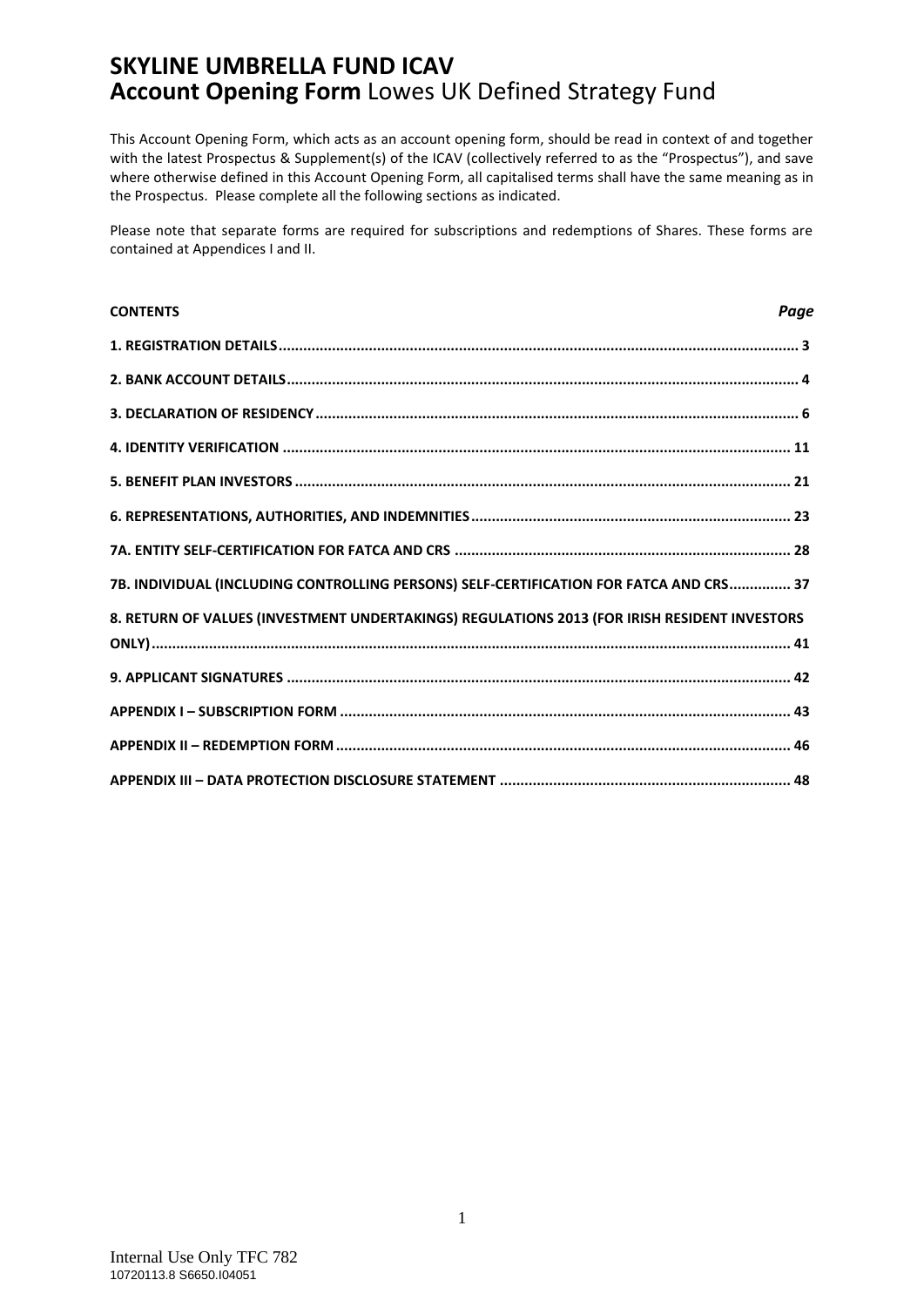**IMPORTANT:** You will need to contact the Distributor or the Administrator before completing this form if you are an Irish resident who is tax-exempt. You will need to request the specific declaration form.

This Account Opening Form constitutes your agreement to subscribe for Shares in the Lowes UK Defined Strategy Fund (the "Sub-Fund"). Once fully completed and signed, this Account Opening Form and full identity verification documentation should be sent to the following address and/or facsimile number, and **if sent by facsimile the original Account Opening Form and supporting documentation must follow by post**.

Once the signed Account Opening Form and complete identity verification documentation is received and verified, the Administrator will send you an account number that is unique to you, this account number should then be included on the subscription form (see Appendix I for dealing information). The account number must be specified on all subscription forms in order for the deal to be executed. Subscription (dealing) instructions and associated proceeds must not be forwarded until the account number is issued to you by the Administrator. Please note this may take up to 4 Business Days.

**Any deal instructions will be rejected until the Account Opening Form and supporting identity verification documentation has been processed and verified by the Administrator.**

**Account Opening Forms must be received by the Administrator by 10.30am (Irish time) on the relevant Dealing Day.**

**Skyline Umbrella Fund ICAV Attention: Davy TA Queries Team c/o Northern Trust International Fund Administration Services (Ireland) Limited 2 nd Floor, Block A, City East Plaza Towlerton, Ballysimon Limerick V94 X2N9 Ireland T** +353 (0)1 434 5124 **F** +353 (0)1 434 5285 **E** [davy\\_ta\\_queries@ntrs.com](mailto:davy_ta_queries@ntrs.com)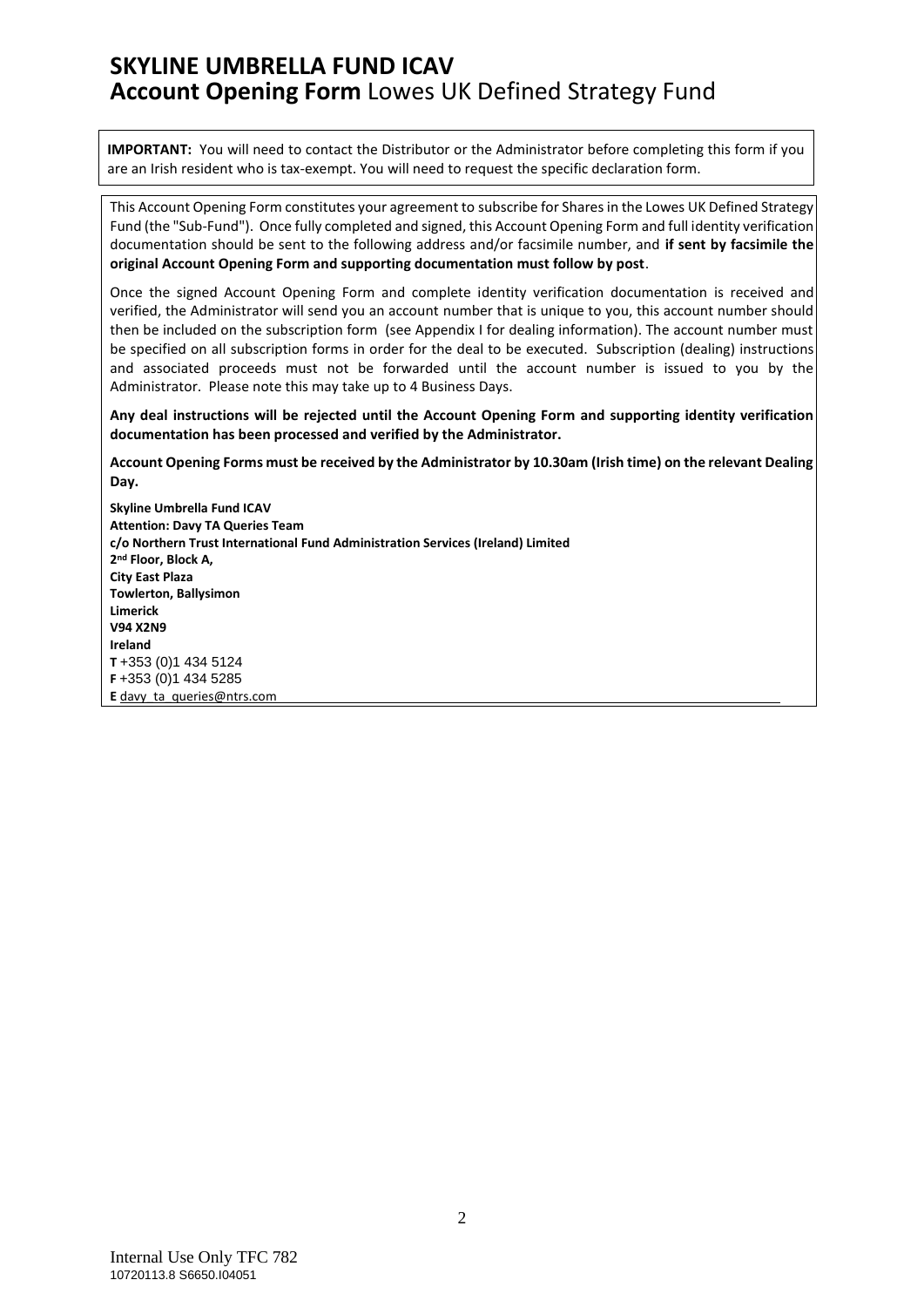<span id="page-2-0"></span>

| 1. Registration Details   |                                | Please complete in full |
|---------------------------|--------------------------------|-------------------------|
| Full Name of Applicant:   |                                |                         |
| Registered Office Address | Mailing Address (if different) |                         |
|                           |                                |                         |
|                           |                                |                         |
|                           |                                |                         |
| Telephone Number:         | Telephone Number:              |                         |
| Fax Number:               | Fax Number:                    |                         |
| <b>Contact Name:</b>      | <b>Contact Name:</b>           |                         |
| E-mail Address:           | E-mail Address:                |                         |

### **Details of Authorised Contactee/Agent\***

By ticking the box opposite and signing this Account Opening Form, I hereby authorise the Administrator to transfer to the authorised contactee/agent copies of contract notes, statements, investor reports and other documentation that may contain my personal details and/or information in relation to my investment in the Sub-Fund.  $\Box$ 

\*If you do not wish to appoint an authorised contactee/agent, please leave this section blank.

Full Name:

Relationship with the Applicant: (e.g. agent)

| <b>Registered Office Address</b> |  | Mailing Address (if different) |  |  |
|----------------------------------|--|--------------------------------|--|--|
|                                  |  |                                |  |  |
|                                  |  |                                |  |  |
|                                  |  |                                |  |  |
| Telephone Number:                |  | Telephone Number:              |  |  |
| Fax Number:                      |  | Fax Number:                    |  |  |
| <b>Contact Name:</b>             |  | <b>Contact Name:</b>           |  |  |
| E-mail Address:                  |  | E-mail Address:                |  |  |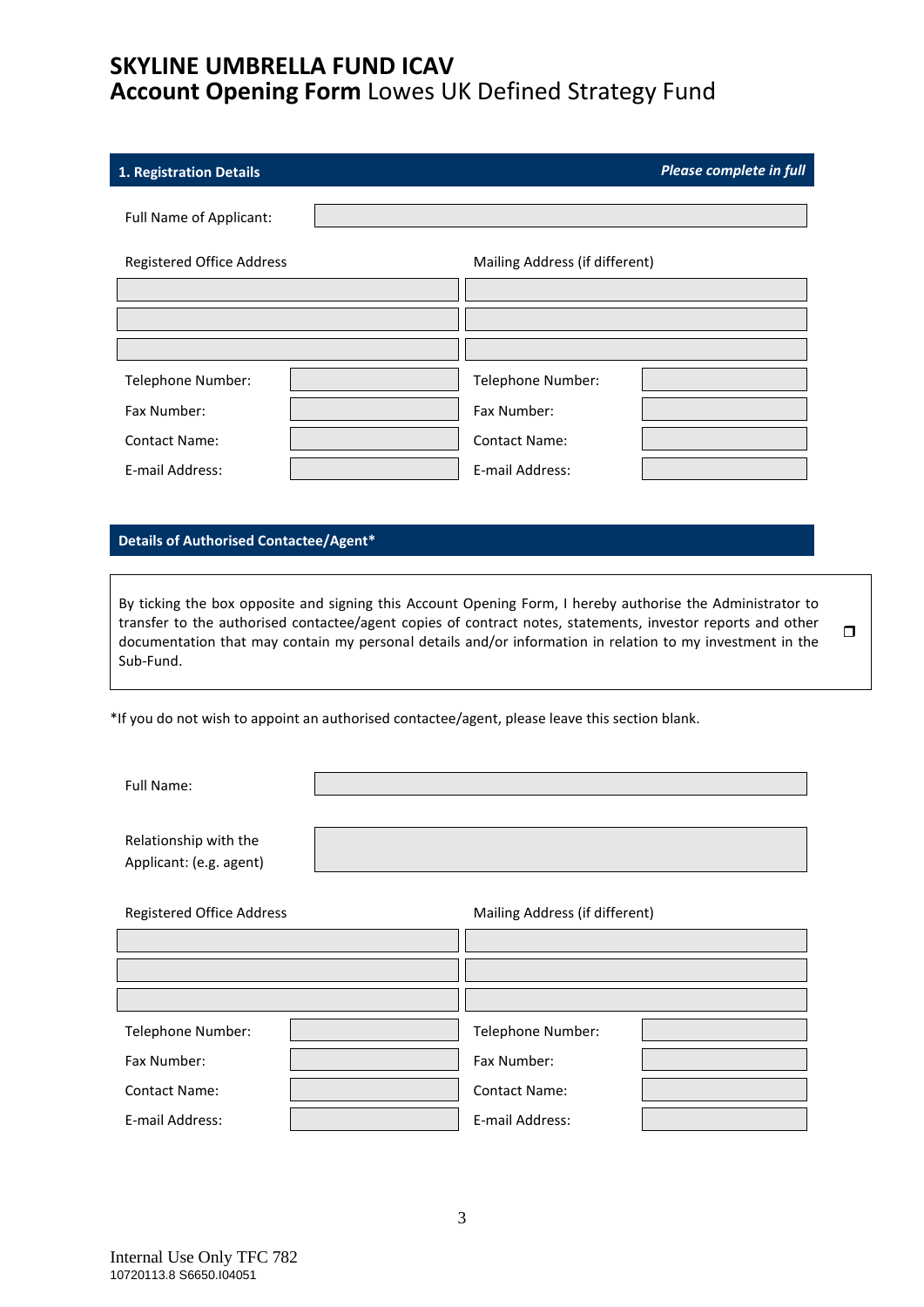#### <span id="page-3-0"></span>**2. Bank Account Details** *Please complete in full*

#### **Applicant's Banking Information**

Important information regarding bank accounts for subscriptions and redemptions

Third party payments are not permitted for redemptions. Please confirm the details of the bank accounts from which and to which payments will be made below.

A copy of a recent bank statement (no more than 3 months old) or a banker's reference, must accompany the application to evidence the bank account details provided for subscriptions and redemption payments are for a bank account in the registered account name. Accounts in the name of regulated entities are exempt from this requirement

To meet anti-money laundering and counter terrorist financing obligations under the current legislation, all joint bank account holders will be required to complete identity and verification requirements, even where those joint bank account holders will not be registered holders of shares or units in the fund.

Failure to provide all the anti-money laundering identity and verification requirements, bank account information and documentation requested as part of this application will result in a failure in setting up the account and subscribing to the fund.

THIS SECTION MUST BE COMPLETED BY ALL INVESTORS OTHER THAN EQUIVALENTLY REGULATED ENTITIES OPENING AN ACCOUNT IN THEIR OWN NAME OR THE NAME OF THEIR NOMINEE COMPANY, EITHER FOR THEIR OWN BENEFIT OR THE BENEFIT OF ONE OR MORE THIRD PARTIES

A request to change bank account details MUST BE MADE IN WRITING TO THE ADMINSTRATOR AND MUST BE ACCOMPANIED BY a bank statement or banker's reference to evidence the new bank account details provided are for a bank account registered account name.

| Name of Bank     |                 |
|------------------|-----------------|
| A/c Name         |                 |
| Address of Bank  |                 |
| A/c Number       |                 |
| Sort Code        |                 |
| IBAN:            |                 |
| Swift Code / ABA | Reference Code: |

#### **BENEFICIARY BANK INFORMATION**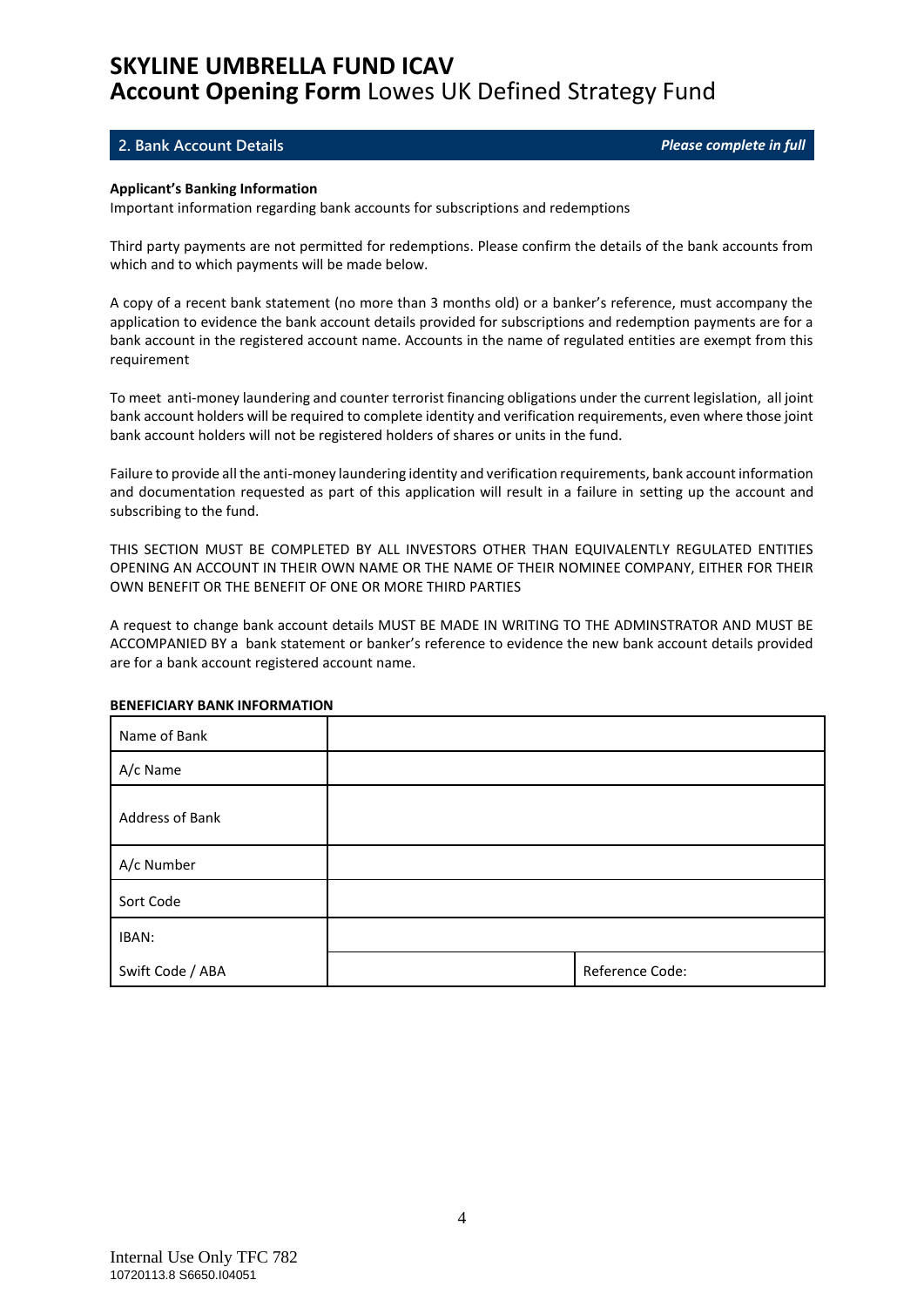### **CORRESPONDENT BANK INFORMATION**

**Note:** Required if Payment CCY differs to bank account residency or if your bank account does not support Multi currency payments

| Correspondent Bank Name                            |  |
|----------------------------------------------------|--|
| Correspondent BIC/SWIFT<br>Code/Sort Code/ABA Code |  |
| Correspondent A/c Name                             |  |
| Correspondent<br>Account<br>Number / IBAN          |  |
| <b>Correspondent Bank Address</b>                  |  |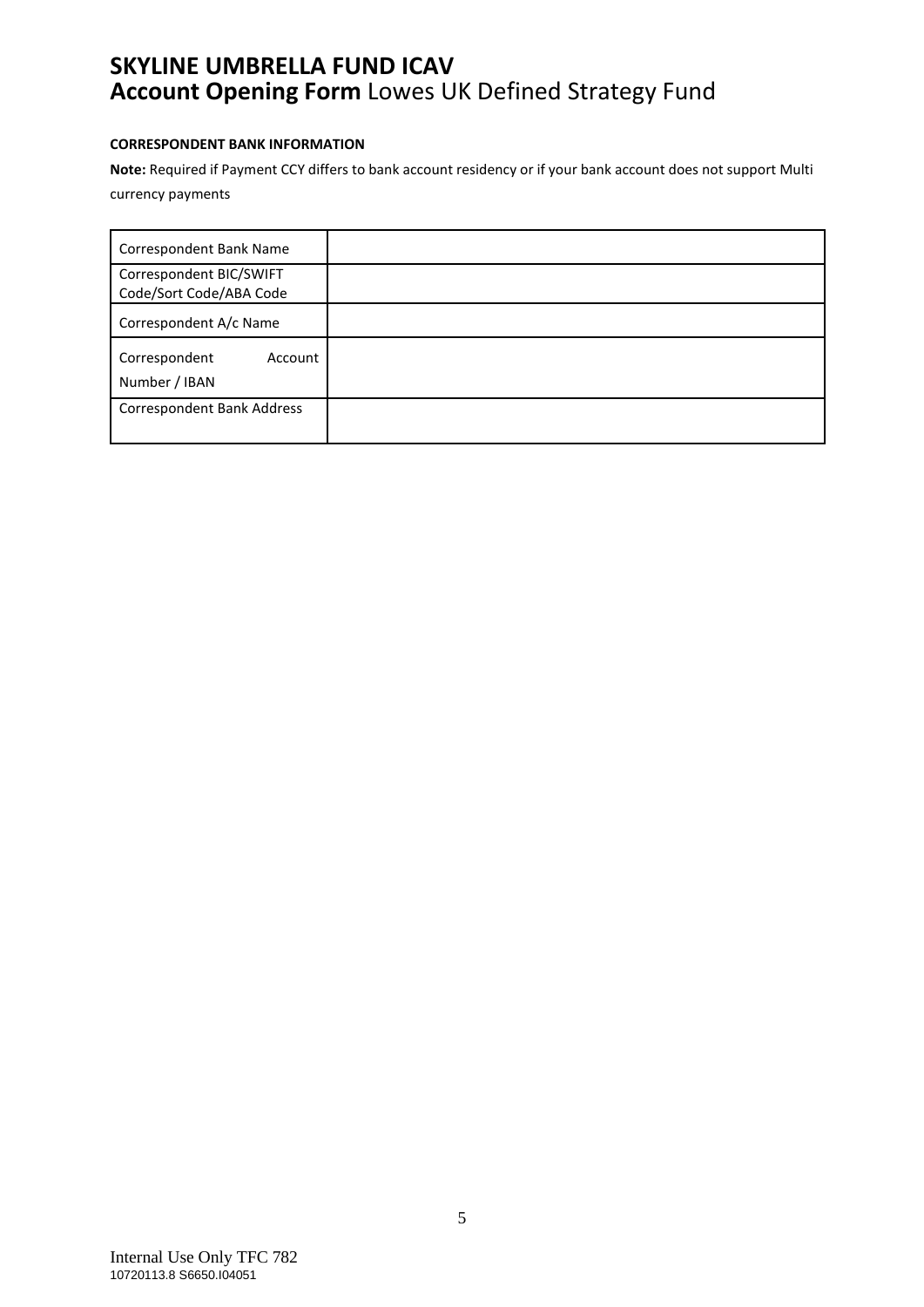### <span id="page-5-0"></span>**3. Declaration of Residency**

### **Investment Undertaking Tax - Declaration of Residence**

### **Declaration of Residence inside or outside Ireland (OWN BEHALF ONLY)**

Please tick (i), (ii) or (iii) as appropriate

### **(i) Irish residents**

I am/we are an Irish resident who will cause the Fund to have an obligation to deduct and pay tax to the Irish Revenue Commissioners. *Irish resident companies entitled to the lower rate of Investment Undertaking Tax are required to provide a statement on its letterhead confirming that the company is within the charge of corporation tax.*

**OR**

### **(ii) Exempt Irish residents**

I am/we are an Irish resident who will not cause the Fund to have an obligation to deduct and pay tax to the Irish Revenue Commissioners. *If this box is ticked, please also complete the declaration of exempt Irish residents below.*

**OR**

### **(iii) Non-Irish residents**

I am/we are not currently resident or ordinarily resident who will not cause the Fund to have an obligation to deduct and pay tax to the Irish Revenue Commissioners. *If this box is ticked, please also complete the declaration of residence outside Ireland below.*

### **Declaration of Residence for the beneficial owner inside or outside Ireland (INTERMEDIARIES ONLY)**

Please tick (i), (ii) or (iii) as appropriate

### **(i) Irish residents**

As an Intermediary, I/we declare that the person who will be beneficially entitled to the units is an Irish resident who will cause the Fund to have an obligation to deduct and pay tax to the Irish Revenue Commissioners. *Irish resident companies entitled to the lower rate of Investment Undertaking Tax are required to provide a statement on its letterhead confirming that the company is within the charge of corporation tax.*

**OR**

### **(ii) Exempt Irish residents**

As an Intermediary, I/we declare that the person who will be beneficially entitled to the shares/units is an Irish resident who will not cause the Fund to have an obligation to deduct and pay tax to the Irish Revenue Commissioners. *If this box is ticked, please also complete the declaration of exempt Irish residents below.*

**OR**

### **(iii) Non-Irish residents**

As an Intermediary, I/we declare that the person who will be beneficially entitled to the shares/units is not currently resident or ordinarily resident who will not cause the Fund to have an obligation to deduct and pay tax to the Irish Revenue Commissioners. *If this box is ticked, please also complete the declaration of residence outside Ireland below.*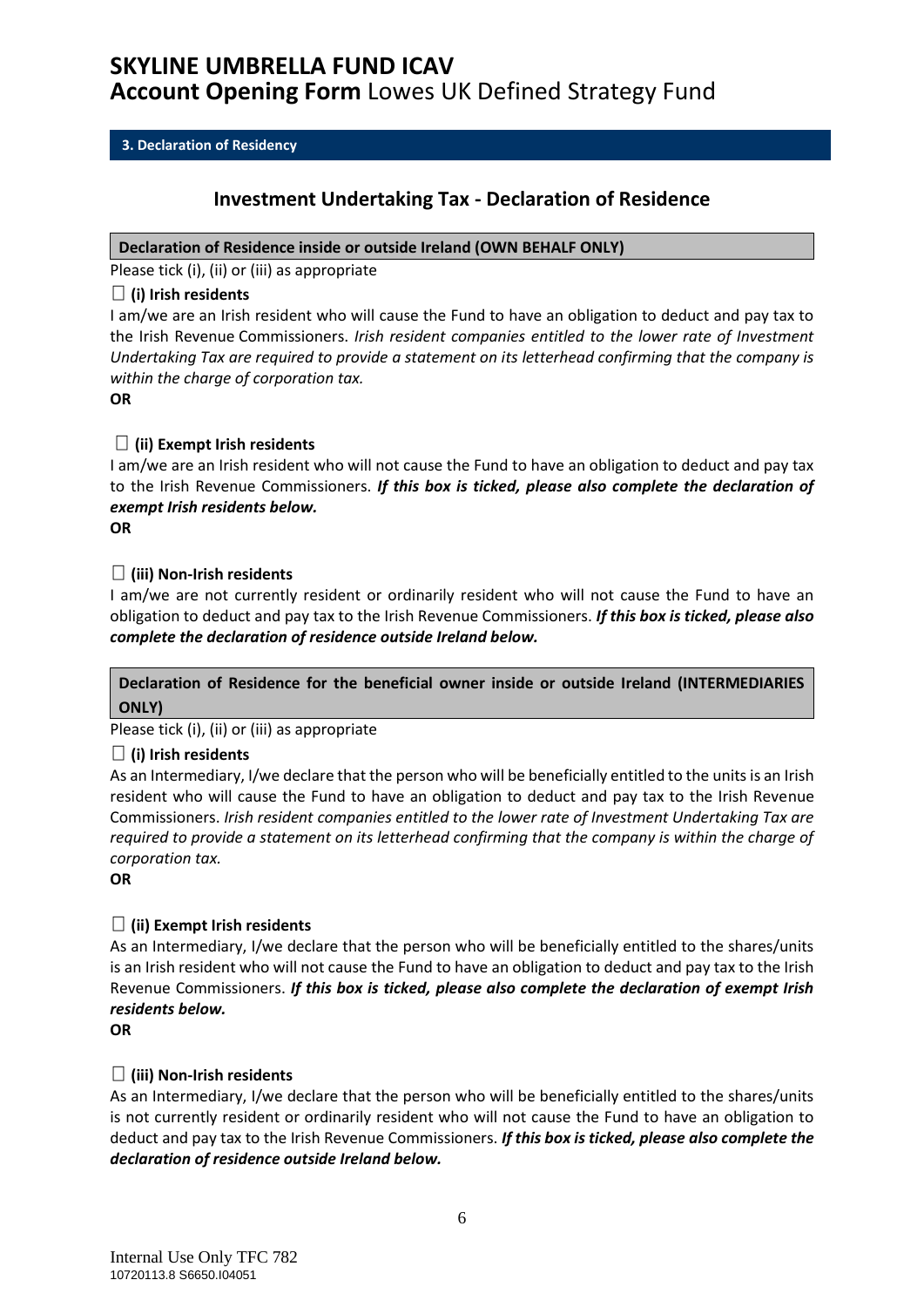**Authorised signatory: \_\_\_\_\_\_\_\_\_\_\_\_\_\_\_\_\_\_\_\_\_\_\_\_\_\_\_ Authorised signatory: \_\_\_\_\_\_\_\_\_\_\_\_\_\_\_\_\_\_\_\_\_\_\_\_\_\_\_**

Date: / /

**Declaration of exempt Irish resident entities**

### **Declaration referred to in Section 739D(6), Taxes Consolidation**

### **[It is important to note that this declaration, if it is then still correct, shall apply in respect of any subsequent acquisitions of shares/units.]**

- I declare that the information contained in this declaration is true and correct.
- I also declare that I am applying for the shares/units on behalf of the applicant named below who is entitled to the units in respect of which this declaration is made and is a person referred to in Section 739D(6) of the Taxes Consolidation Act, 1997, being a person who is: (*please tick as appropriate)*

### $\Box$  a pension scheme;

 $\square$  a company carrying on life business within the meaning of section 706 TCA 1997;

 $\Box$  an investment undertaking;

 $\Box$  an investment limited partnership;

 $\square$  a special investment scheme;

 $\Box$  a unit trust to which section 731(5)(a) TCA 1997 applies;

 $\Box$  a charity being a person referred to in section 739D(6)(f)(i) TCA 1997;

 $\Box$  a qualifying management company;

 $\Box$  entitled to exemption from income tax and capital gains tax by virtue of section 784A(2) TCA, 1997\* (see further requirement for Qualifying Fund Manager below);

 $\Box$  a PRSA Administrator;

 $\Box$  a credit union within the meaning of section 2 of the Credit Union Act 1997.

### **Additional requirements where the declaration is completed on behalf of a Charity**

- I also declare that at the time of making this declaration, the units in respect of which this declaration is made are held for charitable purposes only and
	- form part of the assets of a body of persons or trust treated by the Revenue Commissioners as a body or trust established for charitable purposes only, or
	- are, according to the rules or regulations established by statute, charter, decree, deed of trust or will, held for charitable purposes only and are so treated by the Revenue Commissioners.
- I undertake that, in the event that the person referred to in paragraph (7) of Schedule 2B TCA 1997 ceases to be a person referred to in Section 739D(6)(f)(i) TCA, 1997, I will, by written notice, bring this fact to the attention of the investment undertaking accordingly.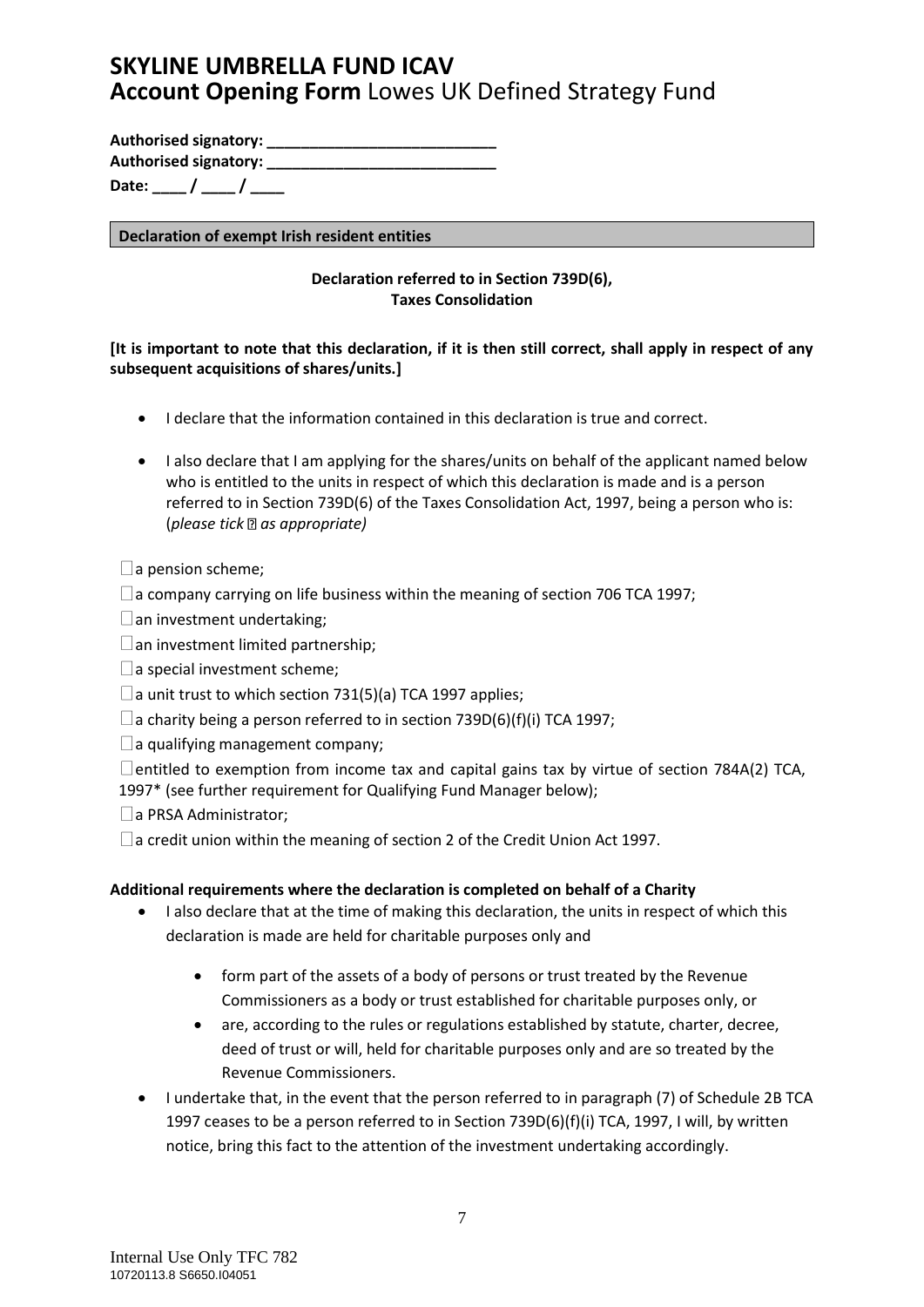### **Additional requirements where the declaration is completed by a qualifying fund manager / PRSA Administrator**

- I/we\* also declare that at the time this declaration is made, the units in respect of which this declaration is made
	- o are assets of \*an approved retirement fund/an approved minimum retirement fund or a PRSA, and
	- o are managed by the Declarant for the individual named below who is beneficially entitled to the units.
- I/we\* undertake that, if the units cease to be assets of \*the approved retirement fund/the approved minimum retirement fund or the PRSA, including a case where the units are transferred to another such fund or account, I/we\* will, by written notice, bring this fact to the attention of the investment undertaking accordingly.

\*Delete as appropriate

### **Additional requirements where the declaration is completed by an Intermediary**

- I/we\* also declare that I am/we are\* applying for shares/units on behalf of persons who
	- $\circ$  to the best of my/our\* knowledge and belief, have beneficial entitlement to each of the shares/units in respect of which this declaration is made, and
	- o is a person referred to in section 739D(6) TCA 1997.
- I/we\* further declare that
	- $\circ$  Unless I/we\* specifically notify you to the contrary at the time of application, all applications for shares/units made by me/us\* from the date of this application will be made on behalf of persons referred to in section 739D TCA 1997, and
	- $\circ$  I/we\* will inform you in writing if I/we\* become aware that any person ceases to be a person referred to in section 739D(6) TCA 1997.

\* Delete as appropriate

**Name of applicant: \_\_\_\_\_\_\_\_\_\_\_\_\_\_\_\_\_\_\_\_\_\_\_\_\_\_\_\_\_\_\_\_\_\_**

**Irish tax reference number of applicant: \_\_\_\_\_\_\_\_\_\_\_\_\_\_\_\_\_\_\_\_\_\_\_\_\_\_**

**Authorised signatory: \_\_\_\_\_\_\_\_\_\_\_\_\_\_\_\_\_\_\_\_\_\_\_\_\_\_\_(declarant)**

**Capacity in which declaration is made: \_\_\_\_\_\_\_\_\_\_\_\_\_\_\_\_\_\_\_\_\_\_\_\_\_\_\_\_**

| <b>Authorised signatory:</b> |  | (declarant) |
|------------------------------|--|-------------|
|------------------------------|--|-------------|

| Capacity in which declaration is made: |  |
|----------------------------------------|--|
|                                        |  |

Date: \_\_\_\_ / \_\_\_\_ / \_\_\_\_

### **IMPORTANT NOTES**

1. This is a form authorised by the Revenue Commissioners which may be subject to inspection. It is an offence to make a false declaration.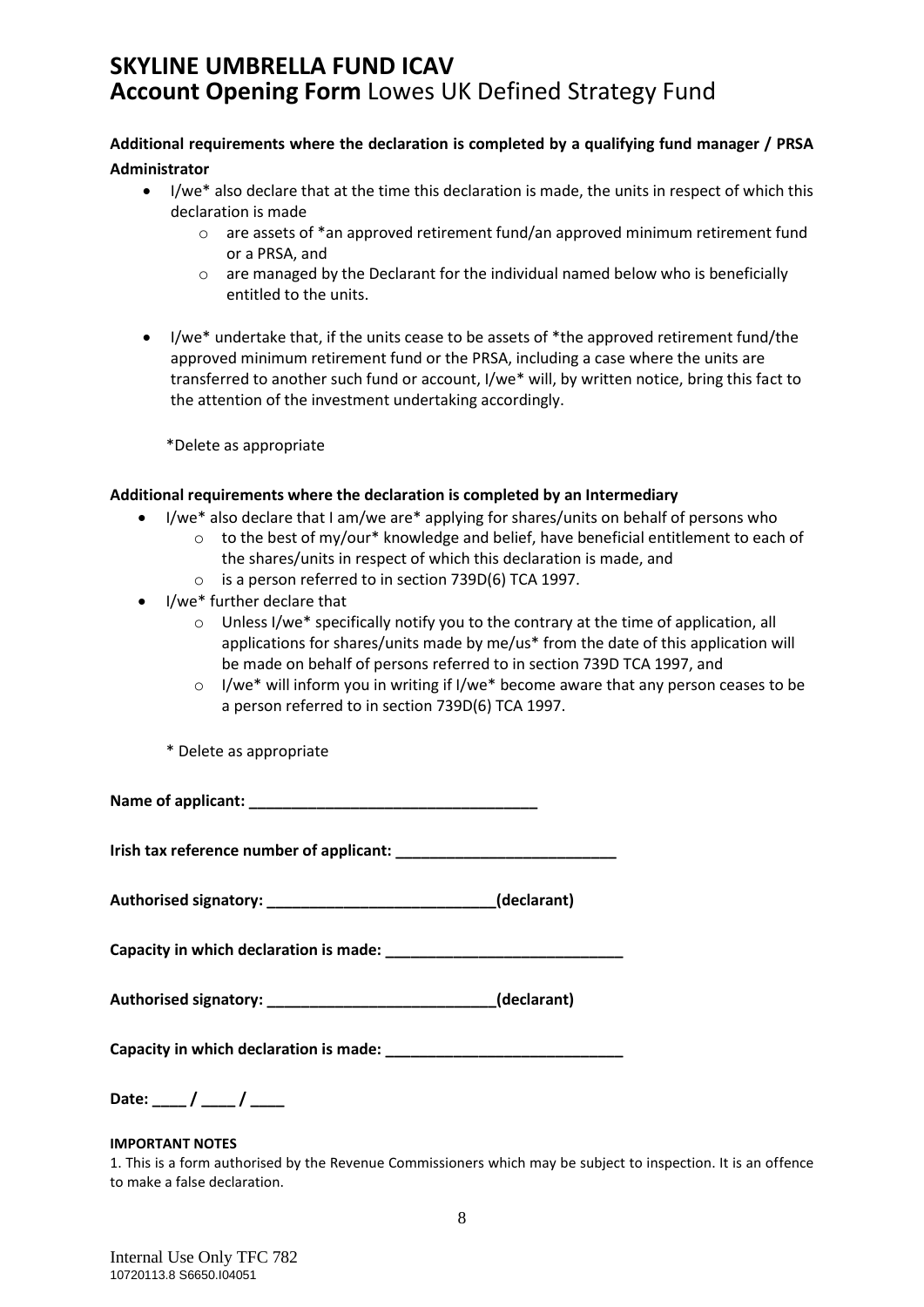2. Tax reference number in relation to a person has the meaning assigned to it by Section 885 TCA, 1997 in relation to a "specified person" within the meaning of that section. In the case of a charity, quote the Charity Exemption Number (CHY) as issued by Revenue. In the case of a qualifying fund manager, quote the tax reference number of the beneficial owner of the share/units.

3. In the case of, (i) an exempt pension scheme, the administrator must sign the declaration; (ii) a retirement annuity contract to which Section 784 or 785 applies, the person carrying on the business of granting annuities must sign the declaration; (iii) a trust scheme, the trustees must sign the declaration. In the case of a charity, the declaration must be signed by the trustees or other authorised officer of a body of persons or trust established for charitable purposes only within the meaning of Sections 207 and 208 TCA 1997. In the case of an approved retirement fund/an approved minimum retirement fund or a PRSA, it must be signed by a qualifying fund manager or PRSA administrator. In the case of an intermediary, the declaration must be signed by the intermediary. In the case of a company, the declaration must be signed by the company secretary or other authorised officer. In the case of a unit trust it must be signed by the trustees. In any other case it must be signed by an authorised officer of the entity concerned or a person who holds a power of attorney from the entity. A copy of the power of attorney should be furnished in support of this declaration.

#### **Declaration of residence outside Ireland**

It is important to note that this declaration, if it is then still correct, shall apply in respect of any subsequent acquisitions of shares/units. Terms used in this declaration are defined in the Prospectus.

#### **Declaration on own behalf**

I/we\* declare that I am/we are\* applying for the shares/units on my own/our own behalf/on behalf of a company\* and that I am/we are/the company\* is entitled to the shares/units in respect of which this declaration is made and that

- I am/we are/the company is\* not currently resident or ordinarily resident in Ireland, and
- Should I/we/the company\* become resident in Ireland I will/we will\* so inform you, in writing, accordingly.

\*Delete as appropriate

### **Declaration as Intermediary**

I/we\* declare that I am/we are\* applying for shares/units on behalf of persons:

- who will be beneficially entitled to the shares/units; and
- who, to the best of my/our\* knowledge and belief, are neither resident nor ordinarily resident in Ireland.

\*Delete as appropriate

Name and address of applicant: **Name and address of applicant**:

**Signature of applicant or authorised signatory**:\_\_\_\_\_\_\_\_\_\_\_\_\_\_\_\_\_\_\_ (declarant)

\_\_\_\_\_\_\_\_\_\_\_\_\_\_\_\_\_\_\_\_\_\_\_\_\_\_\_\_\_\_\_\_\_\_\_\_\_\_\_\_\_\_\_\_\_\_\_\_\_\_\_\_\_\_\_\_\_\_\_\_\_\_\_\_\_\_\_\_\_

**Capacity of authorised signatory (if applicable):**\_\_\_\_\_\_\_\_\_\_\_\_\_\_\_\_\_\_\_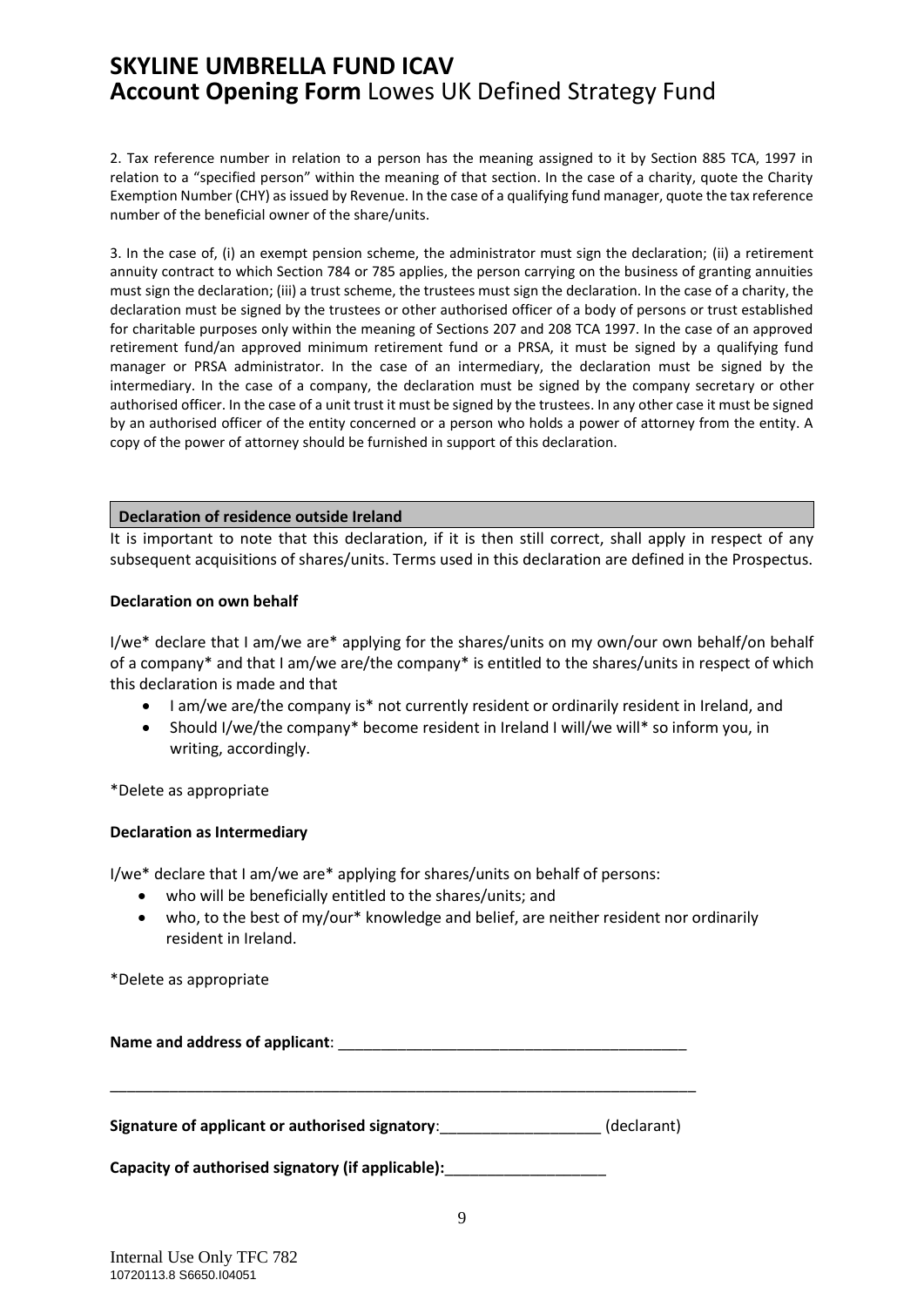Date: \_\_\_ / \_\_\_ / \_\_\_

**Joint Applicants:**

**Names:** \_\_\_\_\_\_\_\_\_\_\_\_\_\_\_\_\_\_\_\_\_\_\_ **Signatures:** \_\_\_\_\_\_\_\_\_\_\_\_\_\_\_\_\_\_\_\_\_\_\_\_\_\_\_

\_\_\_\_\_\_\_\_\_\_\_\_\_\_\_\_\_\_\_\_\_\_\_\_\_\_\_\_\_\_ \_\_\_\_\_\_\_\_\_\_\_\_\_\_\_\_\_\_\_\_\_\_\_\_\_\_\_

#### IMPORTANT NOTES

1. Non-resident declarations are subject to inspection by the Irish Revenue Commissioners and it is a criminal offence to make a false declaration.

2. To be valid, the Account Opening Form (incorporating the declaration required by the Irish Revenue Commissioners) must be signed by the applicant. Where there is more than one applicant, each person must sign. If the applicant is a company, it must be signed by the company secretary or another authorised officer.

3. If the Account Opening form (incorporating the declaration required by the Revenue Commissioners) is signed under power of attorney, a copy of the power of attorney must be furnished in support of the declaration.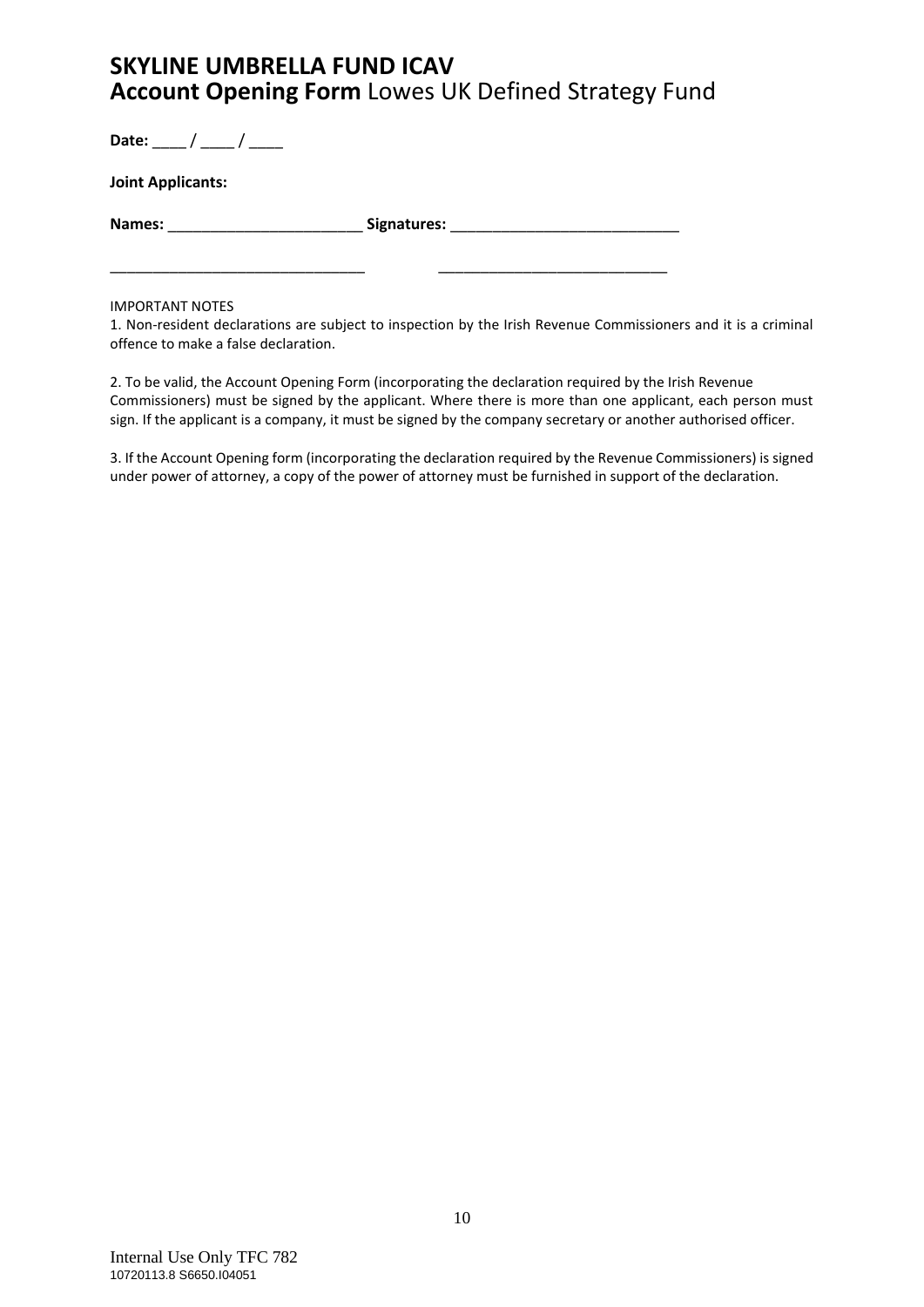#### <span id="page-10-0"></span>4**. Identity Verification**

In accordance with the Criminal Justice (Money Laundering and Terrorist Financing) Acts 2010 -2018 (the "Act"), please complete the area below applicable to you and provide the identity verification documentation initially requested.

**IMPORTANT: Be aware that the ICAV reserves the right to request additional information and documentation, including requiring that previously submitted documentation be certified as a true copy and re-submitted to ensure the ICAV's compliance with the Act and any associated regulations and authoritative guidance.**

**Guide to completing this section:**

- **Part I** Beneficial Ownership Detail must be provided by All Applicants
- **Part II** To be completed by any applicant which is a Recognised Regulated Entity; e.g. a bank, provider of financial services or nominee company investing on its own behalf or on behalf of a third party and if regulated for compliance with applicable Anti Money Laundering regulations in a Prescribed Country
- **Part III** To be completed by any Individual (s) investing in their own name
- **Part IV** To be completed by any Unregulated Nominee Company that does not fall within scope of Part II above.
- **Part V** To be completed by any Politically Exposed Person(s) investing into the Sub-Fund.
- **Part VI** To be completed by Other Investors investing into the Sub-Fund.

**Be aware that this may extend to identifying the beneficial owner and verifying their identity until such time that the ultimate natural persons beneficially owning the investment are identified.**

#### **Examples of Photographic Identity Documentation**

- ➢ Current passport.
- ➢ Current driving licence.
- $\triangleright$  Current national identity card.
- $\triangleright$  Identity document with photographic identity issued by a government department.

### **Examples of Proof of Address**

- $\triangleright$  Bank statements/credit card statements.
- $\triangleright$  Utility bill.
- ➢ Household/motor insurance certificate and renewal notices.
- ➢ Correspondence from local authorities.
- ➢ Correspondence from the revenue commissioners or equivalent.
- $\triangleright$  Correspondence from any government body.
- ➢ Driving licence which confirms the address provided it has not also been used to satisfy the photographic identity requirement above.
- $\triangleright$  Payslip or salary advice dated within the previous 3 months.
- $\triangleright$  Confirmation of address from a lawyer or financial institution.

Note: All documentation must reflect the current residential address and must be dated within the previous 3 months other than in the case of an official document known to be issued only or typically at fixed intervals of more than 3 months, in which case such document may be accepted during that period, to a maximum of 12 months (e.g. correspondence from local authorities).

### **Note that, in all cases the Administrator or ICAV may, at its absolute discretion request further due diligence documentation/ information to satisfy applicable procedural and regulatory requirements.**

**Please note that for certain types of investors (for example a politically exposed person**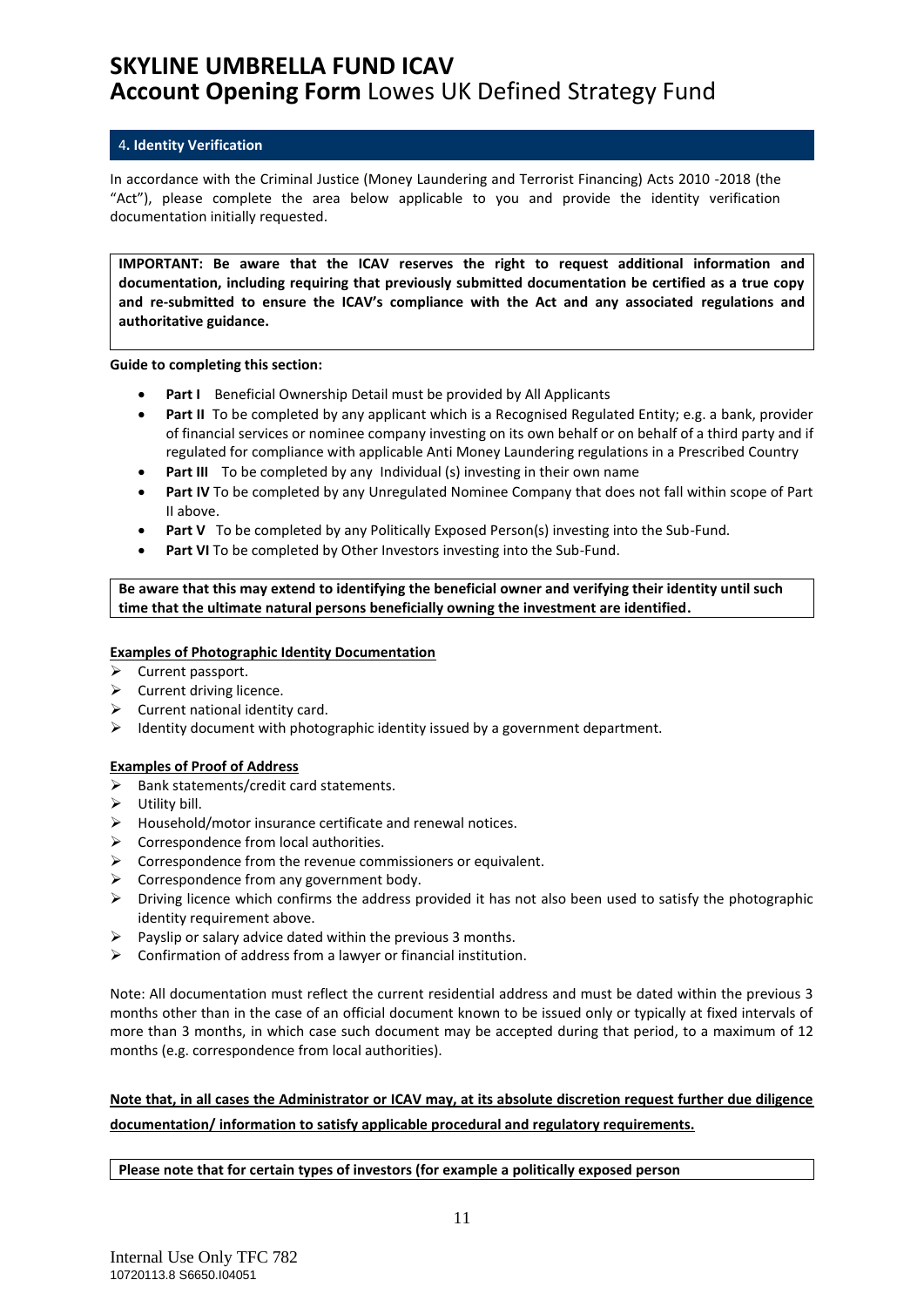**("PEP") 6 or a recognised regulated entity7) the administrator will require and request further information.**

#### **PART I – Beneficial Ownership Detail**

Full Name of any Individual with a beneficial interest (directly or indirectly) of 25% or more in this investment: or anyone who otherwise exercises control of the legal entity, where applicable:

| ____                                         |                            |
|----------------------------------------------|----------------------------|
|                                              |                            |
|                                              |                            |
| ________________<br>________<br>______<br>__ | ______<br>____<br>--<br>-- |

**Note:** If there is/ are no Individual(s) with a beneficial interest of 25% or more in this investment or anyone that otherwise exercises control of the legal entity, where applicable please check the box below:

#### **PART II – Recognised Regulated Entities**

Applicant is a Recognised Regulated Entity (as previously defined) acting on its own account or on behalf of a third party

\_\_\_\_\_\_\_\_\_\_\_\_\_\_\_\_\_\_\_\_\_\_\_\_\_\_\_\_\_\_\_\_\_\_\_\_\_\_\_\_\_\_\_\_\_\_\_\_\_\_\_\_\_\_\_\_\_\_\_\_\_\_\_\_\_\_\_\_\_\_\_\_\_\_\_\_\_\_\_\_\_\_\_\_\_\_

\_\_\_\_\_\_\_\_\_\_\_\_\_\_\_\_\_\_\_\_\_\_\_\_\_\_\_\_\_\_\_\_\_\_\_\_\_\_\_\_\_\_\_\_\_\_\_\_\_\_\_\_\_\_\_\_\_\_\_\_\_\_\_\_\_\_\_\_\_\_\_\_\_\_\_\_\_\_\_\_\_\_\_\_\_

YES

Name of Regulatory Authority:

Applicable Domestic Regulations:

- 1. A letter of assurance from the Regulated Credit or Financial Institution (see appendix 3 for template).
- 2. Identify any beneficial owner entitled to 25% or more (directly or indirectly) of the share capital, profit or voting rights or otherwise exercise control over the management of the entity. Where there is no beneficial owner entitled to 25% or more, then the natural person(s) who hold the position of director(s) of the entity must be identified (along with address, date of birth and nationality).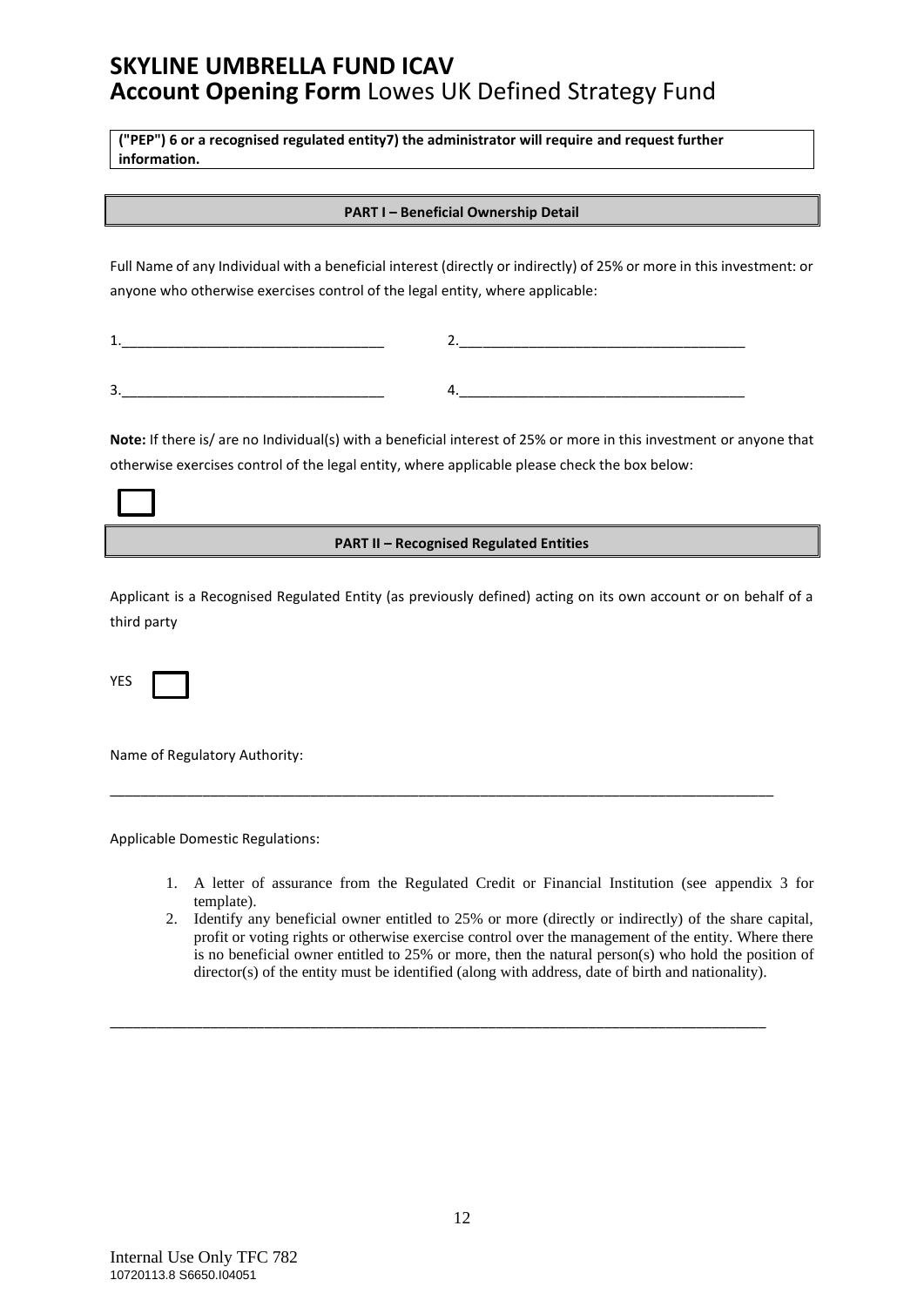### **PART III - Individual(s)**

#### **Please provide**

- 1. A copy photographic identity document e.g. Passport or Driver's Licence and
- 2. One copy of non-photographic identity documents e.g. utility bill / bank statement dated within the last three months.

Current Occupation (s)

Date of Birth

**In the case of joint account holders, please supply the relevant documentation and information in respect of all holders.** 

\_\_\_\_\_\_\_\_\_\_\_\_\_\_\_\_\_\_\_\_\_\_\_\_\_\_\_\_\_\_\_\_\_\_\_\_\_\_\_\_\_\_\_\_\_\_\_\_\_\_\_\_\_\_\_\_\_\_\_\_\_\_\_\_\_\_\_\_\_\_\_\_\_\_\_\_\_\_\_\_\_\_\_\_\_

\_\_\_\_\_\_\_\_\_\_\_\_\_\_\_\_\_\_\_\_\_\_\_\_\_\_\_\_\_\_\_\_\_\_\_\_\_\_\_\_\_\_\_\_\_\_\_\_\_\_\_\_\_\_\_\_\_\_\_\_\_\_\_\_\_\_\_\_\_\_\_\_\_\_\_\_\_\_\_\_\_\_\_\_\_

#### **PART IV – Unregulated Nominee Company**

#### **Please provide**

- 1. Standard Reliance Letter and
- 2. Proof of Regulatory Status of Parent Company **or**
- 3. Documentation in accordance with the legal form of the Nominee Company (see Part VI)

#### **PART V – Politically Exposed Persons**

A **Politically Exposed Person** is defined as an individual who is or was at any time in the preceding 12 months entrusted with a prominent public function or immediate family members of such persons or persons known to be close professional associates of such persons.

| Please confirm whether you are a Politically Exposed Person (PEP) |  | YES: NO: |
|-------------------------------------------------------------------|--|----------|
|-------------------------------------------------------------------|--|----------|

#### **Required Identity Verification Documentation**

- 1. Certified Copy Photographic Identity Document e.g. Passport or Driver's Licence and
- 2. One Certified Copy of Proof of Residential Address Verification e.g. utility bill / bank statement dated within the last three months
- 3. Source of Funds
- 4. Source of Wealth

**Note:** In terms of certified documents, this means that there is an original signature on the document from a suitable person confirming the documents are a true copy of the original, and they will need to sign and date it,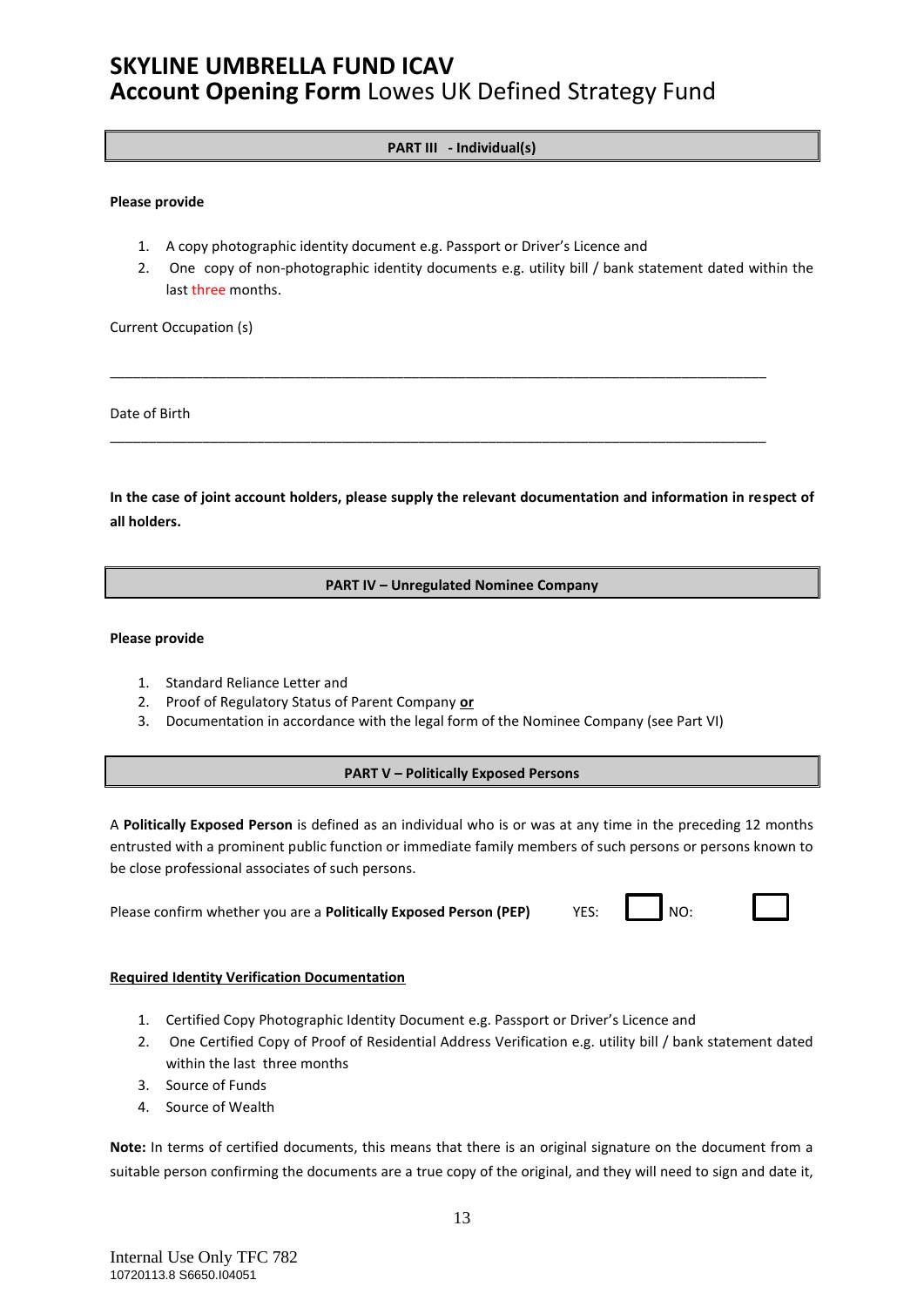printing their name, occupation, address, telephone number and email address. Suitable persons include any of the following; police officer, practicing solicitors, embassy consular staff, financial institutions, medical professions, notaries public. The person certifying the documents should be independent of the investor.

#### **Required Identity Verification Documentation**

Please provide:

- A photocopy of a photographic identity documents such as a passport or driver's license and
- One non-photographic identity document (such as a utility bill) dated within the previous three months

Corporate Entities

Country of Registration: \_\_\_\_\_\_\_\_\_\_\_\_\_\_\_\_\_\_\_\_\_\_\_\_\_\_\_\_\_\_\_\_\_\_\_\_\_\_\_\_\_\_\_\_\_\_\_\_\_\_\_\_\_\_\_\_\_\_\_ Registration Number: **Example 20** 

#### **A. Source of Funds**

#### **Please provide details**

| Earnings from Employment/Self Employment | Inheritance or Gift          |  |
|------------------------------------------|------------------------------|--|
| Investment Income                        | Matured Investment           |  |
| Lump Sum Retirement                      | Court Award                  |  |
| Sale of Property                         | Other - please specify below |  |
| Other                                    |                              |  |

#### **B. Source of Wealth**

#### **Please provide a brief description of your source of wealth** (source of total accumulated net worth)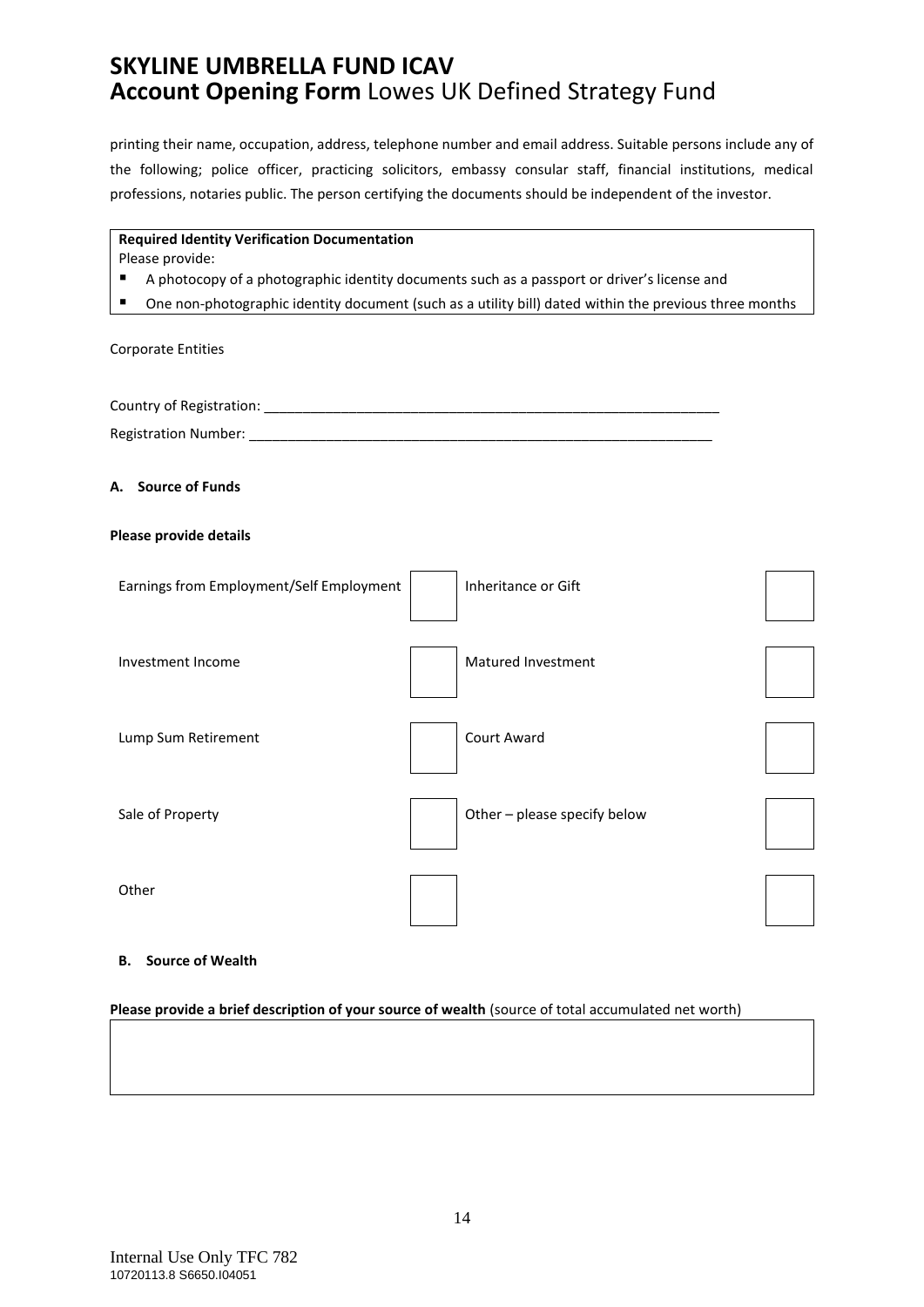#### **PART VI – OTHER INVESTORS (Standard Customer Due Diligence)**

### **Required Identity Verification Documentation**

Please provide

A copy of one of (i) certificate of incorporation (or equivalent), or (ii) the memorandum & articles of association (or equivalent) or, (iii) the latest audited financial statements, and

For each of two (2) directors of the company, please provide:

A photocopy of a photographic identity document such as passport or driver's license and

One non-photographic identity document (such as a utility bill) dated within the previous three months

**If you fall under one of the investor categories outlined below please provide documents evidencing the requested information.** 

**Note that, in all cases this is an indicative list only and the Administrator or ICAV may, at its absolute discretion request further due diligence documentation/ information to satisfy applicable procedural and regulatory requirements.**

#### **Listed Company on a Recognised Exchange**

1. Please provide Proof of Listing on a recognised stock exchange in a Prescribed Country

#### **Listed Company – Not Appearing on a Recognised Exchange**

#### **Please provide:**

- 1. Proof of listing of the company.
- 2. Full name of the company.
- 3. Registered number of the company.
- 4. Registered office address of the company.
- 5. Principal business address of the company.
- 6. Details of Directors of the company- including name, residential address and date of birth & verification of identity of two directors or where applicable one director and one authorised signatory
- 7. Identification and verification of any beneficial owners who are natural persons, who own 25% or more (directly or indirectly) of the share capital, profit or voting rights or otherwise exercise control over the management of the company.
- 8. Confirmation as to whether the company is investing on its own behalf or on behalf of underlying investors and (as applicable) identify any Beneficial Owner
- 9. Verification of identity of Company by providing one of the below:
	- Search of the relevant company registry; or
	- Copy of Certificate of incorporation or equivalent; or
	- Copy of Memorandum and Articles of Association or equivalent; or
	- Copy of latest audited financial statements.

#### **Wholly Owned Subsidiary of a Listed Company**

- 1. Full name of the subsidiary company.
- 2. Registered number of the subsidiary company.
- 3. Registered office address of the subsidiary company.
- 4. Principal business address of the subsidiary company
- 5. Details of Directors of the company including name, residential address and date of birth & verification of identity of two directors or where applicable one director and one authorised signatory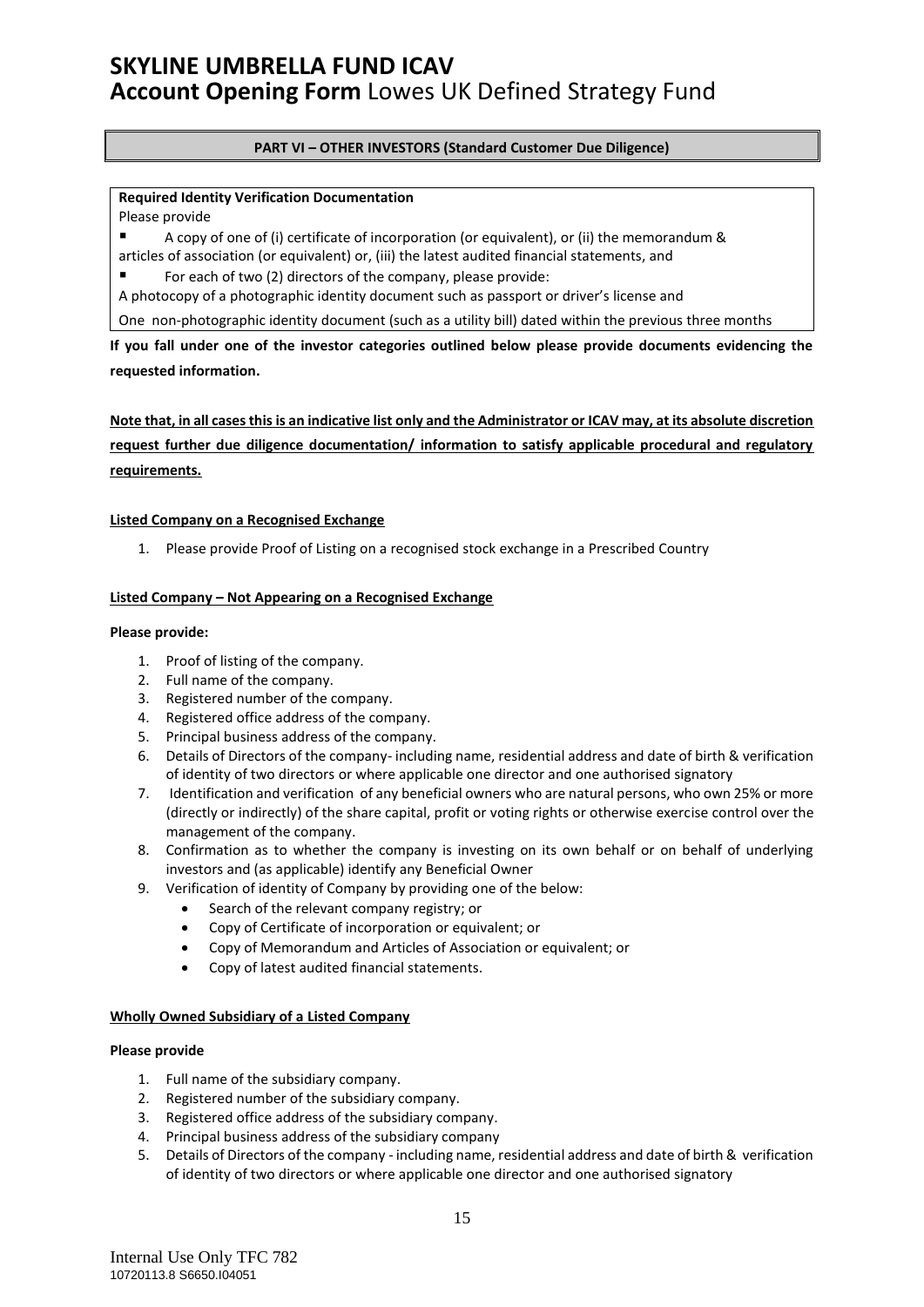- 6. Identification and verification of any Beneficial Owner beneficially entitled to 25% or more (directly or indirectly) of the share capital, profit or voting rights or otherwise exercise control over the management of the entity. Where the Beneficial Owner is deemed high risk per NT risk rating requirements, the identity should be verified in line with its legal form.
- 7. Confirmations as to whether the company is investing on its own behalf or on behalf of underlying investors and (as applicable) provide identity detail for any Beneficial Owner.
- 8. Verification of identity of the subsidiary company by providing one of the below:
- Search of the relevant company registry; or
- Copy of Certificate of incorporation or equivalent; or
- Copy of Memorandum and Articles of Association or equivalent; or
- Copy of latest audited financial statements.
- Name of beneficial owners who own 25% or more (directly or indirectly) of the entity or its voting rights or indicate if none (attach a sheet if necessary)

#### **Private Company**

#### **Please provide**

- 1. Full name of the company.
- 2. Registered number of the company.
- 3. Registered office address of the company.
- 4. Principal business address of the company.
- 5. Details of directors of the company- including name, residential address and date of birth.
- 6. Documentation to verify the identity of two directors or one director and one authorised signatory in line with legal form (If individuals, one proof of ID and one proof of address is required).
- 7. Identification and verification of any beneficial owners who are natural persons, own 25% or more ( directly or indirectly) of the share capital, profit or voting rights or otherwise exercise control over the management of the company. Where the Beneficial Owner is deemed high risk per NT risk rating requirements, the identity should be verified in line with its legal form.
- 8. Verification of identity of the company by providing one of the below:
- Search of the relevant company registry; or
- Copy of Certificate of incorporation or equivalent; or
- Copy of Memorandum and Articles of Association or equivalent; or
- Copy of audited financial statements.

#### **Partnership**

- 1. Full name of the partnership.
- 2. Registered office address
- 3. Principal business address of the partnership.
- 4. Detail of all partners- including name, residential address and date of birth.
- 5. Documentation to verify the identity of two partners general partner and a second partner or one partner and one authorised signatory (If individuals, one proof of ID and one proof of address is required)
- 6. Identification and verification of any partners who own 25% or more (directly or indirectly) of the partnership capital, profit or voting rights or otherwise exercise control over the management of the partnership. Where the Beneficial Owner is deemed high risk per NT risk rating requirements, the identity should be verified in line with its legal form. Note: Where the beneficial owner is a corporate entity, Northern Trust requires details of ultimate beneficial owners (this can be demonstrated through an organisation chart signed by an authorised signatory or shareholder register or other company documentation etc.).
- 7. Constitutional Document for the partnership (e.g. Partnership Agreement).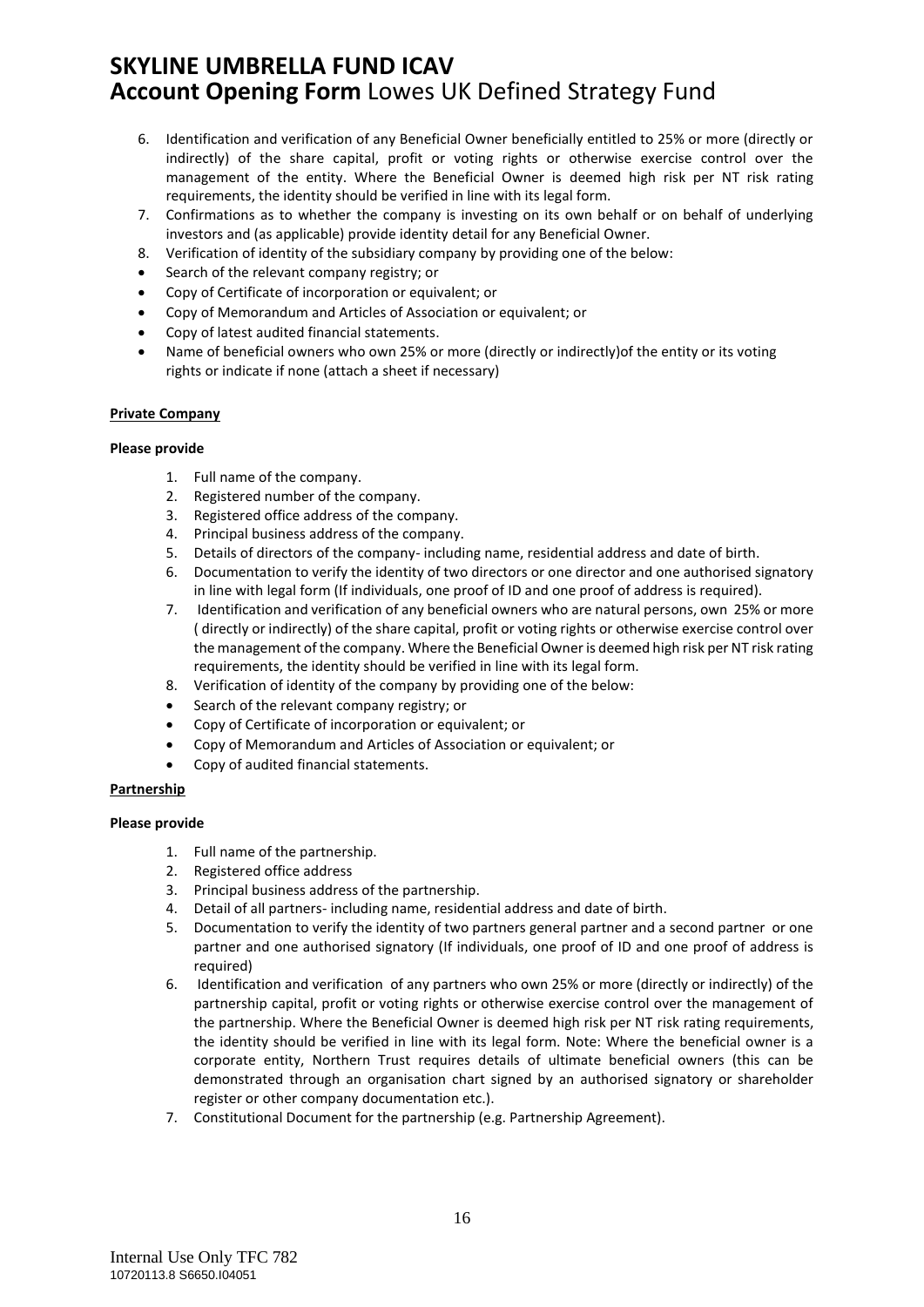#### **Required Identity Verification Documentation**

Please provide

copy of the partnership agreement or equivalent, and

The appropriate identity verification documentation\*, depending on their legal nature, for:

The General Partner (or equivalent), or

Any two partners, or

Any one partner and one authorised signatory

*\* i.e. if they are a corporate entity, see Required Identity Verification Documentation within the Corporate Entities section above, or if they are a natural person, then the following is required: A photocopy of a photographic identity document such as passport or driver's license and Two non-photographic identity documents (such as a utility bill)*

#### **Limited Liability Company**

#### **Please provide**

- 1. Full name of the LLC.
- 2. Registered office address of the LLC.
- 3. Principal business address of the LLC.
- 4. Details of all Managing Members- including name, residential address and date of birth.
- 5. Documentation to verify the identity of two Managing Members or one Managing Member and one authorised signatory (If individuals, one proof of ID and one proof of address is required)
- 6. Identification and verification of any Member beneficially entitled to 25% or more (directly or indirectly) of the entity's share capital or otherwise exercise control over the management of the entity. Where the Beneficial Owner is deemed high risk per NT risk rating requirements, the identity should be verified in line with its legal form.
- 7. Constitutional Document
- 8. Operating Agreement.

### **Collective Investment Scheme ('CIS')**

#### **Please provide**

- 1. Full name of CIS.
- 2. Registered address of CIS.
- 3. Prospectus or equivalent.
- 4. Name and address of scheme promoter.
- 5. Name and address of scheme administrator.
- 6. Name and address of entity carrying out anti-money laundering checks upon the scheme investors and confirmation that entity is regulated for AML purposes.
- 7. Identity detail for any investors who own 25% or more (directly or indirectly) of the share capital.

#### **Employee/ Superannuation Pension Scheme**

#### **Please provide**

1. Proof of registration from the relevant tax authorities

#### **General Pension Scheme**

- 1. Full name of the pension scheme.
- 2. Registered office address of the pension scheme.
- 3. Confirmation of registration (as appropriate) from the relevant tax authorities or pension's board **or**
- 4. Documentation to verify the identity of two Trustees / Directors/Governors/Board Members or one Trustee/ Director/Governor/ Board Member and one authorised signatory (If individuals, one proof of ID and one proof of address is required)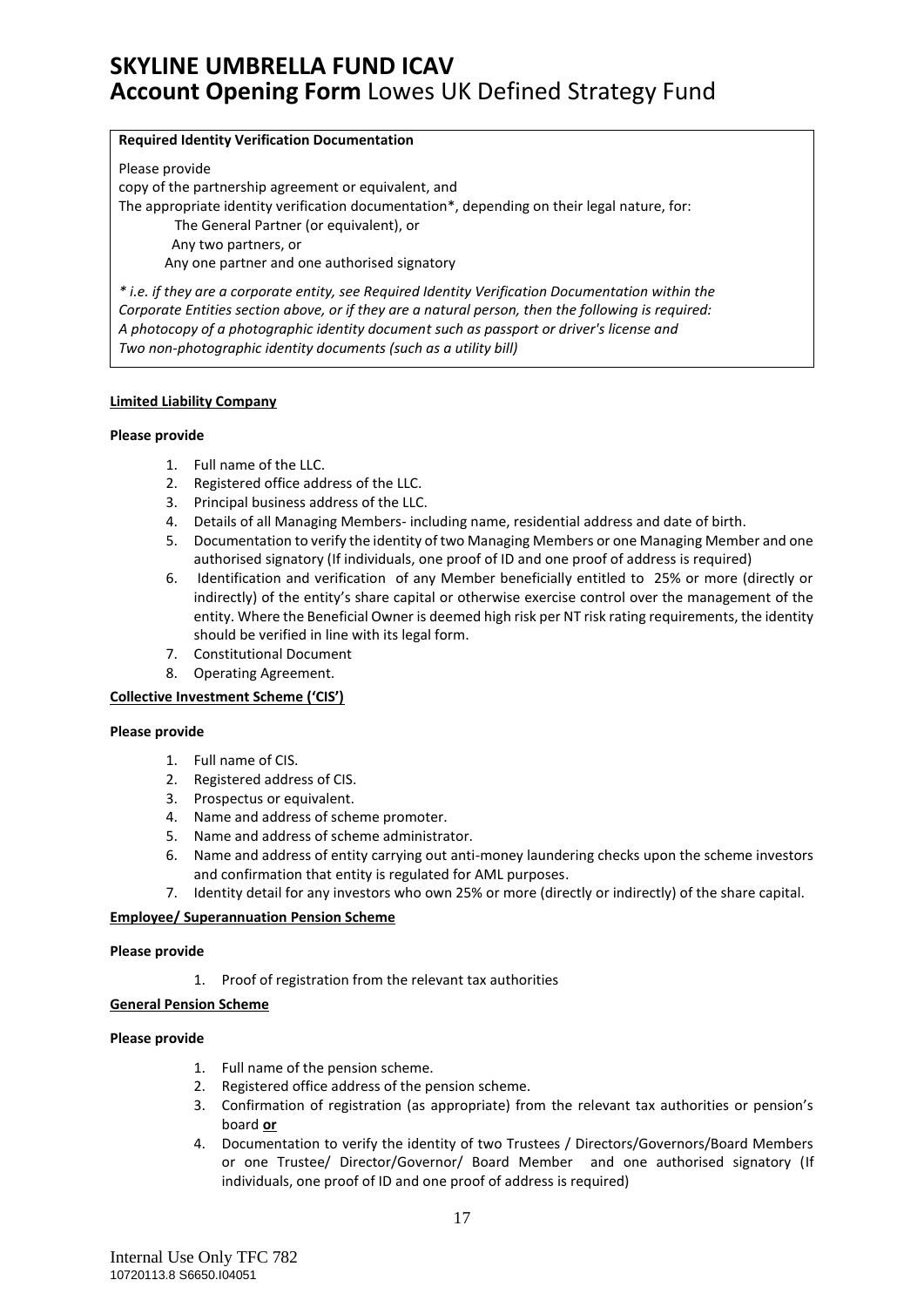5. Constitutional/Formation Document (e.g. Trust Deed).

#### **Pensions Only — please confirm the following:**

- The scheme provides retirement benefits to employees  $Yes \Box$  No  $\Box$
- Contributions are made by an employer or by way of deduction from an employee's wages Yes  $\Box$  No  $\Box$
- The scheme's rules do not permit the assignment of a member's interest under the scheme Yes  $\Box$  No  $\Box$

#### **Registered Charity**

#### **Please provide**

1. Extract from the relevant Charities Register e.g. UK Charities Commission

#### **Unregistered Charity**

#### **Please provide**

- 1. Full name of the charity.
- 2. Nature/purpose including the nature of the funding of the charity.
- 3. Registered office address of the charity.
- 4. Principal business address of the charity.
- 5. Details of Trustees/Directors/ Governors/Board Members or equivalent.- including name, residential address and date of birth.
- 6. Documentation to verify the identity of two Trustees / Directors/Governors/Board Members or one Trustee/ Director/Governor/ Board Member and one authorised signatory (If individuals, one proof of ID and one proof of address is required)
- 7. Details of beneficiaries (where ascertainable).
- 8. Constitutional/Formation Document for the charity

#### **Trust, Foundation or similar entity**

- 1. Full name of trust, foundation or similar entity.
- 2. Registered address of trust, foundation or similar entity.
- 3. Legal form of the trust, foundation or similar entity.
- 4. Trust deed or equivalent or confirmation of the entity to an appropriate register.
- 5. Detail of Nature / purpose of the Trust, foundation or similar entity.
- 6. Details of all trustees- including name, residential address and date of birth.
- 7. Documentation to verify the identity of two trustees or one trustee and one authorised signatory (If individuals, one proof of ID and one proof of address is required)
- 8. Identification and verification for any beneficial owners who own 25% or more of the share capital or voting rights or otherwise exercises control over the trust. Where the Beneficial Owner is deemed high risk per NT risk rating requirements, the identity should be verified in line with its legal form. Note: Where the beneficial owner is a corporate entity, the Administrator requires details of ultimate beneficial owners (this can be demonstrated through an organisation chart signed by an authorised signatory or shareholder register or other company documentation etc.).
- 9. Identification and verification of settlor- including name, residential address and date of birth, as applicable
- 10. Identification and verification of protector (as appropriate)- including name, residential address and date of birth, as applicable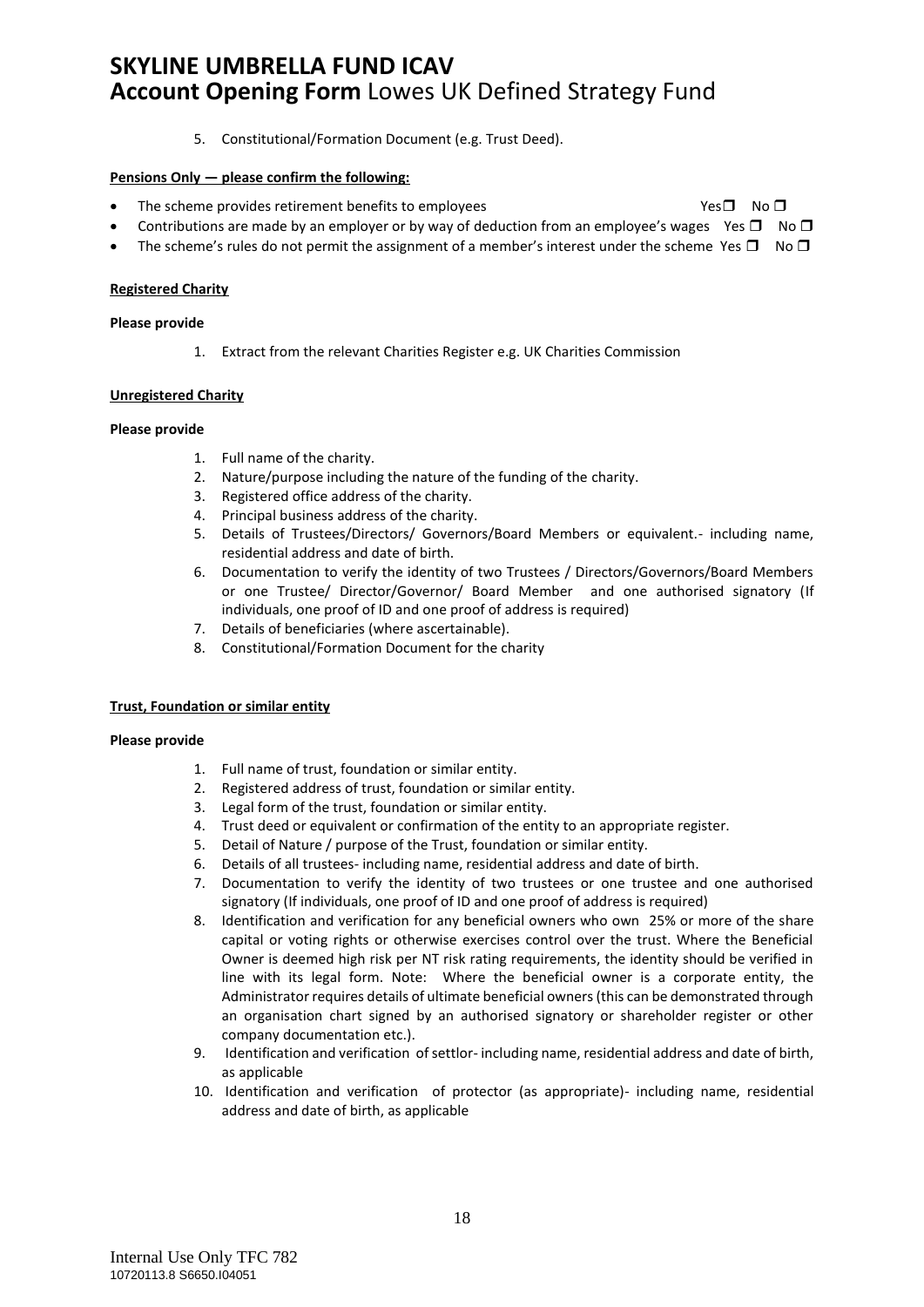#### Please Provide

A copy of the trust deed (or equivalent) or confirmation of the entity to an appropriate register, and The appropriate identity verification documentation\*, depending on their legal nature, for:

Any two trustees / directors / governors / equivalent, or

Any one trustee / director / etc. and one authorised signatory

*\*i.e. if they are a corporate entity, see Required Identity Verification Documentation within the Corporate*

*Entities section above, or if they are a natural person, then the following is required:*

*A photocopy of a photographic identity document such as passport or driver's license and*

*Two non-photographic identity documents (such as a utility bill)*

#### **None of the Above**

Please contact the Distributor or Administrator for requirements

#### **Club or Society**

#### **Please provide**

- 1. Full name of the club/society.
- 2. Registered office address of the club/society.
- 3. Nature/Purpose including the nature of funding of the club/society.
- 4. Confirmation of the legal status of the club/society.
- 5. Constitutional/Formation Document (e.g. Trust Deed) and / or copy of audited financial statements (if available).
- 6. Details of officers of the club/society.
- 7. Documentation to verify the identity of two officers of the Club/Society or one officer and one authorised signatory (If individuals, one proof of ID and one proof of address is required).
- 8. Names or classes of persons who stand to benefit from the Club or Society.
- 9. Where there is a named individual beneficiary with a 25% interest or more, verification of identity will be required.

### **Government / Public Body in a Prescribed Country**

#### **Please provide**

1. Background from a reliable source (e.g. internet search).

### **Government/ Public Body in Non Prescribed Country**

#### **Please provide**

- 1. Full name of the government/public authority.
- 2. Nature and status the government/public authority.
- 3. Registered office address of the government/public authority.
- 4. Name of the home state authority and nature of its relationship with the government/public authority.
- 5. Detail of ownership of the government/public authority.
- 6. Details of main public body officials- including name, residential address and date of birth & verification of identity of two officials or where applicable, one official and one authorised signatory.
- 7. Identity detail for all persons who own or control 25% or more of the entity's share capital, profit or voting rights or otherwise exercises control over the management of the entity.

Note: Where the beneficial owner is a corporate entity, the Administrator requires details of ultimate beneficial owners (this can be demonstrated through an organisation chart signed by an authorised signatory or shareholder register or other company documentation etc).

8. Appropriate background information on the entity (e.g. via internet search).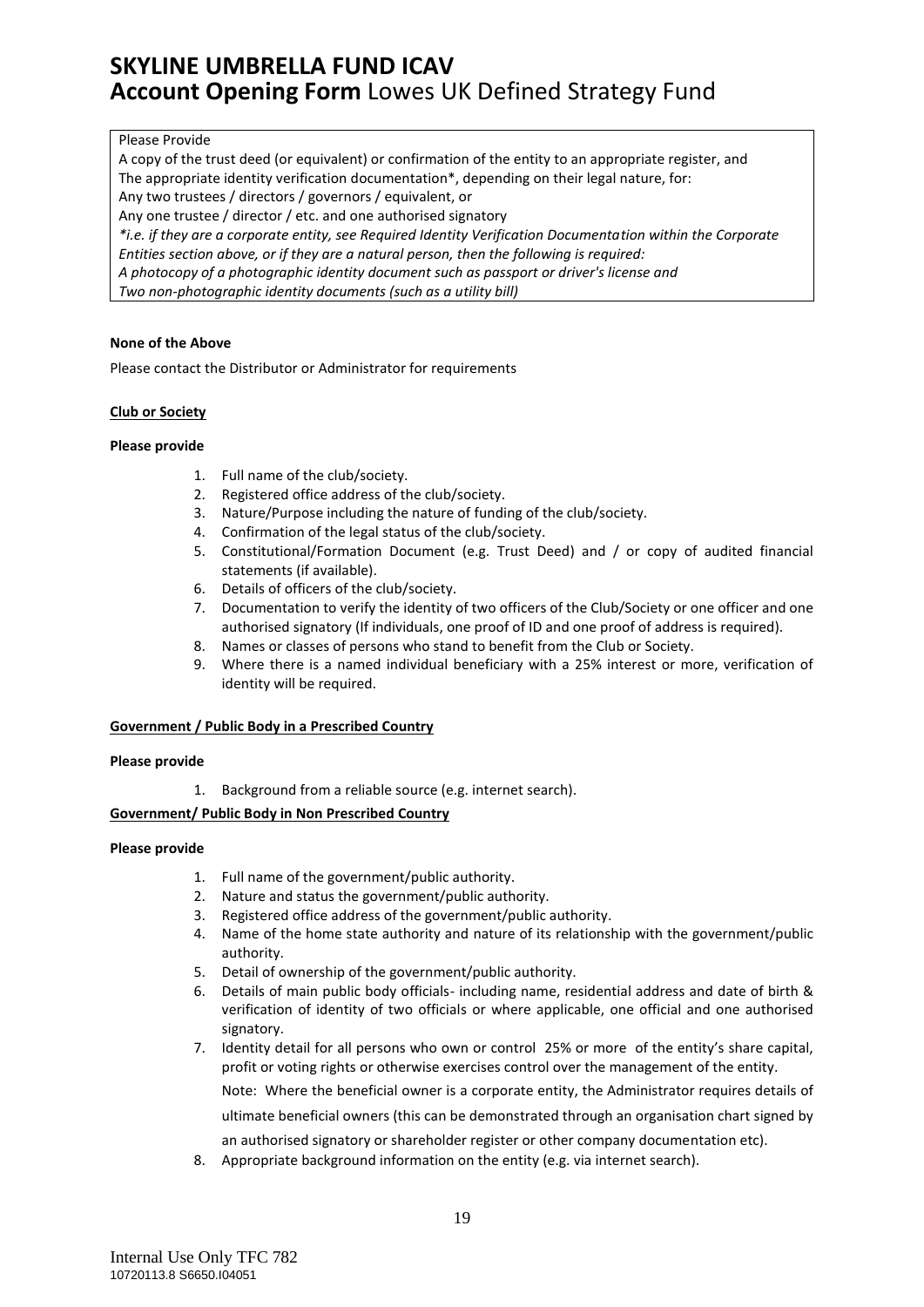#### **School, College or University**

#### **Please provide**

- 1. Full name of school, college or university.
- 2. Registered office address school, college or university.
- 3. Detail to allow verification of identity of school, college or university from relevant registers and/or from obtaining appropriate background information (e.g. via internet search).
- 4. Documentation to verify the identity of two officials or one official and one authorised signatory (If individuals, one proof of ID and one proof of address is required) or 6 and 7 below.
- 5. Confirmation of ownership of the entity. In particular, confirmation of public ownership or independent ownership.
- 6. Where independently owned, identity detail of all persons who own or control 25% or more of the entity's share capital, profit or voting rights. Where the Beneficial Owner is deemed high risk per NT risk rating requirements, the identity should be verified in line with its legal form.
- 7. Detail of main officials of school, college or university- including name, residential address and date of birth.

### **Church**

#### **Please provide**

- 1. Full name of the Church.
- 2. Registered office address & principal business address of the church.
- 3. Confirmation of the nature/purpose of the Church with details of how the Church is funded.
- 4. Confirmation of a relevant church register or a copy of the revenue approval for the church;
- 5. Names of all trustees/directors (or equivalent) of the church.
- 6. Identify and verify the identity of the church secretary or equivalent or, where applicable, verify the identity of one of the trustees.
- 7. Names or classes of persons who stand to benefit from the objects of the church (where ascertainable).
- 8. Identify and verify the settlor where applicable.
- 9. Where there is a named individual beneficiary with a 25% interest or more, the beneficiary will need to be verified.

#### **Trade Union**

- 1. Full name of the Trade Union.
- 2. Registered address of the trade union.
- 3. Establish whether the trade union is registered or otherwise listed by a controlling body for regulatory or oversight purposes (e.g. Congress of Trade Unions).
- 4. Consider the legal form of the trade union, its stated purpose, aims and objectives using information from documents supplied for the trade union and through internet searches.
- 5. Deed or equivalent establishing the existence of the trade union (for example its constitution, bye-laws, rules).
- 6. Identify all persons and their functions who are empowered to make the investment on behalf of the trade union (president, secretary, treasurer and other senior committee members).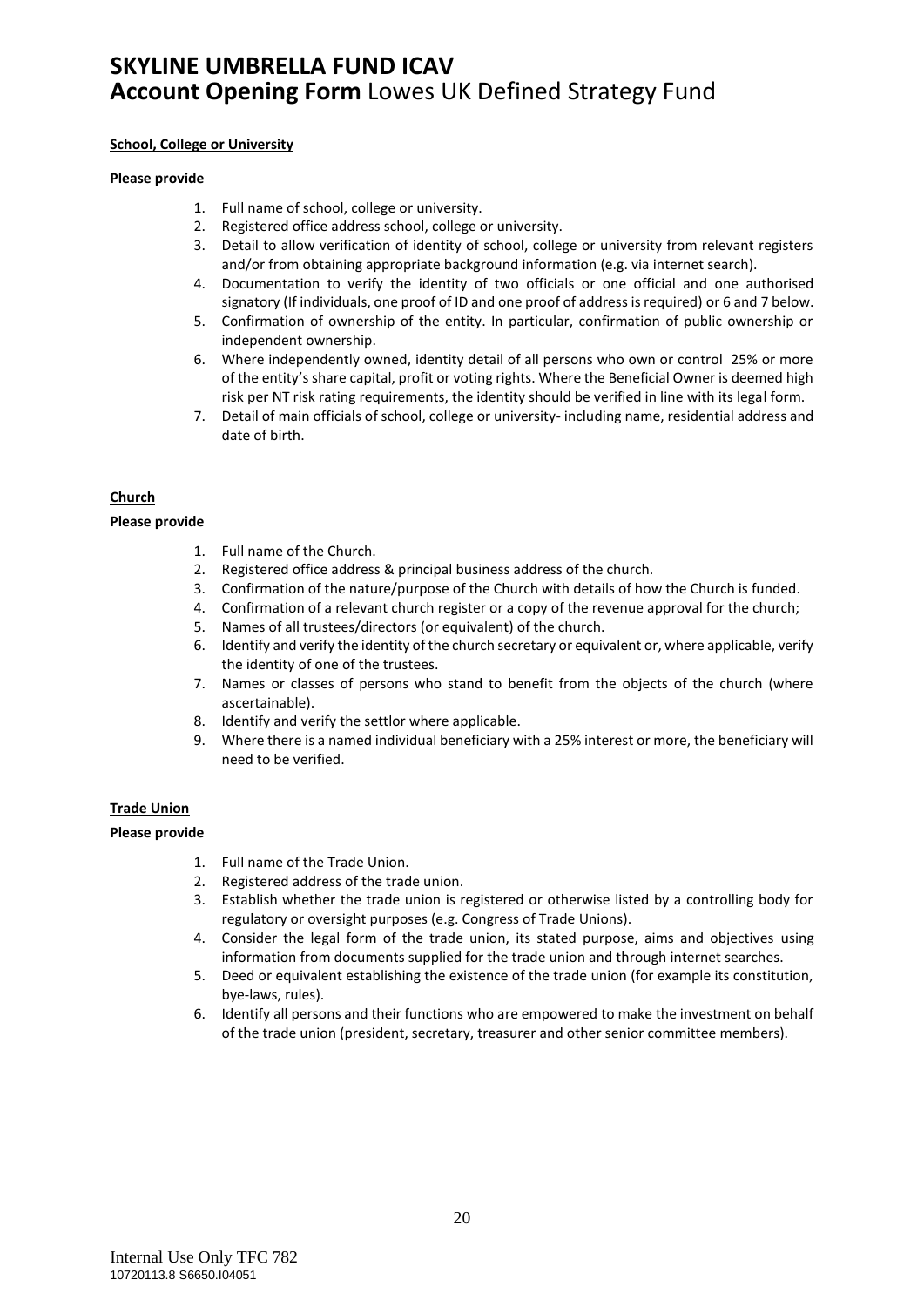### <span id="page-20-0"></span>5**. Benefit Plan Investors**

In order for the ICAV and each Fund to accurately monitor its "Benefit Plan Investor" participation, please review the following definition and make the appropriate representations by checking all applicable boxes following the definition

The Subscriber represents that it is:

- A.  $\Box$  not a Benefit Plan Investor<sup>[1]</sup>; or
- $B. \Box$  a Benefit Plan Investor that is:

1.  $\Box$  subject to Part 4 of Title I of the Employee Retirement Income Security Act of 1974, as amended ("**ERISA**");

- 2.  $\Box$  subject to Section 4975 of the Internal Revenue Code of 1986, as amended (the "**Code**") (that has not checked B1);
- 3. an entity whose underlying assets include "**plan assets**". The Subscriber also represents that the percentage of its "plan assets" compared to the value of its total assets is not more than:

| $\Box$ |              | $10\%$ * $\Box$ $20\%$ * $\Box$ $30\%$ $\Box$ |  | 40% |
|--------|--------------|-----------------------------------------------|--|-----|
| $\Box$ |              | $50\%$ $\Box$ 60% $\Box$ 70% $\Box$           |  | 80% |
| $\Box$ | $90\%$ 200%; |                                               |  |     |

(\* applicable to entities with multiple classes, one of which exceeds the 25% threshold for Benefit Plan Investors)

4.  $\Box$  an insurance company general account (or is investing general account assets under the U.S. Department of Labor Advisory Opinion Letter 2005-19A). The Subscriber also represents that the percentage of "plan assets" included in the general account is not more than:

| $10\%$ $\Box$ $20\%$ $\Box$ $30\%$ $\Box$ |  |  | 40% |
|-------------------------------------------|--|--|-----|
| 50%  □   60%  □    70%  □                 |  |  | 80% |

 $<sup>[1]</sup>$  A Benefit Plan Investor means (1) an "employee benefit plan" within the meaning of Section 3(3) of the Employee Retirement</sup> Income Security Act of 1974, as amended, that is subject to the provisions of Part 4 of Title I of ERISA, (2) an individual retirement account, Keogh plan or other plan described in Section 4975(e)(1) of the US Internal Revenue Code of 1986, as amended, (3) an entity whose underlying assets include "plan assets" by reason of 25% or more of any class of equity interests in the entity being held by plans described in (1) or (2) above, or (4) any other entity (such as an insurance company separate or general account or a group or common trust) whose underlying assets include "plan assets" by reason of an investment in the entity by plans described in (1) or (2) above.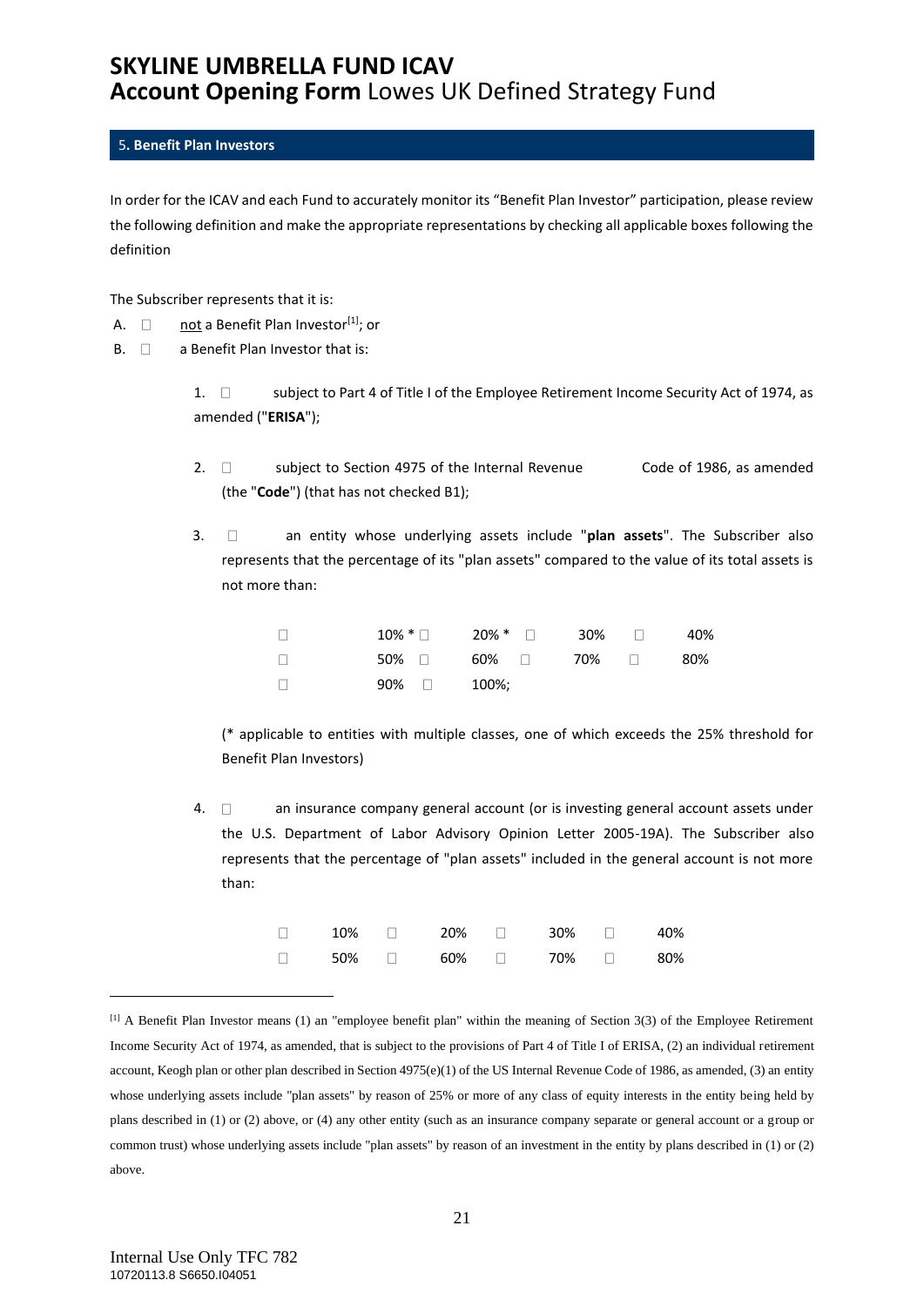$\Box$  90%  $\Box$  100%.

The Subscriber agrees to promptly notify the Manager and the Administrator immediately if the above response changes and to provide any other information reasonably requested by the Fund, the Manager or the Administrator for the purposes of determining whether or not the Fund is holding "plan assets".

If the Subscriber is, or is acting on behalf of, an employee benefit plan (a "**Plan**") which is subject to ERISA, the Subscriber represents and warrants that: (a) it is aware of and has taken into consideration any applicable diversification requirements of Section  $404(a)(1)(C)$  of ERISA; (b) it has concluded that its proposed investment in the Fund is a prudent one and has independently decided to invest in the Fund; (c) the fiduciary or other person signing this Subscription Agreement is independent of the Fund and parties providing services to the Fund (including without limitation the Manager); (d) this subscription and the investment contemplated hereby is in accordance with all requirements applicable to the Plan under its governing instruments and under ERISA; (e) the Subscriber acknowledges and agrees that parties providing services to the Fund shall not be a "fiduciary" (within the meaning of Section 3(21) of ERISA) with respect to any assets of the Plan by reason of the Subscriber's investment in the Fund; (f) the Subscriber represents and warrants that neither the Manager nor any affiliate thereof has acted as a fiduciary to the Subscriber with respect to the decision to invest in the Fund nor have such persons provided investment advice or a recommendation with respect to the decision of the Subscriber to invest in the Fund; and (g) the investment by the Subscriber in the Fund will not result in a "prohibited transaction" under Section 406 of ERISA or Section 4975(c) of the Code.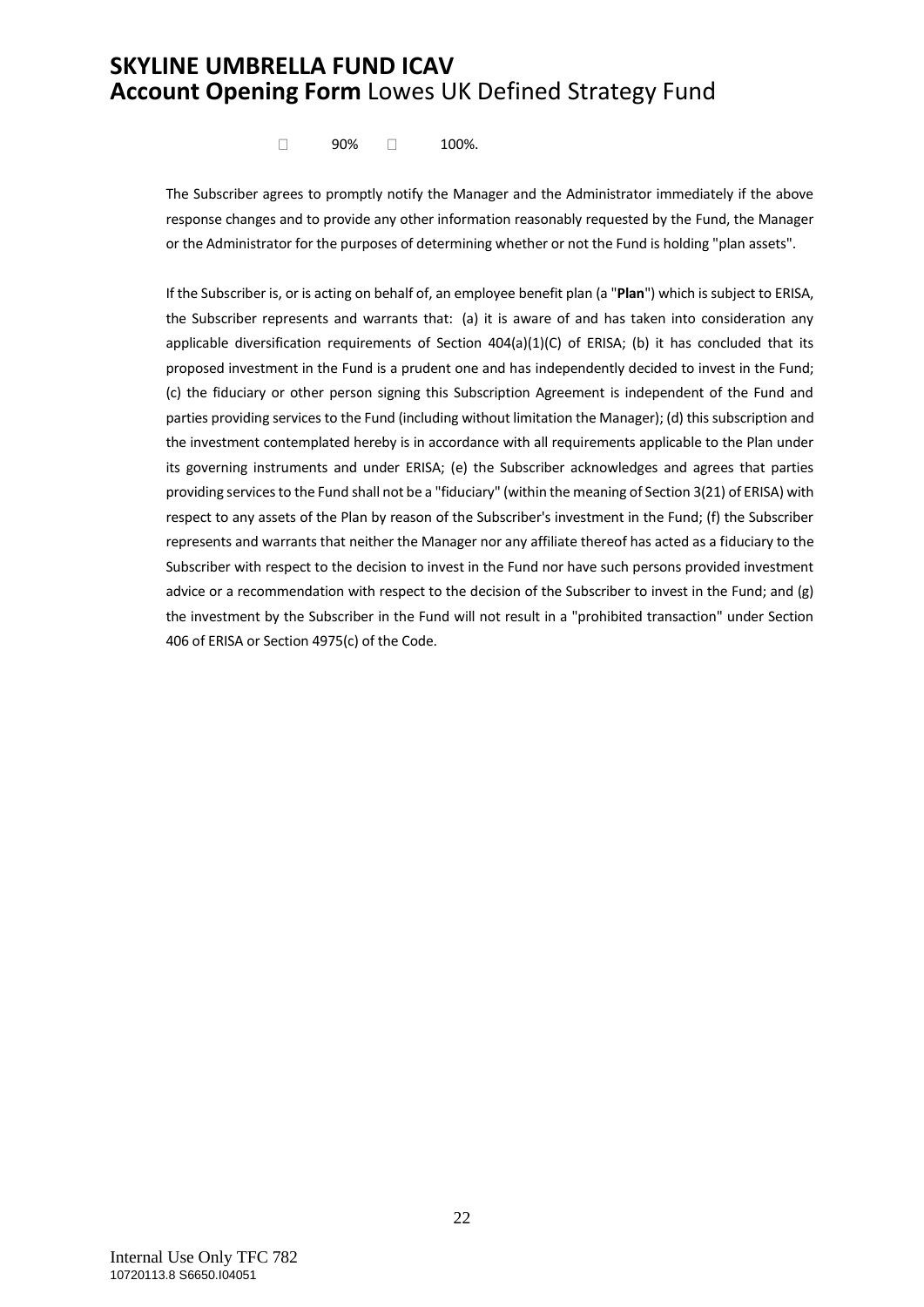#### <span id="page-22-0"></span>6**. Representations, Authorities, and Indemnities**

- 1. I/we confirm that I am / we are 18 years of age or over (delete if you are not a natural person).
- 2. If you are joint applicants We direct that, on the death of one of us, the Shares for which we are applying shall be held in the name of and to the order of the survivor(s) or the executor(s) or administrator of the last such survivor (delete if you are not a natural person or you are a sole investor).
- 3. I/we confirm that I am / we are not a US Person (as defined in the Prospectus) and am/are not acquiring Shares on behalf of, or for the benefit of, a US Person, nor do I/we intend transferring any Shares which I/we may purchase to any person who is a US Person. I/we confirm that I/we have the authority to make this investment whether the investment is our own or is made on behalf of another person or institution.
- 4. I/we indemnify the ICAV, Investment Manager, Depositary, Administrator and other Shareholders for any loss suffered by them as a result of me/us acquiring or holding Shares in the ICAV where, by virtue of my / our holding, I am / we are in breach of the laws of any competent jurisdiction.
- 5. I/we hereby acknowledge as part of this application that I/we have been provided with a copy of the Prospectus and applicable Supplement and where applicable the most recent annual or half-yearly reports and accounts for the ICAV and furthermore that this application is made on the terms thereof and subject to the provisions of the Instrument of Incorporation of the ICAV. In particular, I/we acknowledge that I am/we are aware of the potential risks associated with this investment and where appropriate have sought professional advice on matters of taxation and such other consequences applicable to the investment.
- 6. I/we hereby agree to indemnify and hold harmless the ICAV, the Manager, the Administrator, the Depositary, the Investment Manager, and their respective directors, officers and employees against any loss, liability, cost or expense (including without limitation legal fees, taxes and penalties) which may result directly or indirectly, from any misrepresentation or breach of any warranty, condition covenant or agreement set forth herein or in any document delivered to by me/us to the ICAV or the Administrator. The ICAV, the Investment Manager, and the Administrator will not be responsible or liable for the authenticity of instructions received from us or any authorised person and may rely upon any instruction from any such person representing himself to be a duly authorised person reasonably believed to be genuine.
- 7. The Administrator, the Investment Manager, and the ICAV are each authorised and instructed to accept and execute any instructions in respect of the Shares to which this Account Opening Form relates given by me/us in written form, or by facsimile.
- 8. I/we agree to indemnify each of the Administrator, the Manager, the Investment Manager, and the ICAV and agree to keep each of them indemnified against any loss of any nature whatsoever arising to any of them as a result of any of them acting upon a facsimile instruction. In circumstances where such instructions relate to a change in the Applicant's Banking Information referred to above, I/we confirm that I/we will provide you with an original instruction.
- 9. The Administrator, the Manager, the Investment Manager, and the ICAV may rely conclusively upon and shall incur no liability in respect of any action taken upon any notice, consent, request, instruction or other instrument believed in good faith to be genuine or to be signed by properly authorised persons.
- 10. I/we acknowledge that the ICAV and/or Administrator may refuse to accept any application to subscribe if a prospective investor delays in producing or fails to produce any information required for the purpose of verification as requested by the Administrator and, in that event, any funds received will be returned without interest to the account from which the moneys were originally debited. The ICAV and the Administrator shall not be held liable in this regard.
- 11. I/we acknowledge that the repurchase proceeds of Shares will only be paid on receipt by the Administrator of a repurchase request from me/us together with such documentation that the Administrator may reasonably require. I/we further acknowledge that any failure to supply the ICAV or the Administrator with any documentation requested by them may result in a delay in the settlement of redemption proceeds. I/we acknowledge that in such circumstances, the Administrator will process any redemption request submitted by me/us and by doing so I/we will no longer be considered a Shareholder/s notwithstanding that I/we have not received the redemption proceeds.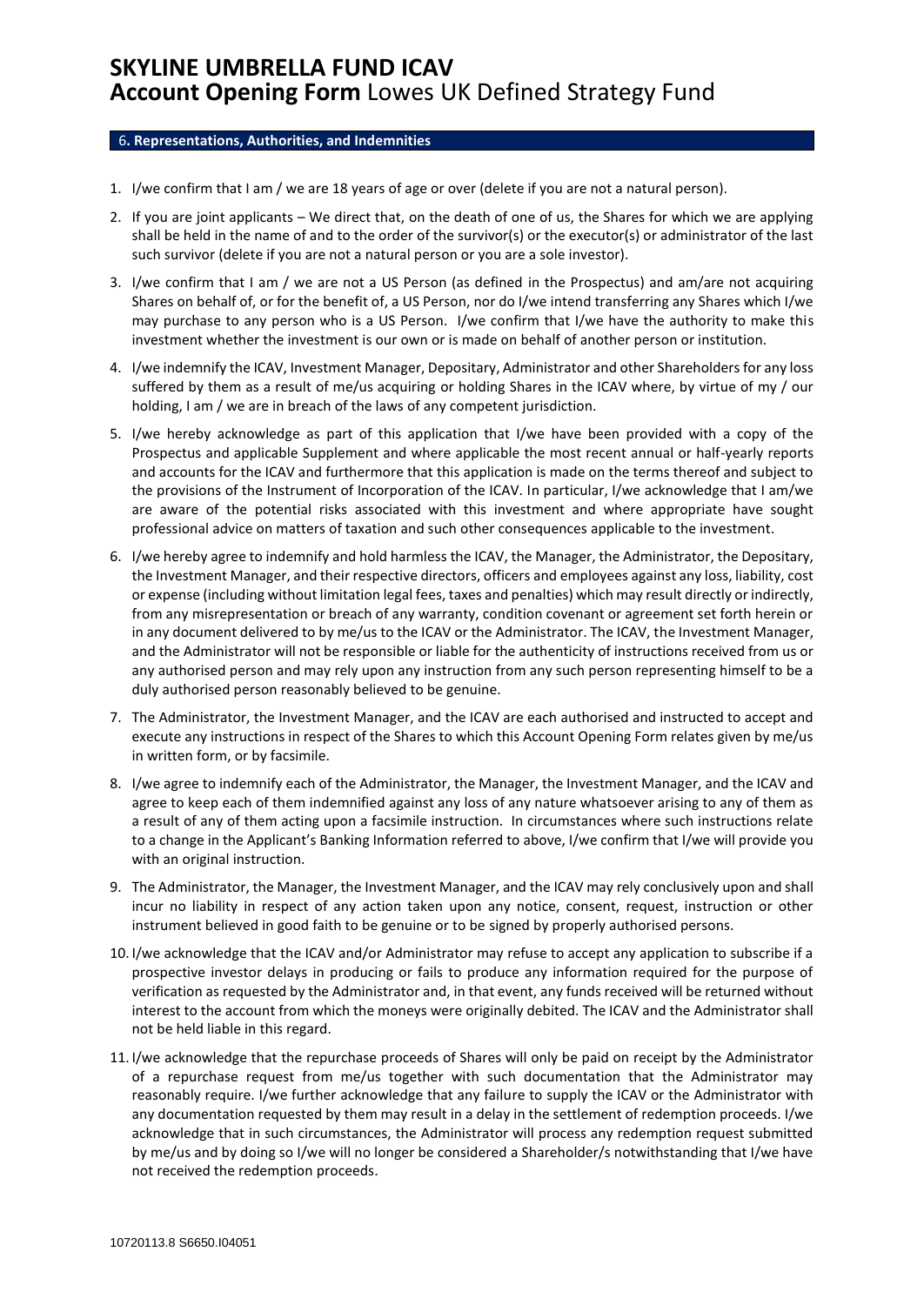- 12. I/we confirm that I/we will notify the ICAV and the Administrator if there are any material changes during the lifetime of this investment in the Beneficial Owner Detail which I/we have provided.
- 13. I/we acknowledge that the ICAV must obtain and hold details of its beneficial owners for the purposes of compliance with the European Union (Anti-Money Laundering: Beneficial Ownership of Corporate Entities) Regulations 2016 (S.1. No 560 of 2016) and that my/our personal details may be provided to a central register of beneficial ownership as part of this process.
- 14. I/we confirm that I/we have the capacity and am/are duly authorised to make this application and to make the representations and give the indemnities referred to in this Account Opening Form.
- 15. I/we shall provide the ICAV, the Manager, and the Administrator with any additional information which it may reasonably request in connection with tax and or/FATCA and/or CRS regulations/reporting requirements or other similar requirements in order to substantiate any representations made by me/us or otherwise and I/we authorise the ICAV or its agents to disclose such information relating to this application to such persons as they consider appropriate. For the purposes of the Tax Reporting Services, the Administrator may assume that the Sub-Fund has obtained any and all effective consents, agreements, waivers or approvals that may be required from Shareholders or others to whom a duty of confidentiality is owed and the Administrator shall not be obliged to enquire further but shall be entitled to rely on any representation made by the Sub-Fund or its duly authorised representatives in this respect.

I/we agree to provide to the ICAV, the Manager, and the Administrator at such times as each of them may request such declarations, certificates or documents as each of them may reasonably require (the "Tax Information") in connection with this investment (including for the purposes of tax and/or FATCA and/or CRS regulations/reporting requirements). Should any information furnished to any of them become inaccurate or incomplete in any way, I/we hereby agree to notify the ICAV or the Administrator immediately of any such change and further agree to request the redemption of Shares in respect of which such confirmations have become incomplete or inaccurate where requested to do so by the ICAV.

In addition to any information required to the Tax Information, I/we agree to promptly provide, and periodically update, at any times requested by the ICAV, any information (or verification thereof) the ICAV deems necessary to comply with any requirement imposed by Sections 1471-1474 of the U.S. Internal Revenue Code of 1986, as amended (the "Code"), and any Treasury Regulations, forms, instructions, or other guidance issued pursuant thereto in order to reduce or eliminate FATCA withholding taxes. The information required to be provided by the preceding sentence may include, but shall not be limited to, (A) information the ICAV deems necessary to determine whether the Shareholder is a "foreign financial institution" ("FFI") as defined in Code 1471(d)(4) or a "non-financial foreign entity" ("NFFE") as defined in Code 1472(d), (B) if I/we am/are an FFI, any certification, statement or other information the ICAV deems necessary to determine whether I/we meet the requirements of Code 1471(b) (including entering into an agreement with the IRS pursuant to Code 1471(b) (an "FFI Agreement") and complying with the terms thereof or, if the FFI is in a jurisdiction that has signed an intergovernmental agreement ("IGA") with the United States, complying with the terms of the IGA and any local laws or regulations implementing its terms) or is otherwise exempt from withholding required under Code 1471, (C) if I/we am/are an FFI, including an FFI in a jurisdiction that has signed an IGA, a Global Intermediary Identification Number ("GIIN") assigned by the IRS; and (D) if I/we am/are an NFFE, any certification, statement or other information the ICAV deems necessary to determine whether a shareholder meets the requirements of Code 1472(b) (which information may be given to the U.S. Internal Revenue Service ("IRS") pursuant to Code 1472(b)(3)) or is otherwise exempt from withholding required under Code 1472.

In addition to the Tax Information, I/we agree to promptly provide, at any times requested by the ICAV, any information (or verification thereof) the ICAV deems necessary for the ICAV to comply with the terms of the IGA and any Irish laws, regulations or other guidance implementing the IGA, and any information required to comply with the terms of that agreement on an annual or more frequent basis. I/we agree to waive any provision of foreign law that would, absent such a waiver, prevent compliance with such requests and acknowledges that, if it fails to provide such waiver, it may be required by the ICAV to withdraw from the Sub-Fund if necessary to comply with FATCA and/or CRS and the IGA.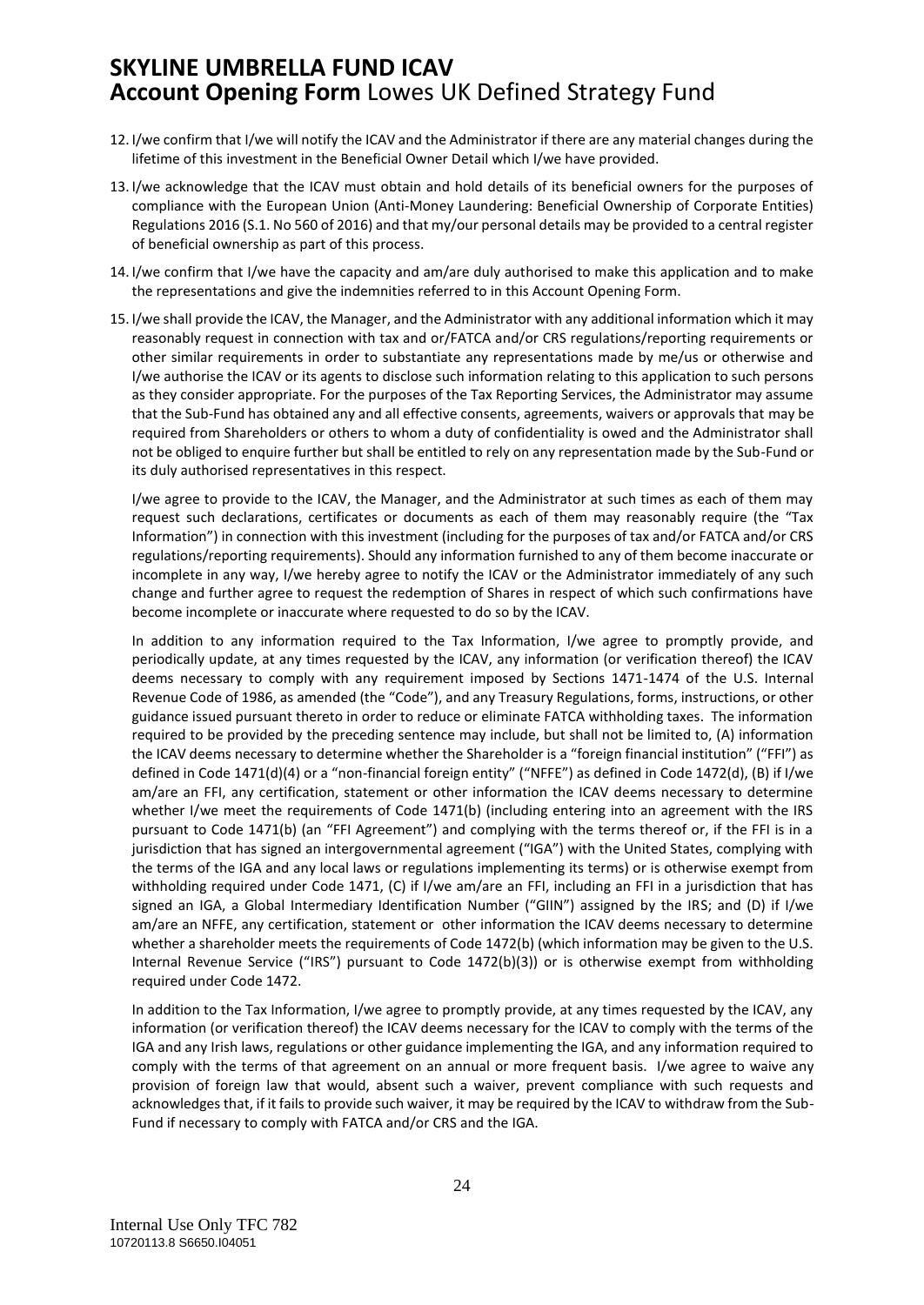By providing the Tax Information, I/we represent and warrant the completeness and accuracy of such information (as at the date of submission) and authorise the ICAV to act upon such information in good faith, including, but not limited to, disclosing or submitting such information to the Irish tax authorities. The ICAV shall have no obligation to carry out any investigation with respect to the truth, accuracy or completeness of the Tax Information provided by us and I/we will, on demand, hold the ICAV harmless from any liability resulting from the my/our failure to provide complete and accurate Tax Information.

I/we hereby acknowledge that if I/we fail to provide the Tax Information on a timely basis, I/we may be subject to 30% U.S. withholding tax on the investor's share of "withholdable payments" (as defined for purposes of FATCA) received by the ICAV.

I/we hereby acknowledge that if I/we fail to provide the Tax Information and such failure results in the ICAV being unable to comply with FATCA the IGA or CRS, the ICAV may exercise its right to completely redeem an applicant (at any time upon any or no notice). I/we further acknowledge and agree to indemnify the ICAV and its other investors for any losses resulting from our failure to meet its obligations under this Section, including any U.S. withholding tax imposed on the ICAV.

- 16. I/we hereby acknowledge that any notice or document may be served by the ICAV or Administrator on me/us in the manner specified from time to time in the Prospectus and, for the purposes of the Electronic Commerce Act 2000, if I have provided an e-mail address or fax number to the ICAV or its delegate, consent to any such notice or document being sent to me/us by fax or electronically to the fax number or e-mail address previously identified to the ICAV or its delegate which I/we acknowledge constitutes effective receipt by me/us of the relevant notice or document. I/we acknowledge that I/we am/are not obliged to accept electronic communication and may at any time choose to revoke my/our agreement to receive communications by fax or electronically by notifying the ICAV in writing at the above address, provided that my/our agreement to receive communications by fax or electronically shall remain in full force and effect pending receipt by the ICAV of written notice of such revocation.
- 17. I/we request that the Shares issued pursuant to this application are registered in the name and address set out on page 1 hereof.
- 18. I/we accept such lesser number of Shares if any, than may be specified above in respect of which this application may be accepted.
- 19. I/we acknowledge that all telephone calls with the Investment Manager, the Manager, the Administrator or Depositary may be recorded and consent to such recording.
- 20. I/we agree (i) to provide these representations to the ICAV and/or the Manager at such times as the ICAV and/or the Manager may request, and (ii) to provide on request such certifications, documents or other evidence as the ICAV and/or the Manager may reasonably require to substantiate such representations.
- 21. I/we agree to notify the ICAV and/or the Manager immediately if I/we become aware that any of the representations made is no longer accurate and complete in all respects. I/we agree immediately either to sell or to tender to the ICAV for redemption of a sufficient number of Shares to allow the representations to be made again.
- 22. I/we acknowledge that in respect of a fund which has invested in equity related securities, all or part of that fund's fee and expenses may be charged to the capital of the fund and that this policy will have the effect of lowering the capital value of my/our investment.
- 23. I/we understand that the confirmations, representations, declarations and warranties made herein are continuing and apply to all subsequent purchases of Shares by me/us in the ICAV.
- 24. I/we understand that subscriptions monies paid by me/us into a Subscription/Redemption account will become the property of the Sub-Fund upon receipt and during the period between receipt of subscription monies and the Dealing Day on which Shares are issued, I/we will be treated as an unsecured creditor of the Sub-Fund.
- 25. I/we understand that any redemption proceeds held for any time in a Subscription/Redemption account shall remain an asset of the Sub-Fund. In the event of the insolvency of the ICAV or the Sub-Fund. I/we will rank as an unsecured creditor of the ICAV until such time as the Administrator is satisfied that its anti-money-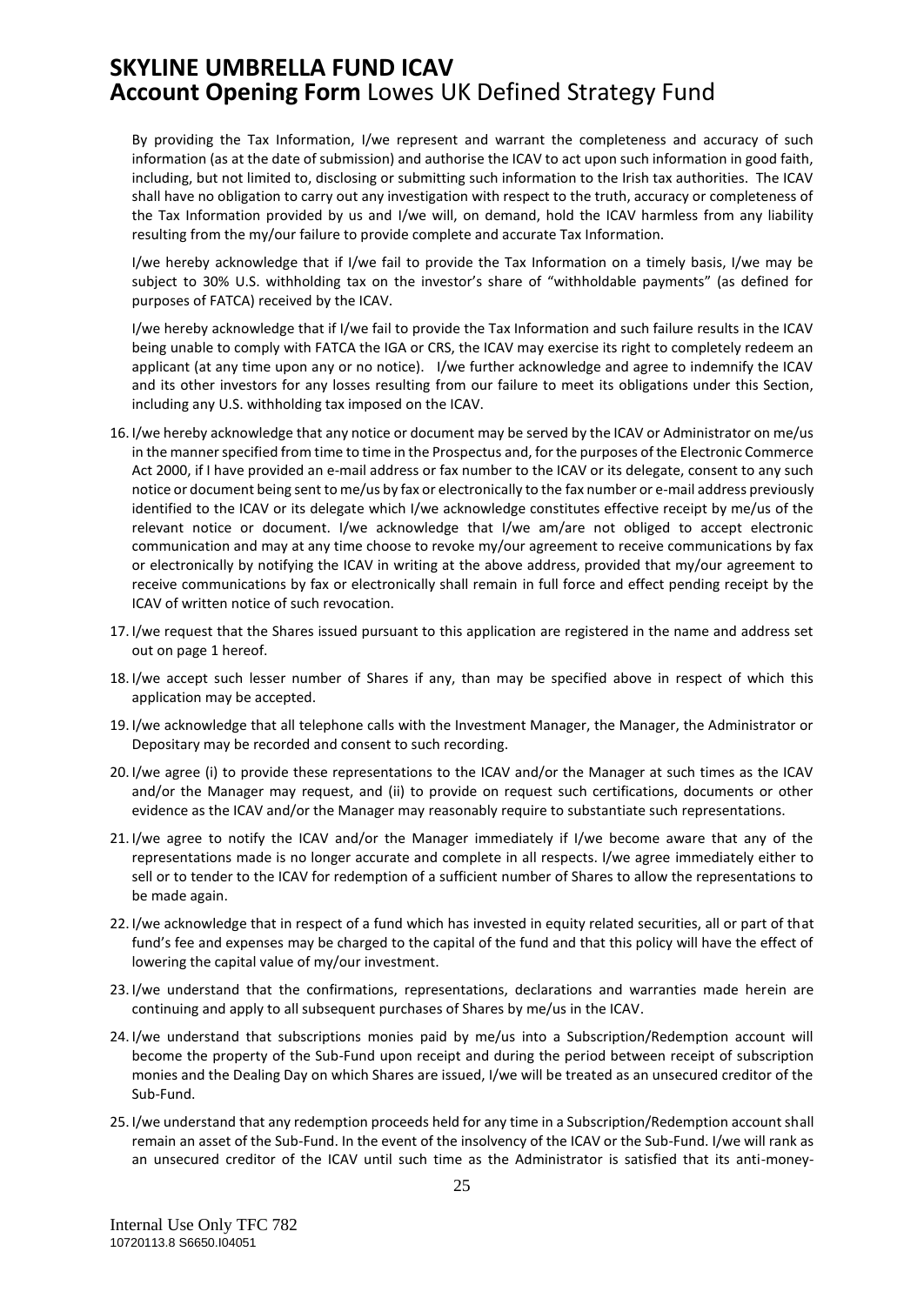laundering procedures have been fully complied with, following which redemption proceeds will be released to me/us.

#### **Key Investor Information Document ("KIID")**

- 1. I/we hereby acknowledge and confirm that I/we have received, read and understood the KIID for the Sub-Fund and Class(es) to which this Account Opening Form relates in good time prior to completing this Account Opening Form. I/we hereby confirm that for any subsequent investments I/we will obtain and read the latest version of the appropriate KIID prior to each subscription and that any future investments to any other subfund or share class of the ICAV can also be transacted based on this confirmation. The KIID is available on https://www.davygfm.com/funds-factsheets/management-company-services
- 2. I/we represent and acknowledge that:

I/we have regular access to the internet and acknowledge and agree that the provision of the KIID by way of email or website is appropriate in the context in which the business between the ICAV, its delegate(s) and me/us is, or is to be, carried on and that the provision by me/us of my/our email address to the ICAV or its delegate(s) is evidence of this.

I/we have been offered the choice of receiving the prospectus and the KIID on paper and in electronic form by means of a website or by email and hereby specifically consent to receiving the KIID in electronic form by email or by accessing the latest version of the document online at https://www.davygfm.com/fundsfactsheets/management-company-services (or such other website as may be notified to me/us from time to time).

I/we have also been notified electronically of this website address and the place on the website where the KIID can be accessed.

I/we received or accessed by electronic means the KIID.

I/we consent to accessing the KIID by electronic means before making any subsequent and/or future subscriptions for Shares in any Class of the Sub-Fund.

The KIID shall be reviewed at least every 12 months and that the up-to-date version of the KIID at any given time shall be made available on https://www.davygfm.com/funds-factsheets/management-companyservices (or such other website as may be notified to me/use from time to time. I/We agree that I/we will inspect the KIID by accessing the website in good time before making any subsequent and/or future subscriptions for Shares in any Class of the Sub-Fund. I/We agree that I/we bear sole responsibility for ensuring that I/we have inspected the up-to-date version of the KIID and that, in any event, I/we consent to be, and shall be deemed to have been, provided with the up-to-date KIID by means of the website in good time before any subsequent or future subscriptions.

Where I/we are acquiring the Shares for or on behalf of any person in my/our capacity as a sub-distributor of the ICAV, I/we certify that prior to accepting any order for the acquisition of Shares, I/we will ensure that the investor will be provided with the current KIID for the relevant Share Class. Where permitted by applicable law, "provided" shall include informing the investor of the applicable website where the KIID may be obtained, which is https://www.davygfm.com/funds-factsheets/management-company-services (or such other website address as may be notified to me/us from time to time).

I/we may at any time request a hard copy of any such documentation from the Sub-Fund free of charge and/or revoke, in writing or other authorised manner, the consent given to receive such information electronically or to subscribe or redeem Shares of the Sub-Fund electronically.

#### **Data Protection**

A. I/We consent to personal information obtained in relation to me/us being handled by the Administrator, the ICAV, the Manager, or the Investment Manager and their delegates, agents or affiliates in accordance with the Irish Data Protection Acts 1988 to 2003. Information in relation to me/us will be held, used, disclosed and processed for the purposes of (a) managing and administering my/our holdings in the Sub-Fund and any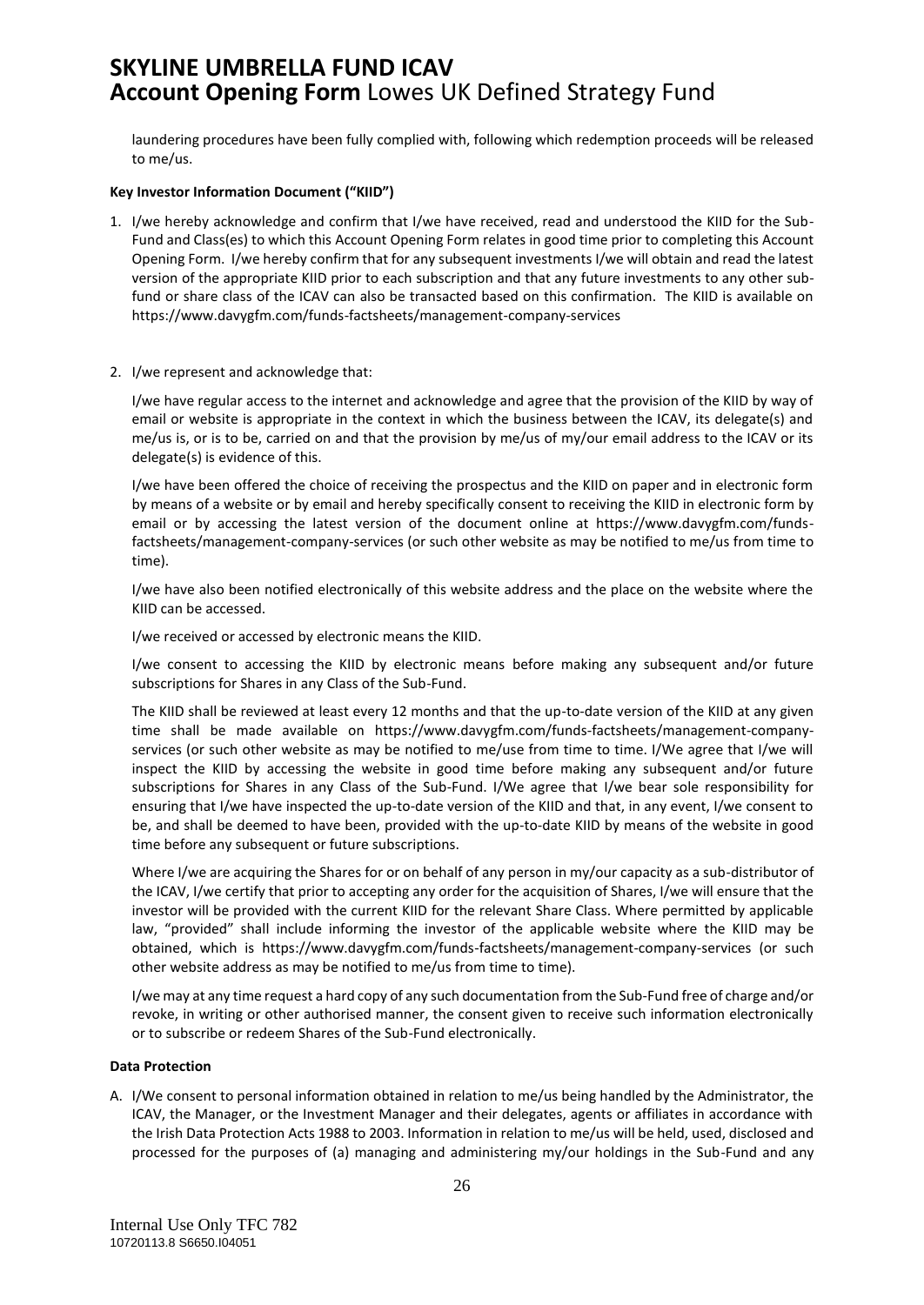related account on an ongoing basis; (b) for any other specific purposes where I have given specific consent to do so; (c) to carry out statistical analysis and market research (d) to comply with any applicable legal, tax or regulatory obligations including legal obligations under company law, tax law and anti-money laundering legislation and (e) for disclosure and transfer whether in Ireland or elsewhere (including companies situated in countries outside of the European Economic Area which may not have the same data protection laws as in Ireland) to third parties including my/our financial adviser (where appropriate), regulatory bodies, taxation authorities, auditors, technology providers or to the Sub-Fund and its delegates and its or their duly appointed agents and any of their respective related, associated or affiliated companies for the purposes specified above; (f) For other legitimate business interests of the Sub-Fund. I/We hereby acknowledge my/our right of access to and the right to amend and rectify my/our personal data, as provided herein. I/We understand that the Sub-Fund is a data controller and will hold any personal information provided by me/us in confidence and in accordance with the Data Protection Act 1988. The Administrator may only transfer personal data outside of the EEA by using an EU-approved 'model contract' by means of which the non-EEA data receiver agrees to abide by the instructions of the data controller (the Administrator), and agrees to comply with security measures which are appropriate to the circumstances of the data transfer, and which are specified in the contract itself.

- B. I/We consent to the recording of telephone calls that I/we make to and receive from the Administrator, the ICAV, the Manager or the Investment Manager and their delegates or duly appointed agents and any of their respective related, associated or affiliated companies for record keeping, security and/or training purposes. I/We consent to the ICAV, the Manager or the Investment Manager sending information about other investment services to me/us by letter, telephone or other reasonable means of communication. I/We understand that I/we have a right to request not to receive such information. The Administrator or ICAV may disclose personal information to the Depositary and/or the Investment Manager and/or the Manager and/or third parties where necessary or for legitimate business interests. This may include disclosure to third parties such as auditors and the Central Bank of Ireland or agents of the Administrator who process the personal information for anti-money laundering purposes or for compliance with foreign regulatory requirements. The Administrator may and will hold all or part of the information in relation to your shareholding in accordance to legal and regulatory requirements even after you have fully redeemed from the fund.
- C. I/we consent to the processing of my/our information and the disclosure of my/our information as outlined above and to the Manager and/or the Investment Manager and where necessary or in the ICAV's legitimate interests to any company in the Investment Manager's group of companies or agents of the ICAV including companies situated in countries outside the European Economic Area, which may not have the same data protection laws as in Ireland.
- D. From time to time, the Manager and/or the Investment Manager may send you information about other products or services which they offer. You have a right to request not to receive such information.

If you do wish to receive such information and/or marketing material, **please tick here**: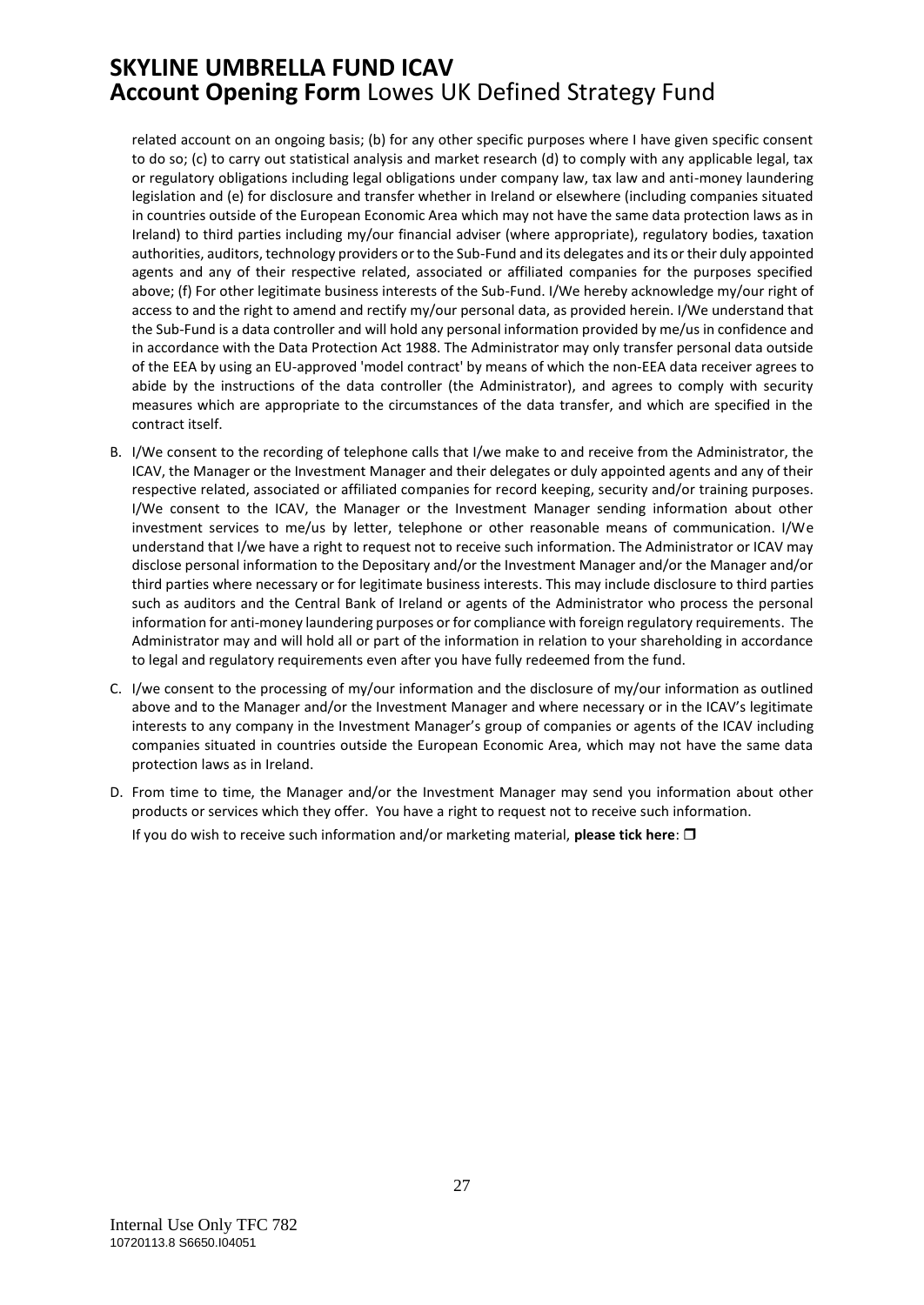### <span id="page-27-0"></span>**7a. Entity Self-Certification for FATCA and CRS**

#### **Instructions for completion and data protection notice.**

We are obliged under Section 891E, Section 891F, and Section 891G of the Taxes Consolidation Act 1997 (as amended) and regulations made pursuant to those sections to collect certain information about each account holder's tax arrangements. Please complete the sections below as directed and provide any additional information that is requested. Please note that by completing this application form you are providing personal information, which may constitute personal data within the meaning of the General Data Protection Regulation (697/2016/EU) (the "GDPR") and applicable Irish data protection legislation (currently the Irish Data Protection Acts 1988 to 2003. Please note that in certain circumstances we may be legally obliged to share this information, and other financial information with respect to an account holder's interests in the Fund, with the Irish tax authorities, the Revenue Commissioners. They in turn may exchange this information, and other financial information with foreign tax authorities, including tax authorities located outside the EU.

If you have any questions about this form or defining the account holder's tax residency status, please speak to a tax adviser or local tax authority.

For further information and guidance on FATCA or CRS please refer to the Irish Revenue or the OECD website at:

http://www.revenue.ie/en/business/aeoi/index.html

http://www.oecd.org/tax/automatic-exchange/common-reporting-standard/ in the case of CRS only.

If any of the information below about the account holder's tax residence or FATCA/CRS classification changes in the future, please ensure that we are advised of these changes promptly

#### *Account holders that are Individuals or Controlling Persons should not complete this form and should complete the form entitled "Individual (including Controlling Persons) Self-Certification for FATCA and CRS".*

#### **\*Section 1**: **Account Holder Identification**

| *Current (Resident or Registered) Address:                                       |  |
|----------------------------------------------------------------------------------|--|
|                                                                                  |  |
|                                                                                  |  |
| Postal/ZIP Code: _______________________Country: _______________________________ |  |
| Mailing address (if different from above):                                       |  |
|                                                                                  |  |
|                                                                                  |  |
| Postal/ZIP Code: ________________________Country: ______________________________ |  |
| *Section 2: FATCA Declaration:                                                   |  |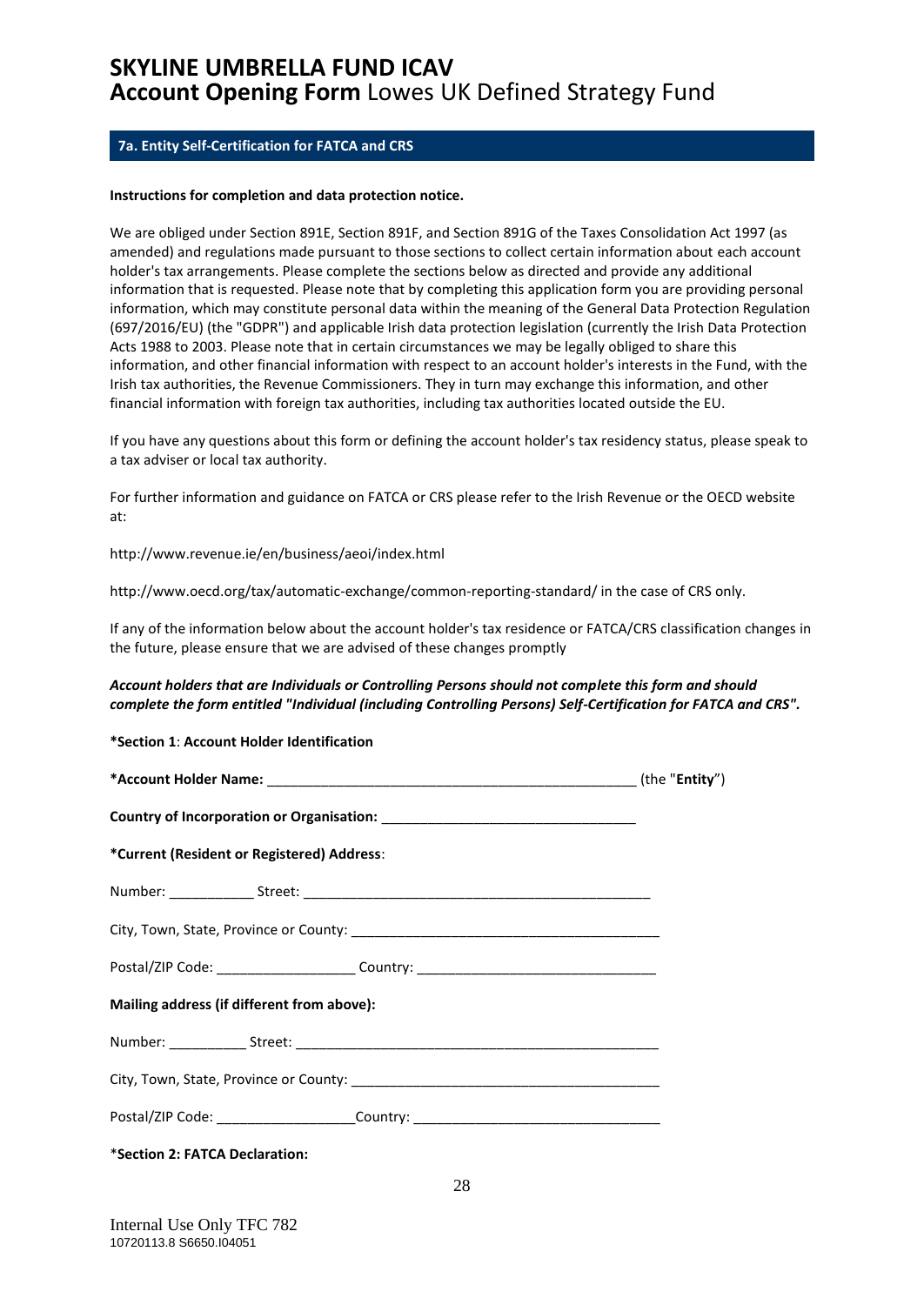Please tick either (a), (b) or (c) below and complete as appropriate.

**a)** The Entity **is a Specified U.S. Person** and the Entity's U.S. Federal Taxpayer Identifying number (U.S. TIN) is as follows:

| U.S. TIN:                                                                               |  |
|-----------------------------------------------------------------------------------------|--|
| Or                                                                                      |  |
| b) The Entity is not a Specified U.S. Person (Please also complete Sections 3, 4 and 5) |  |
| Or                                                                                      |  |
| c) The Entity is a US person but not a Specified U.S. Person (Please also complete      |  |
| Sections 4 and 5)                                                                       |  |
|                                                                                         |  |

Indicate exemption:

**\*Section 3: Entity's FATCA Classification** (the information provided in this section is for FATCA, please note your FATCA classification may differ from your CRS classification in Section 5)

#### **3.1 Financial Institutions under FATCA:**

If the Entity is a Financial Institution, please tick one of the below categories and provide the Entity's GIIN at 3.2 or indicate at 3.3 the reason why you are unable to provide a GIIN.

|    | Irish Financial Institution or a Partner Jurisdiction Financial Institution |  |
|----|-----------------------------------------------------------------------------|--|
|    | Registered Deemed Compliant Foreign Financial Institution                   |  |
| Ш. | Participating Foreign Financial Institution                                 |  |

#### **3.2** Please provide the Entity's *Global Intermediary Identification number (GIIN)*

### ⎕⎕⎕⎕⎕⎕.⎕⎕⎕⎕⎕.⎕⎕.⎕⎕⎕

**3.3 If the Entity is a** *Financial Institution* **but unable to provide a** *GIIN***,** please tick one of the below reasons:

| ۱. | The Entity has not yet obtained a GIIN but is sponsored by another entity which does<br>have a GIIN Please provide the sponsor's name and sponsor's GIIN:                            | П |
|----|--------------------------------------------------------------------------------------------------------------------------------------------------------------------------------------|---|
|    | <b>Sponsor's Name:</b>                                                                                                                                                               |   |
|    | Sponsor's GIIN:                                                                                                                                                                      |   |
|    | <b>«NOTE:</b> this option is only available to Sponsored Investment Entities in Model 11GA<br>jurisdictions. Sponsored Investment Entities that do not have U.S. reportable accounts |   |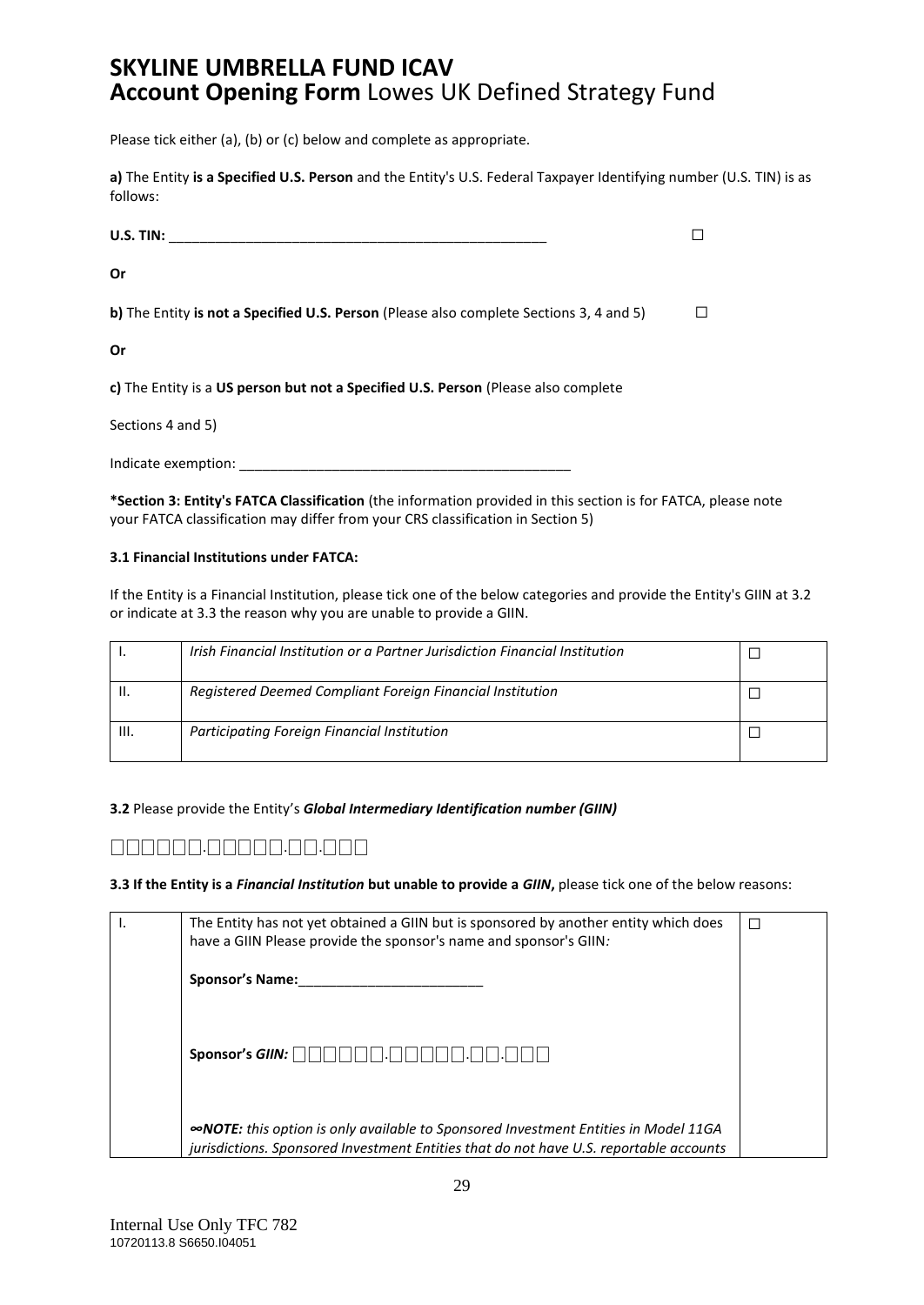|      | are not required to register and obtain a GIIN with the IRS unless and until U.S.                                                                                                                                                                                                                                                                                                                                                                                                                                                                                                                                                                     |        |
|------|-------------------------------------------------------------------------------------------------------------------------------------------------------------------------------------------------------------------------------------------------------------------------------------------------------------------------------------------------------------------------------------------------------------------------------------------------------------------------------------------------------------------------------------------------------------------------------------------------------------------------------------------------------|--------|
|      | reportable accounts are identified.                                                                                                                                                                                                                                                                                                                                                                                                                                                                                                                                                                                                                   |        |
|      |                                                                                                                                                                                                                                                                                                                                                                                                                                                                                                                                                                                                                                                       |        |
| II.  | The Entity is an Exempt Beneficial Owner,                                                                                                                                                                                                                                                                                                                                                                                                                                                                                                                                                                                                             | $\Box$ |
|      | Please tick and confirm the category of Exempt Beneficial Owner;                                                                                                                                                                                                                                                                                                                                                                                                                                                                                                                                                                                      |        |
|      | I. □Government Entity                                                                                                                                                                                                                                                                                                                                                                                                                                                                                                                                                                                                                                 |        |
|      | II. □International Organisation                                                                                                                                                                                                                                                                                                                                                                                                                                                                                                                                                                                                                       |        |
|      | III. □Foreign Central Bank                                                                                                                                                                                                                                                                                                                                                                                                                                                                                                                                                                                                                            |        |
|      | IV.□ Exempt Retirement Fund                                                                                                                                                                                                                                                                                                                                                                                                                                                                                                                                                                                                                           |        |
|      | V. □Collective Investment Vehicle Wholly Owned by Exempt Beneficial Owners.                                                                                                                                                                                                                                                                                                                                                                                                                                                                                                                                                                           |        |
|      |                                                                                                                                                                                                                                                                                                                                                                                                                                                                                                                                                                                                                                                       |        |
| III. | The Entity is a Certified Deemed Compliant Foreign Financial Institution (including a<br>deemed compliant Financial Institution under Annex II of the IGA Agreement)                                                                                                                                                                                                                                                                                                                                                                                                                                                                                  | $\Box$ |
|      | Indicate exemption                                                                                                                                                                                                                                                                                                                                                                                                                                                                                                                                                                                                                                    |        |
|      |                                                                                                                                                                                                                                                                                                                                                                                                                                                                                                                                                                                                                                                       |        |
|      |                                                                                                                                                                                                                                                                                                                                                                                                                                                                                                                                                                                                                                                       |        |
|      |                                                                                                                                                                                                                                                                                                                                                                                                                                                                                                                                                                                                                                                       |        |
| IV.  | The Entity is a Non-Participating Foreign Financial Institution                                                                                                                                                                                                                                                                                                                                                                                                                                                                                                                                                                                       | $\Box$ |
|      |                                                                                                                                                                                                                                                                                                                                                                                                                                                                                                                                                                                                                                                       |        |
| V.   | The Entity is an Excepted Foreign Financial Institution                                                                                                                                                                                                                                                                                                                                                                                                                                                                                                                                                                                               | □      |
|      |                                                                                                                                                                                                                                                                                                                                                                                                                                                                                                                                                                                                                                                       |        |
|      |                                                                                                                                                                                                                                                                                                                                                                                                                                                                                                                                                                                                                                                       |        |
|      |                                                                                                                                                                                                                                                                                                                                                                                                                                                                                                                                                                                                                                                       |        |
| VI.  | The Entity is a Trustee Documented Trust. Please provide your Trustee's name and<br><b>GIIN</b>                                                                                                                                                                                                                                                                                                                                                                                                                                                                                                                                                       | $\Box$ |
|      |                                                                                                                                                                                                                                                                                                                                                                                                                                                                                                                                                                                                                                                       |        |
|      |                                                                                                                                                                                                                                                                                                                                                                                                                                                                                                                                                                                                                                                       |        |
|      |                                                                                                                                                                                                                                                                                                                                                                                                                                                                                                                                                                                                                                                       |        |
|      | $\mathit{Trustee's \hspace{0.1cm} GIII}\colon \textcolor{red}{\textcolor{blue}{\square}} \textcolor{blue}{\textcolor{blue}{\square}} \textcolor{blue}{\textcolor{blue}{\square}} \textcolor{blue}{\textcolor{blue}{\square}} \textcolor{blue}{\textcolor{blue}{\square}} \textcolor{blue}{\textcolor{blue}{\square}} \textcolor{blue}{\textcolor{blue}{\square}} \textcolor{blue}{\textcolor{blue}{\square}} \textcolor{blue}{\textcolor{blue}{\square}} \textcolor{blue}{\textcolor{blue}{\square}} \textcolor{blue}{\textcolor{blue}{\square}} \textcolor{blue}{\textcolor{blue}{\square}} \textcolor{blue}{\textcolor{blue}{\square}} \textcolor{$ |        |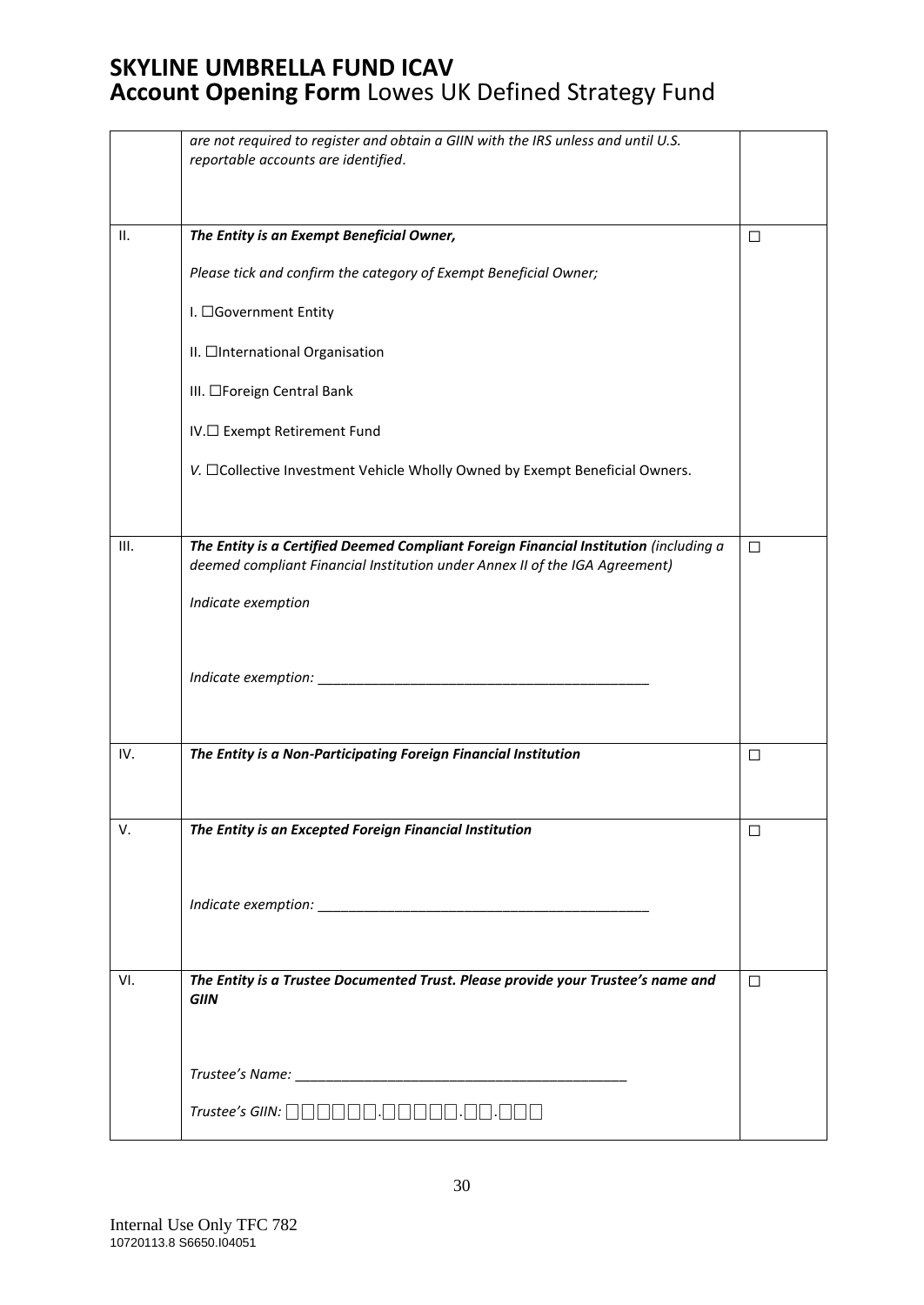#### **3.4. Non-Financial Institutions ("NFFE") under FATCA:**

If the Entity is **not a Financial Institution,** please confirm the Entity's FATCA classification below by ticking one of the below categories:

| Ι.   | <b>Active (NFFE)</b>                                                                                                                                                                                                                                                                                                                                                | $\Box$ |
|------|---------------------------------------------------------------------------------------------------------------------------------------------------------------------------------------------------------------------------------------------------------------------------------------------------------------------------------------------------------------------|--------|
|      |                                                                                                                                                                                                                                                                                                                                                                     |        |
| II.  | <b>Passive (NFFE)</b>                                                                                                                                                                                                                                                                                                                                               | $\Box$ |
|      | (Please tick the box that applies)                                                                                                                                                                                                                                                                                                                                  |        |
|      | I. Passive (NFFE) with no Controlling Persons that are specified U.S Persons.                                                                                                                                                                                                                                                                                       |        |
|      | II. Passive (NFFE) with Controlling Persons that are specified U.S Persons. (If this box<br>is ticked, please also complete section 6.1 for each of the Controlling Person(s) of the<br>Entity and complete an "Individual (Including Controlling Person(s) Self-certification<br>for FATCA and CRS" form for each Controlling Person(s) as outlined in section 6.2 |        |
| III. | <b>Excepted (NFFE)</b>                                                                                                                                                                                                                                                                                                                                              | $\Box$ |
| IV.  | <b>Direct Reporting NFFE</b>                                                                                                                                                                                                                                                                                                                                        | $\Box$ |
|      |                                                                                                                                                                                                                                                                                                                                                                     |        |
|      | Please provide your GIIN                                                                                                                                                                                                                                                                                                                                            |        |
|      |                                                                                                                                                                                                                                                                                                                                                                     |        |
|      |                                                                                                                                                                                                                                                                                                                                                                     |        |
|      |                                                                                                                                                                                                                                                                                                                                                                     |        |

#### **\* Section 4: Common Reporting Standard ("CRS") Declaration of Tax Residency (Note that Entities may have more than one country of Tax Residence)**

**Please indicate the Entity's country of tax residence for CRS purposes**, (if resident in more than one country please detail all countries of tax residence and associated tax identification numbers ("TIN")). Please refer to the OECD CRS Web Portal for AEOI for more information on Tax Residence and TIN's. [https://www.oecd.org/tax/automatic-exchange/crs-implementation-and-assistance/tax-identification](https://www.oecd.org/tax/automatic-exchange/crs-implementation-and-assistance/tax-identification-numbers/)[numbers/](https://www.oecd.org/tax/automatic-exchange/crs-implementation-and-assistance/tax-identification-numbers/)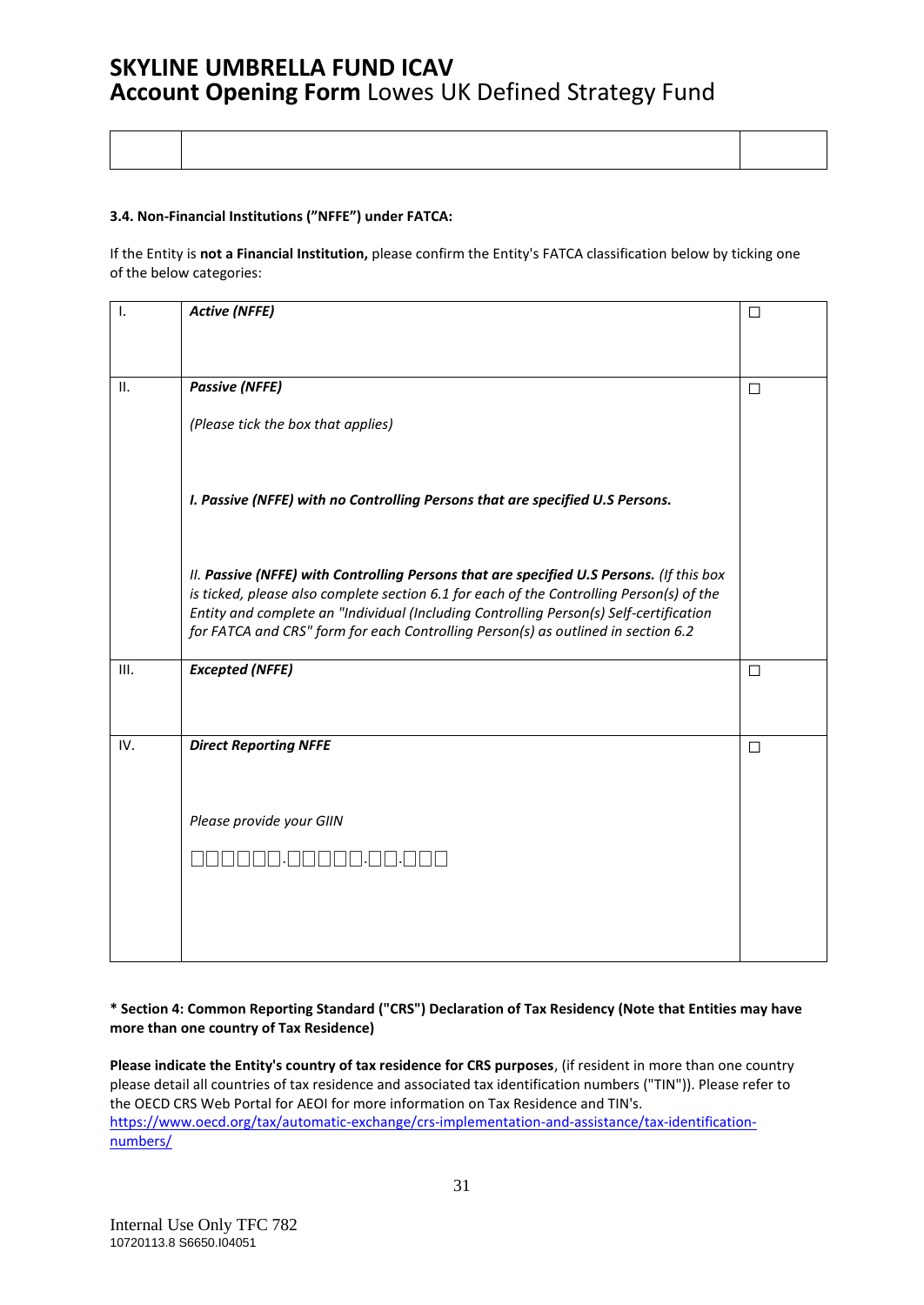**If the Entity is not tax resident in any jurisdiction (e.g., because it is fiscally transparent), please indicate that below and provide its place of effective management or country in which its principal office is located.**

**NOTE:** Under the Irish legislation implementing the CRS, provision of a Tax ID number (TIN) is required to be provided unless:

**a)** You are tax resident in a Jurisdiction that does not issue a TIN

Or

**b)** You are tax resident in a non-reportable Jurisdiction (i.e. Ireland or the USA)

| <b>Country of Tax Residency</b> | <b>Tax ID Number</b> | ∞If TIN unavailable Select (A, B or C) and<br>check box below |
|---------------------------------|----------------------|---------------------------------------------------------------|
|                                 |                      |                                                               |
|                                 |                      |                                                               |
|                                 |                      |                                                               |

**∞If a TIN is unavailable**, please provide the appropriate reason **A, B** or **C where indicated below**:

*\_\_\_\_\_\_\_\_\_\_\_\_\_\_\_\_\_\_\_\_\_\_\_\_\_\_\_\_\_\_\_\_\_\_\_\_\_\_\_\_\_\_\_\_\_\_\_\_\_\_\_\_\_\_\_\_\_\_\_\_\_\_\_\_\_\_\_\_\_\_\_\_\_\_\_\_\_\_\_\_*

\_\_\_\_\_\_\_\_\_\_\_\_\_\_\_\_\_\_\_\_\_\_\_\_\_\_\_\_\_\_\_\_\_\_\_\_\_\_\_\_\_\_\_\_\_\_\_\_\_\_\_\_\_\_\_\_\_\_\_\_\_\_\_\_\_\_\_\_\_\_\_\_\_\_\_\_\_\_\_\_\_

□ **Reason A** - The country/jurisdiction where the Account Holder is resident does not issue TINs or TIN equivalents to its residents

☐ *Reason B -* The Account Holder is otherwise unable to obtain a TIN (Please explain why you are unable to obtain a TIN)

☐ *Reason C -* No TIN is required. (Note: This should only be selected if the domestic law of the relevant country/jurisdiction does not require the collection of the TIN issued by such country/jurisdiction)

**\*Section 5: Entity's CRS Classification** ((The information provided in this section is for CRS. Please note an Entity's CRS classification may differ from its FATCA classification in Section 3 above).

In addition please note that the information that the Entity has to provide may differ depending on whether they are resident in a participating or non-participating CRS Jurisdiction.

For more information please see the OECD CRS Standard and associated commentary.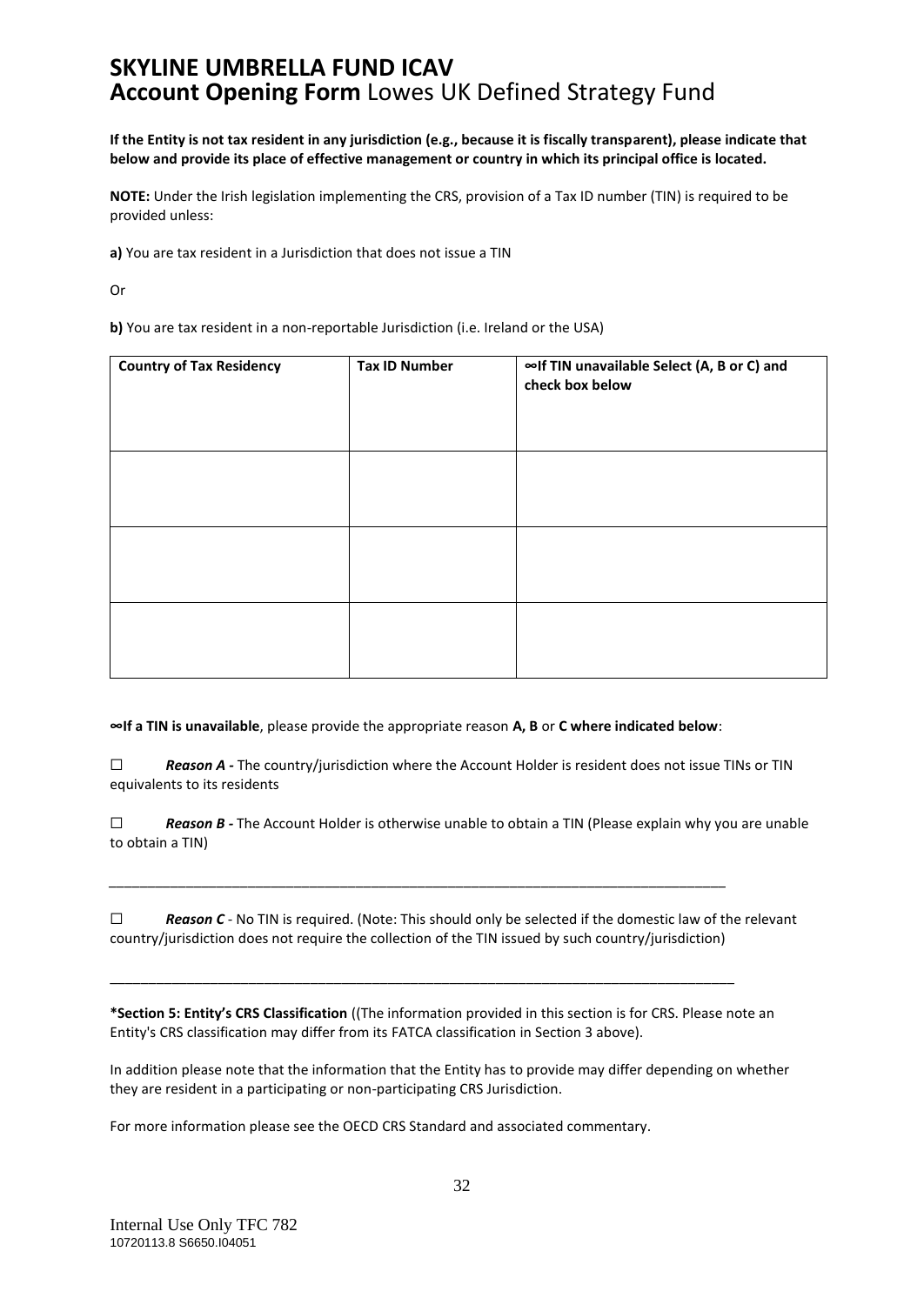http://www.oecd.org/tax/automatic-exchange/common-reporting-standard/

#### **5.1 Financial Institutions under CRS:**

If the Entity is a Financial Institution, **Resident in either a Participating or Non-Participating CRS**

**Jurisdiction** please review and tick one of the below categories that applies and specify the type of Financial Institution below.

Please check the Irish Revenue AEOI portal at the time of completion of this form to confirm whether your country of Tax Jurisdiction is considered Participating or Non-Participating for the purposes of CRS Due-Diligence in Ireland.

https://www.revenue.ie/en/companies-and-charities/documents/aeoi/participating-jurisdictions.pdf

| Ι.   | A Reporting Financial Institution resident in a participating CRS jurisdiction                                                                                                                                                                                                                                                             | □ |
|------|--------------------------------------------------------------------------------------------------------------------------------------------------------------------------------------------------------------------------------------------------------------------------------------------------------------------------------------------|---|
| ΙΙ.  | A Financial Institution Resident in a Non-Participating Jurisdiction.                                                                                                                                                                                                                                                                      | □ |
|      | □ An Investment Entity resident in a Non-Participating Jurisdiction and managed by<br>another Financial Institution (If this box is ticked, please indicate the name of any<br>Controlling Person(s) of the Entity in section 6 below and complete a separate<br>individual self-certification forms for each of your Controlling Persons) |   |
|      | □ An Investment Entity resident in a Non-Participating Jurisdiction that is not<br>managed by another Financial Institution                                                                                                                                                                                                                |   |
|      | □Other Financial Institution, including a Depository Financial Institution, Custodial<br>Institution or Specified Insurance Company                                                                                                                                                                                                        |   |
| III. | Non-Reporting Financial Institution under CRS. Specify the type of Non-Reporting<br><b>Financial Institution below:</b>                                                                                                                                                                                                                    | П |
|      | □Governmental Entity                                                                                                                                                                                                                                                                                                                       |   |
|      | □International Organization                                                                                                                                                                                                                                                                                                                |   |
|      | □Central Bank                                                                                                                                                                                                                                                                                                                              |   |
|      | □Broad Participation Retirement Fund                                                                                                                                                                                                                                                                                                       |   |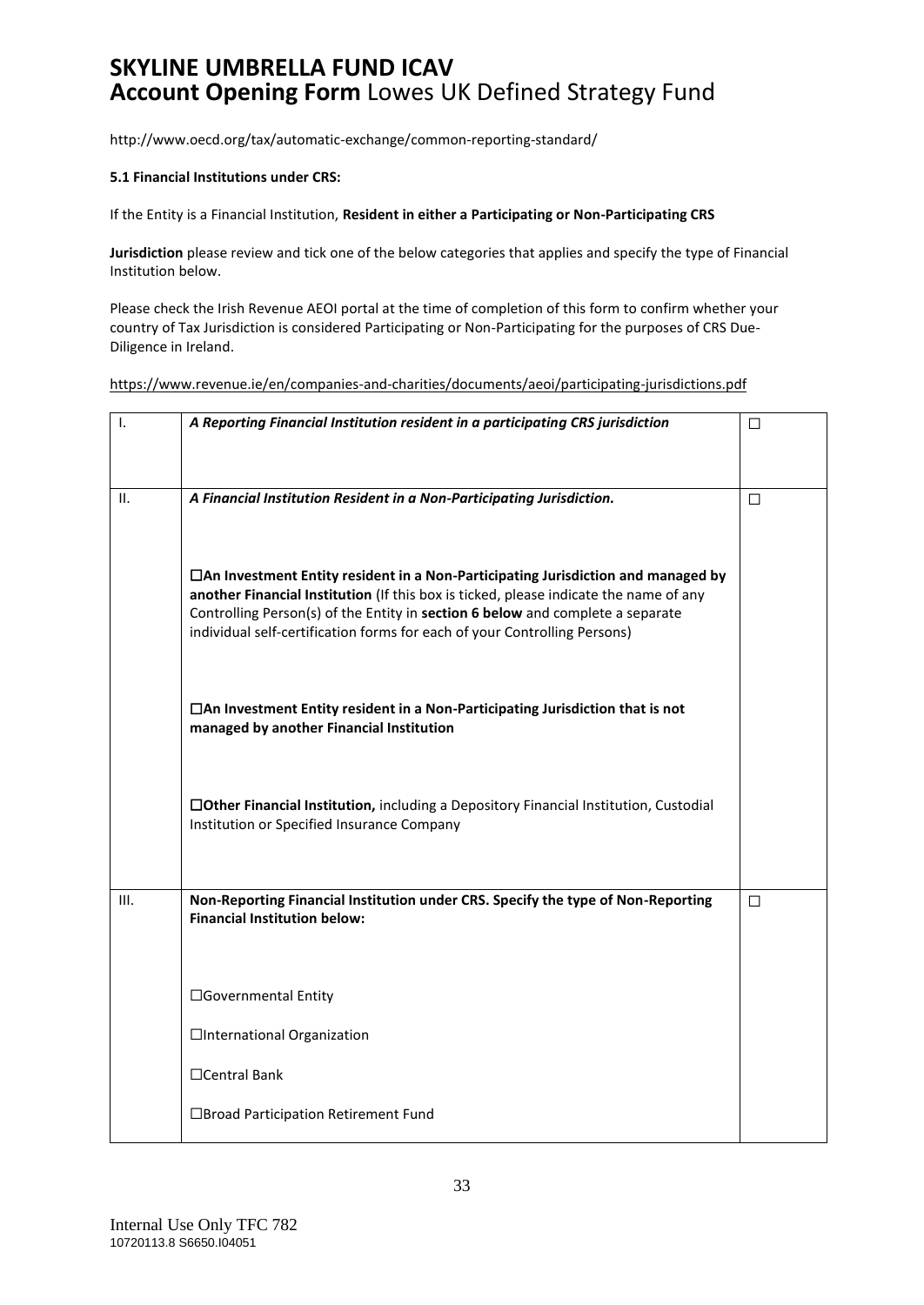|  | $\Box$ Narrow Participation Retirement Fund                                                                                                  |  |
|--|----------------------------------------------------------------------------------------------------------------------------------------------|--|
|  | $\Box$ Pension Fund of a Governmental Entity, International Organization, or Central Bank                                                    |  |
|  | □Exempt Collective Investment Vehicle                                                                                                        |  |
|  | $\Box$ Trust whose trustee reports all required information with respect to all CRS<br><b>Reportable Accounts</b>                            |  |
|  | □Qualified Credit Card Issuer                                                                                                                |  |
|  | $\Box$ Other Entity defined under the domestic law as low risk of being used to evade tax.<br>Specify the type provided in the domestic law. |  |

### **5.2 Non Financial Institutions ("NFE") under CRS:**

If the Entity is a *not defined as a Financial Institution under CRS then***,** please tick one of the below categories confirming if you are an Active or Passive NFE.

| $\mathcal{L}$ | Active Non-Financial Entity $-$ a corporation the stock of which is regularly traded<br>on an established securities market.<br>Please provide the name of the established securities market on which the<br>corporation is regularly traded:                                                                                                                                              | $\sqrt{}$   |
|---------------|--------------------------------------------------------------------------------------------------------------------------------------------------------------------------------------------------------------------------------------------------------------------------------------------------------------------------------------------------------------------------------------------|-------------|
| 11.           | Active Non-Financial Entity - if you are a Related Entity of a regularly traded<br>corporation.<br>Please provide the name of the regularly traded corporation that the Entity is a<br>Related<br>Entity of:<br>Please provide details of the securities market on which the Entity is regularly traded:<br>Please provide details of the securities market that the entity is listed on : | $\Box$      |
| III.          | Active Non-Financial Entity - a Government Entity or Central Bank                                                                                                                                                                                                                                                                                                                          | $\varGamma$ |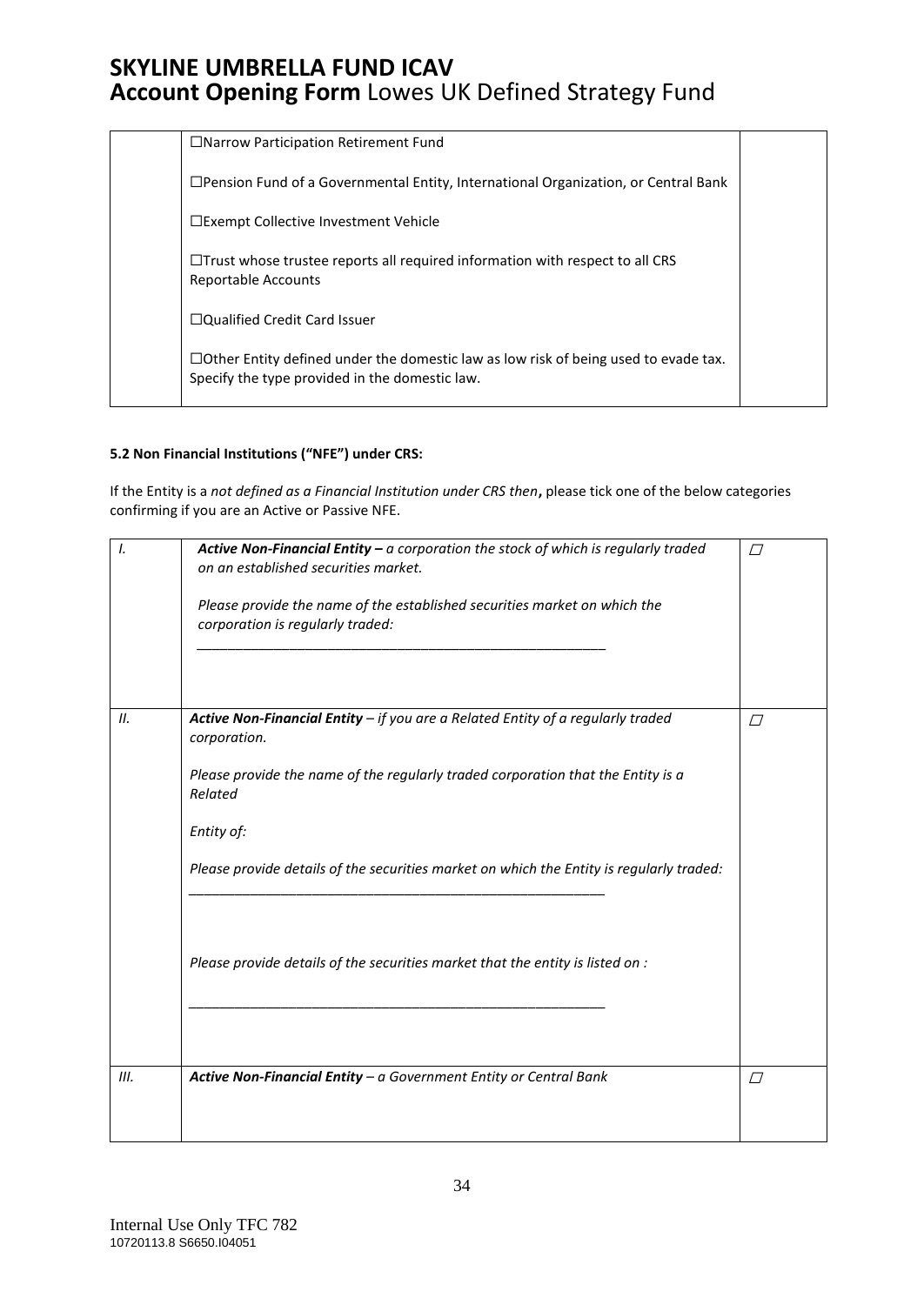| IV. | Active Non-Financial Entity - an International Organisation                                                                                                                                                                                                                                                                      |        |
|-----|----------------------------------------------------------------------------------------------------------------------------------------------------------------------------------------------------------------------------------------------------------------------------------------------------------------------------------|--------|
| V.  | <b>Active Non-Financial Entity – other</b> than those listed in I, II, III or IV above.                                                                                                                                                                                                                                          | $\Box$ |
|     | (for example a start-up NFE or a non-profit NFE)                                                                                                                                                                                                                                                                                 |        |
| VI. | <b>Passive Non-Financial Entity</b> (If this box is ticked please also complete Section 6.1 for<br>each of the Controlling Person(s) of the Entity and a separate "Individual (including<br>Controlling Person's Self-Certification for FATCA and CRS form" as indicated in section<br><b>6.2</b> for each Controlling Person(s) | П      |

#### **Section 6: Controlling Persons**

**NB: Please note that each Controlling Person** must complete a separate "Individual (including Controlling Persons) FATCA and CRS Self-Certification"form.

#### **If there are no natural person(s) who exercise control of the Entity then the Controlling Person will be the natural person(s) who hold the position of senior managing official of the Entity.**

For further information on Identification requirements under CRS for Controlling Persons, see the Commentary to Section VIII of the CRS Standard.

#### <http://www.oecd.org/tax/automatic-exchange/common-reporting-standard/>

### **6.1 Controlling Person(s) of the Account Holder:**

If you have ticked a Passive NFE with Controlling Persons in either the FATCA or CRS Classification sections above, then please also complete this section for each of the Controlling Person(s) of the account holder and provide a separate "Individual (including Controlling Persons) FATCA and CRS Self-Certification" form for each Controlling person as per **6.2 below.**

| .,  |  |
|-----|--|
| 11. |  |
|     |  |
| Ш.  |  |
|     |  |

**Note: In case of a trust,** Controlling Persons means the settlor(s), the trustee(s), the protector(s) (if any), the beneficiary(ies) or class(es) of beneficiary(ies), AND any other natural person(s) exercising ultimate effective control over the trust. With respect to an Entity that is a legal person, if there are no natural person(s) who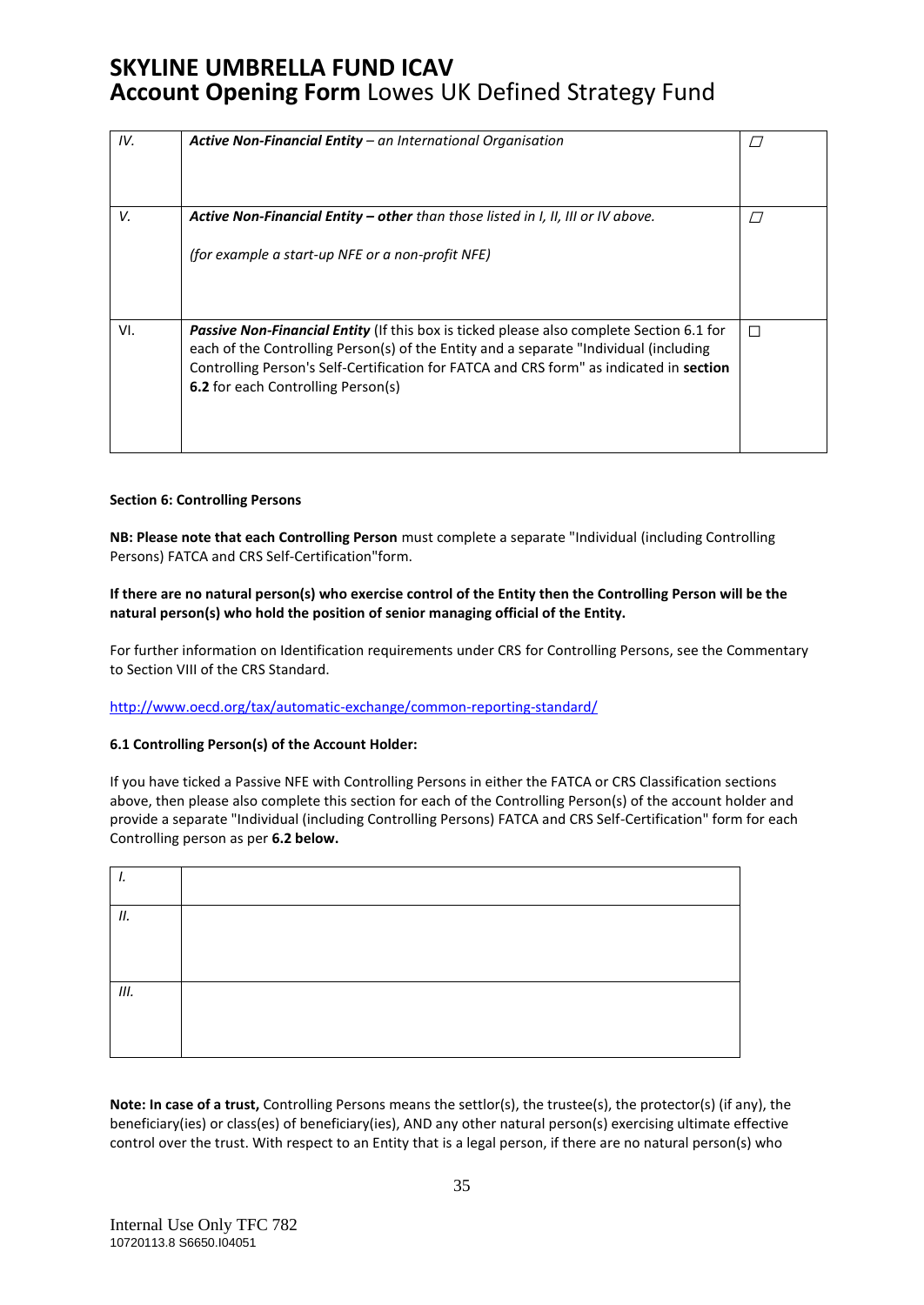exercise control over the Entity, then the Controlling Person will be the natural person who holds the position of senior managing official of the Entity.

### **6.2 Complete a separate "Individual (including Controlling Persons) Self-Certification for FATCA and CRS" form for each Controlling Person listed in Section 6.1.**

#### **\*Section 7: Declarations and Undertakings**

**I/We** declare (as an authorised signatory of the Entity) that the information provided in this form is, to the best of my/our knowledge and belief, accurate and complete.

**I acknowledge and consent** to the fact that the information contained in this form and information regarding the Account Holder may be reported to the tax authorities of the country in which this account(s) is/are maintained and exchanged with tax authorities of another country or countries in which the Account Holder may be tax resident where those countries (or tax authorities in those countries) have entered into Agreements to exchange financial account information.

**I/We** on behalf of the Entity undertake to advise the recipient promptly and provide an updated Self-Certification form within 30 days where any change in circumstance (for guidance refer to Irish Revenue or OECD website) occurs which causes any of the information contained in this form to be incorrect.

\_\_\_\_\_\_\_\_\_\_\_\_\_\_\_\_\_\_\_\_\_\_\_\_\_\_\_\_\_\_\_\_\_\_\_\_\_ \_\_\_\_\_\_\_\_\_\_\_\_\_\_\_\_\_\_\_\_\_\_\_\_\_\_\_\_\_\_\_\_\_\_\_\_\_\_\_

\_\_\_\_\_\_\_\_\_\_\_\_\_\_\_\_\_\_\_\_\_\_\_\_\_\_\_\_\_\_\_\_\_\_\_\_\_ \_\_\_\_\_\_\_\_\_\_\_\_\_\_\_\_\_\_\_\_\_\_\_\_\_\_\_\_\_\_\_\_\_\_\_\_\_\_\_

\_\_\_\_\_\_\_\_\_\_\_\_\_\_\_\_\_\_\_\_\_\_\_\_\_\_\_\_\_\_\_\_\_\_\_\_\_ \_\_\_\_\_\_\_\_\_\_\_\_\_\_\_\_\_\_\_\_\_\_\_\_\_\_\_\_\_\_\_\_\_\_\_\_\_\_\_

#### **\*Authorised Signature(s):**

**\*Print Name(s):** 

**\*Capacity in which declaration is made**:

**\*Date: (dd/mm/yyyy):** \_\_\_\_\_\_\_\_\_\_\_\_\_\_\_\_\_\_\_\_\_\_\_\_\_\_\_\_\_\_\_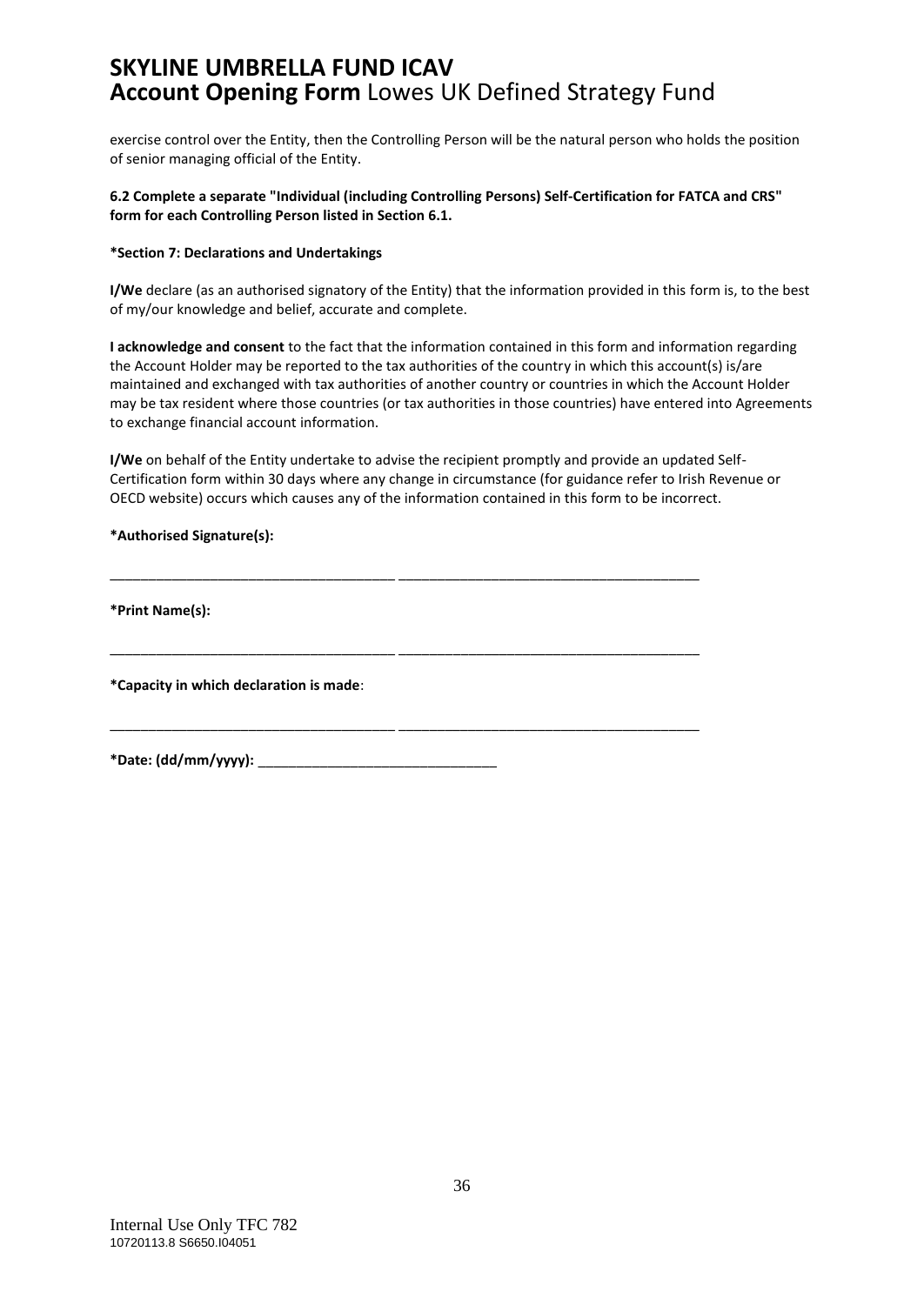#### <span id="page-36-0"></span>**7b. Individual (including Controlling Persons) Self-Certification for FATCA and CRS**

#### **Instructions for completion and data protection notice**

We are obliged under Section 891E, Section 891F and Section 891G of the Taxes Consolidation Act 1997 (as amended) and regulations made pursuant to those sections to collect certain information about each account holder's tax arrangements. Please complete the sections below as directed and provide any additional information that is requested. Please note that by completing this form you are providing personal information which may constitute personal data within the meaning of the General Data Protection Regulation (697/2016/EU) (the "GDPR") and applicable Irish data protection legislation (currently the Irish Data Protection Acts 1988 to 2003. Please note that in in certain circumstances we may be legally obliged to share this information, and other financial information with respect to an account holder's interests in the Fund, with the Irish tax authorities, the Revenue Commissioners. They may in turn exchange this information, and other financial information with foreign tax authorities, including tax authorities outside the EU.

If you have any questions about this form or defining the account holder's tax residency status, please speak to a tax adviser or local tax authority.

For further information and guidance on FATCA or CRS please refer to the Irish Revenue or OECD websites at: http://www.revenue.ie/en/business/aeoi/index.html http://www.oecd.org/tax/automatic-exchange/common-reporting-standard/ in the case of CRS only.

*If any of the information below about the account holder's tax residence or FATCA/CRS classification changes in the future, please advise of these changes promptly.*

*Please note that where there are joint account holders each account holder is required to complete a separate Self-Certification form.* 

*Section 1, 2, 3 and 5 must be completed by all Account holders or Controlling Persons.*

*Section 4 should only be completed by any individual who is a Controlling Person of an entity account holder which is a Passive Non-Financial Entity, or a Controlling Person of an Investment Entity located in a Non-Participating Jurisdiction and managed by another Financial Institution.* 

*For further guidance see:http://www.oecd.org/tax/automatic-exchange/common-reporting-standard/commonreporting-standard-and-related-commentaries/#d.en.345314* 

*Unless otherwise defined in the Account Opening Form, capitalised terms used in this Individual Self-Certification Form shall have the same meaning as set-out under FATCA and/or CRS, as applicable.*

**(Mandatory fields are marked with an \*)** 

**\*Section 1: Shareholder/Controlling Person Identification** 

**\*Shareholder / Controlling Person Name: \_\_\_\_\_\_\_\_\_\_\_\_\_\_\_\_\_\_\_\_\_\_\_\_\_\_\_\_\_\_\_\_\_\_\_\_\_\_\_\_\_\_\_\_**

**\*Current Residential Address:** 

Number: \_\_\_\_\_\_\_\_\_\_\_ Street: \_\_\_\_\_\_\_\_\_\_\_\_\_\_\_\_\_\_\_\_\_\_\_\_\_\_\_\_\_\_\_\_\_\_\_\_\_\_\_\_\_\_\_\_\_\_\_\_\_\_\_\_\_\_\_\_\_\_\_

City, Town, State, Province or County: **\_\_\_\_\_\_\_\_\_\_\_\_\_\_\_\_\_\_\_\_\_\_\_\_\_\_\_\_\_\_\_\_\_\_\_\_\_\_\_\_\_\_\_\_\_\_\_\_\_\_\_** 

| Postal/ZIP Code: | country |  |
|------------------|---------|--|
|------------------|---------|--|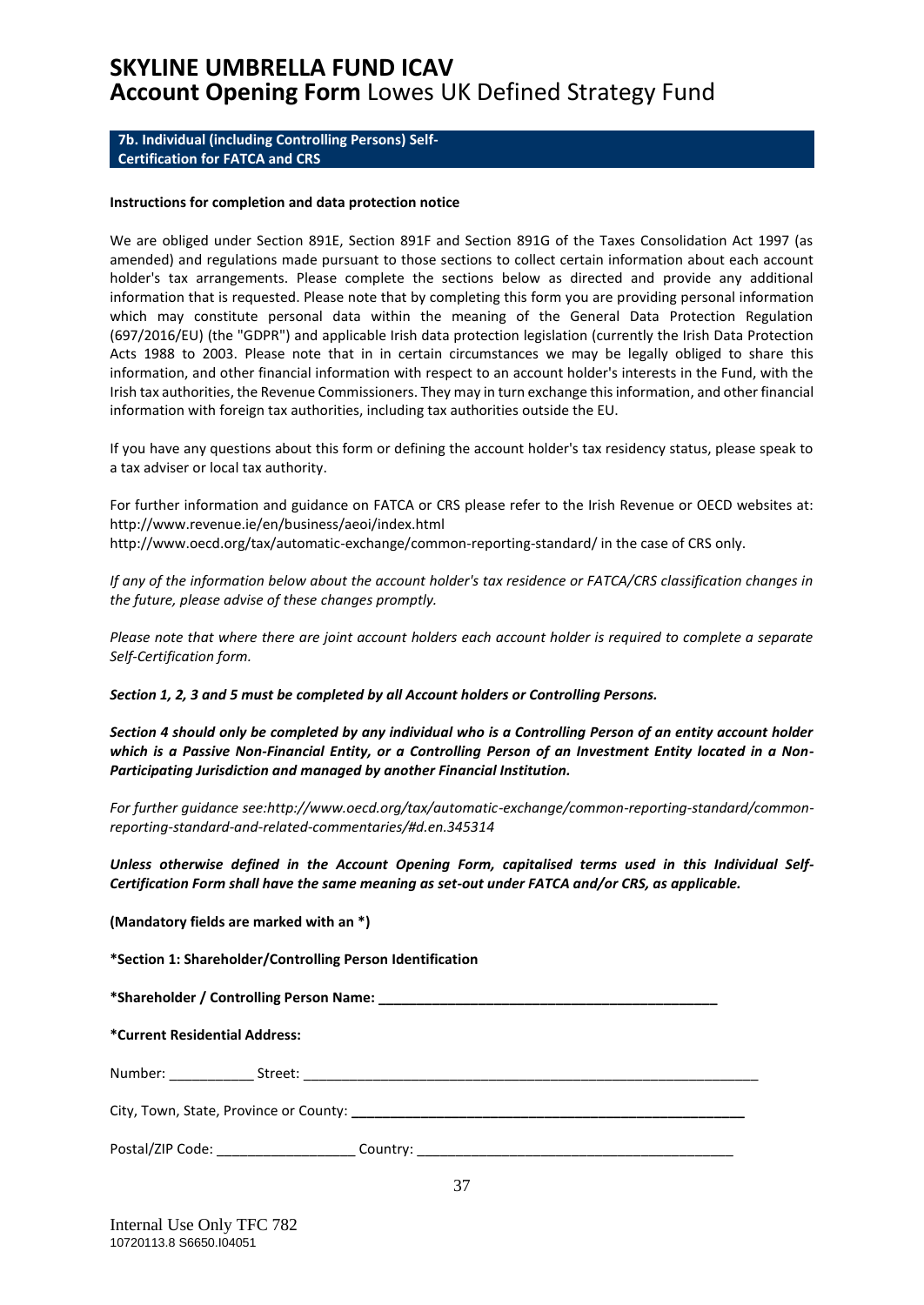| Mailing address (if different from above):                                                                                                                                    |  |  |  |
|-------------------------------------------------------------------------------------------------------------------------------------------------------------------------------|--|--|--|
|                                                                                                                                                                               |  |  |  |
|                                                                                                                                                                               |  |  |  |
|                                                                                                                                                                               |  |  |  |
| *Place and Date of Birth                                                                                                                                                      |  |  |  |
| *Town or City of Birth: ________________________________*Country of Birth: ___________________________________                                                                |  |  |  |
| *Date of Birth: ___________________                                                                                                                                           |  |  |  |
| *Section 2: FATCA Declaration of U.S. Citizenship or U.S. Residence for Tax purposes:                                                                                         |  |  |  |
| Please tick either (a) or (b) and complete as appropriate.                                                                                                                    |  |  |  |
| (a) $\mathbb{Z}$ I confirm that I am a U.S. citizen and/or resident in the U.S. for tax purposes and my U.S.<br>federal taxpayer identifying number (U.S. TIN) is as follows: |  |  |  |
|                                                                                                                                                                               |  |  |  |

#### **OR**

(b) **I** confirm that **I am not** a U.S. citizen or resident in the U.S. for tax purposes.

#### **\*Section 3: Common Reporting Standard (CRS) Declaration of Tax Residency/Residencies (please confirm all Tax Residencies)**

Please indicate your country of tax residence (if resident in more than one country please detail all countries of tax residence and associated tax identification numbers ("TINs")).

**NOTE:** Under the Irish legislation implementing the CRS, provision of a TIN is required to be provided unless:

a) You are tax resident in a Jurisdiction that does not issue a TIN, or,

b) You are tax resident only in a non-reportable Jurisdiction (i.e. Ireland or the USA)

| <b>Country of Tax Residency</b> | <b>Tax ID Number</b> | ∞If TIN unavailable Select (A, B or C)<br>and check box below |
|---------------------------------|----------------------|---------------------------------------------------------------|
|                                 |                      |                                                               |
|                                 |                      |                                                               |
|                                 |                      |                                                               |

**∞If a TIN is unavailable,** please provide the appropriate reason A, B or C where indicated below:

*Reason A -* The country/jurisdiction where the Account Holder is resident does not issue TINs or TIN  $\overline{2}$ equivalents to its residents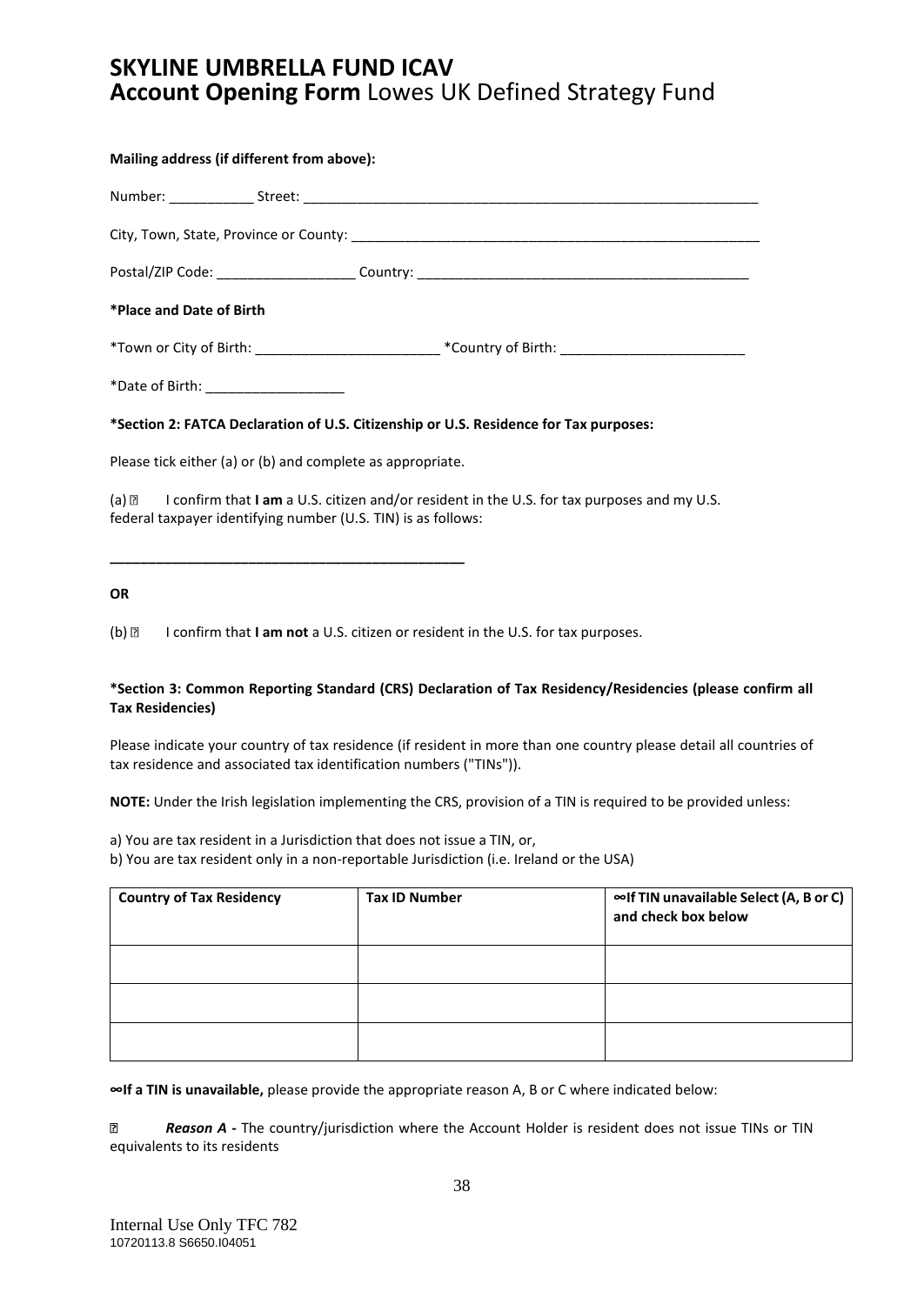*\_\_\_\_\_\_\_\_\_\_\_\_\_\_\_\_\_\_\_\_\_\_\_\_\_\_\_\_\_\_\_\_\_\_\_\_\_\_\_\_\_\_\_\_\_\_\_\_\_\_\_\_\_\_\_\_\_\_\_\_\_\_\_\_\_\_\_\_\_\_\_\_*

 $\overline{R}$ *Reason B -* The Account Holder is otherwise unable to obtain a TIN (Please explain why you are unable to obtain a TIN

*Reason C -* No TIN is required. (Note: This should only be selected if the domestic law of the relevant P. country/jurisdiction does not required the collection of the TIN issued by such country/jurisdiction)

#### **Section 4 – Type of Controlling Person**

(**ONLY** to be completed by an individual who is a Controlling Person of an entity which is a Passive NFE or an Investment Entity located in a Non-Participating Jurisdiction and managed by another FinanciaI Institution)

For Joint or multiple Controlling Person(s) please complete a separate "Individual (Including Controlling Persons) Self-Certification for FATCA and CRS form for each Controlling Person.

| Please Confirm the type of Controlling Person applicable under CRS that applies to<br>you/the Account Holder by ticking the appropriate box | <b>Please</b><br>tick | <b>Entity Name</b> |
|---------------------------------------------------------------------------------------------------------------------------------------------|-----------------------|--------------------|
| Controlling Person of a legal person - control by ownership                                                                                 |                       |                    |
| Controlling Person of a legal person - control by other means                                                                               |                       |                    |
| Controlling Person of a legal person - senior managing official                                                                             |                       |                    |
| Controlling Person of a trust - settlor                                                                                                     |                       |                    |
| Controlling Person of a trust - trustee                                                                                                     |                       |                    |
| Controlling Person of a trust - protector                                                                                                   |                       |                    |
| Controlling Person of a trust - beneficiary                                                                                                 |                       |                    |
| Controlling Person of a trust - other                                                                                                       |                       |                    |
| Controlling Person of a legal arrangement (non-trust) - settlor-equivalent                                                                  |                       |                    |
| Controlling Person of a legal arrangement (non-trust) - trustee-equivalent                                                                  |                       |                    |
| Controlling Person of a legal arrangement (non-trust) - protector- equivalent                                                               |                       |                    |
| Controlling Person of a legal arrangement (non-trust) - beneficiary equivalent                                                              |                       |                    |
| Controlling Person of a legal arrangement (non-trust) - other-equivalent                                                                    |                       |                    |

#### **\*Section 5: Declaration and Undertakings:**

I declare that the information provided in this form is. to the best of my knowledge and belief, accurate and complete.

I acknowledge and consent to the fact that the information contained in this form and information regarding the Account Holder may be reported to the tax authorities of the country in which this account(s) is/are maintained and exchanged with tax authorities of another country or countries in which the Account Holder may be tax resident where those countries (or tax authorities in those countries) have entered into Agreements to exchange financial account information.

I undertake to advise the recipient promptly and provide an updated Self-Certification form within 30 days where any change in circumstances occurs which causes any of the information contained in this form to be incorrect.

#### **Data Protection - Customer Information Notice:**

The Common Reporting Standard (CRS), formally referred to as the Standard for Automatic Exchange of Financial Account Information, is an information standard for the automatic exchange of information (AEol), developed in the context of the Organisation for Economic Co-operation and Development (OECD).

The standard requires that Financial Institutions in participating jurisdictions gather certain information from account holders (and, in particular situations, also collect information in relation to relevant Controlling Persons of such account holders).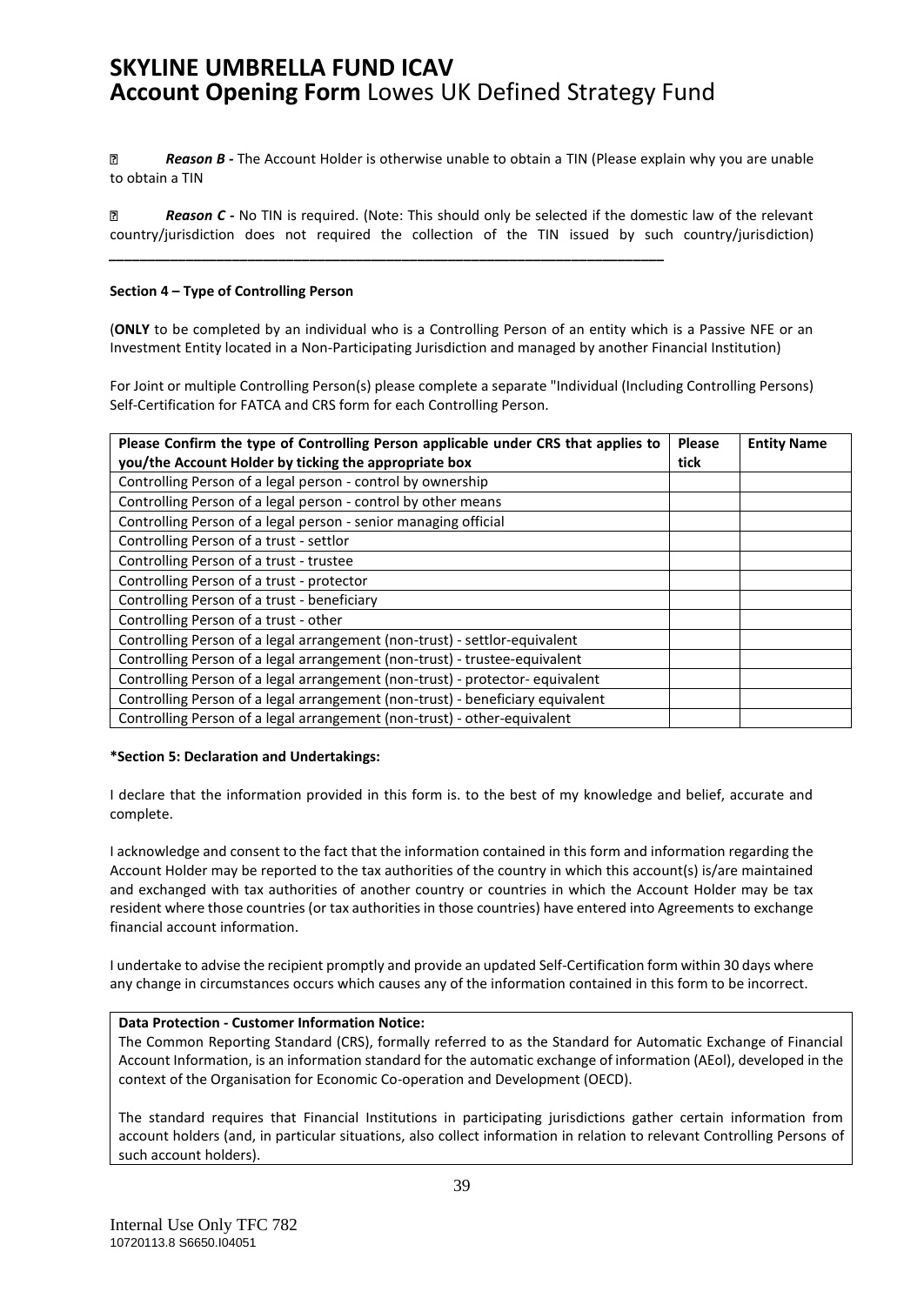Under CRS account holder information (and, in particular situations, information in relation to relevant Controlling Persons of such account holders) is to be reported to the relevant tax authority where the account is held, which, if a different country to that in which the account holder resides, will be shared with the relevant tax authority of the account holder's resident country, if that is a CRS-participating jurisdiction.

Further information is available on the OECD website; http;//oecd.org/tax/automatic-exchange/ And on the Irish Revenue website -https://www.revenue/ie/en/companles-and-charities/internationaltax/aeoi/index.aspx

\*Authorised Signature: \_\_\_\_\_\_\_\_\_\_\_\_\_\_\_\_\_\_\_\_\_\_\_\_\_\_\_\_\_\_\_\_\_\_\_\_\_\_\_\_

| *Print Name: |  |
|--------------|--|
|--------------|--|

\*Date: (dd/mm/yyyy): \_\_\_\_\_\_\_\_\_\_\_\_\_\_\_\_\_\_\_\_\_\_\_\_\_\_\_\_\_\_\_\_\_\_\_\_\_\_\_\_

\*Capacity (if Controlling Person): \_\_\_\_\_\_\_\_\_\_\_\_\_\_\_\_\_\_\_\_\_\_\_\_\_\_\_\_\_\_\_\_\_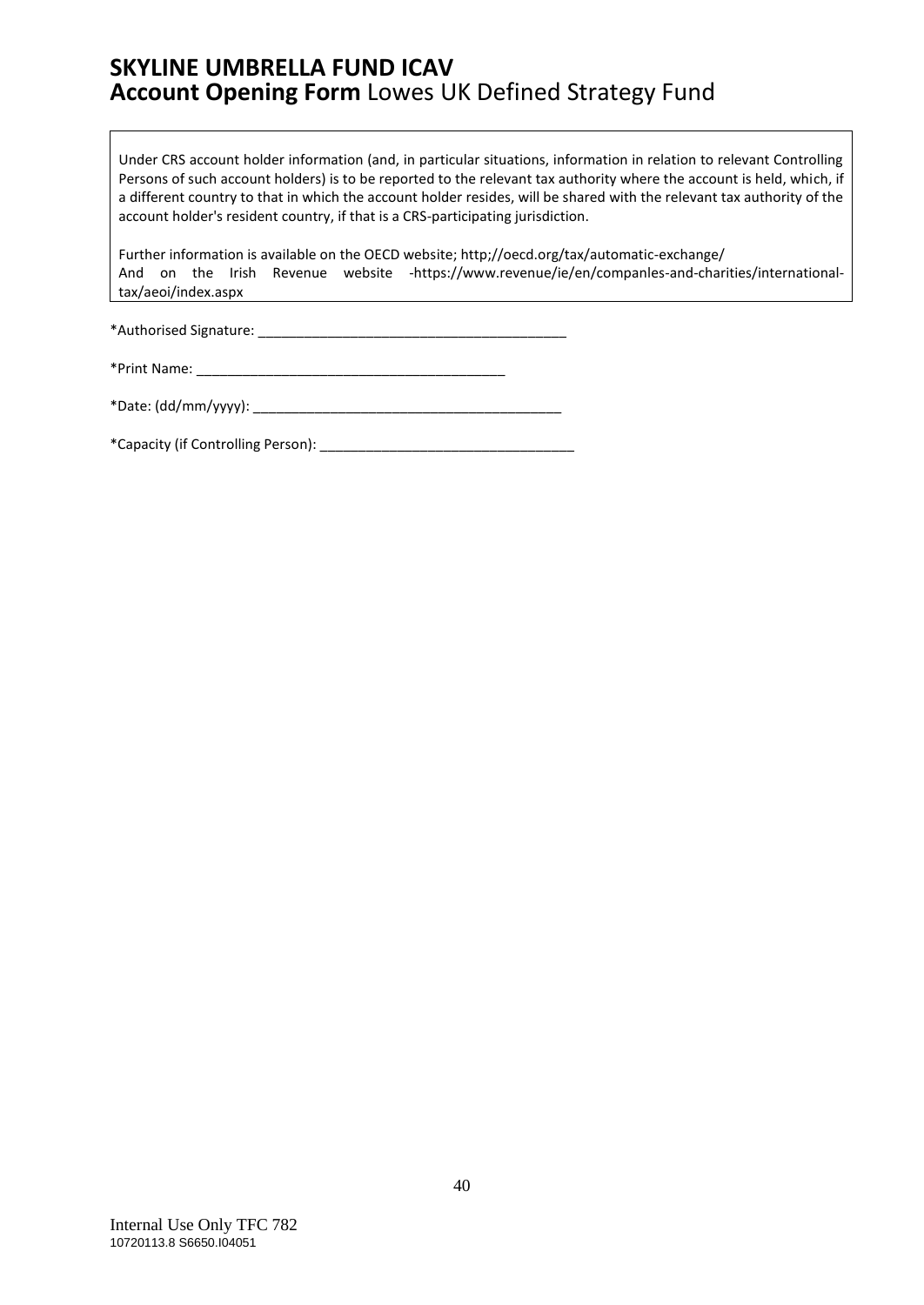#### <span id="page-40-0"></span>**8. Return of Values (Investment Undertakings) Regulations 2013 (for Irish resident investors only)**

Pursuant to the Return of Values (Investment Undertakings) Regulations 2013 (S.I. 245 of 2013) (the "Return Regulations"), the Sub-Fund is required to collect certain information from certain Irish residents. All applicants, whether individuals, bodies corporate or unincorporated bodies of persons, which are Irish resident or ordinarily resident should review the list of Exempt Irish Investors in the Prospectus. If the applicant is Irish resident or ordinarily resident and is not an Exempt Irish Investor, please provide the relevant Tax Identification Number (TIN) / PPS Number together with any one original or copy of the following additional documents: P60, P45, P21 Balancing Statement, Payslip (where employer is identified by name or tax number), Drug Payment Scheme Card, Tax Assessment, Tax Return Form, PAYE Notice of Tax Credits, Child Benefit Award Letter / Book, Pension book, Social Services Card, or Public Services Card. In addition, printed documentation issued by the Irish Revenue Commissioners or the Department of Social Protection which includes the applicant's name, address and tax reference number is also acceptable. In the case of joint account holders, the additional documentation is required for each applicant. By signing this Account Opening Form the applicant acknowledges that information relating to its investment in Shares in the Sub-Fund, the value of such investment and its name(s), address(es) and tax reference / PPS number may be subject to disclosure to the Revenue Commissioners in accordance with the Return Regulations.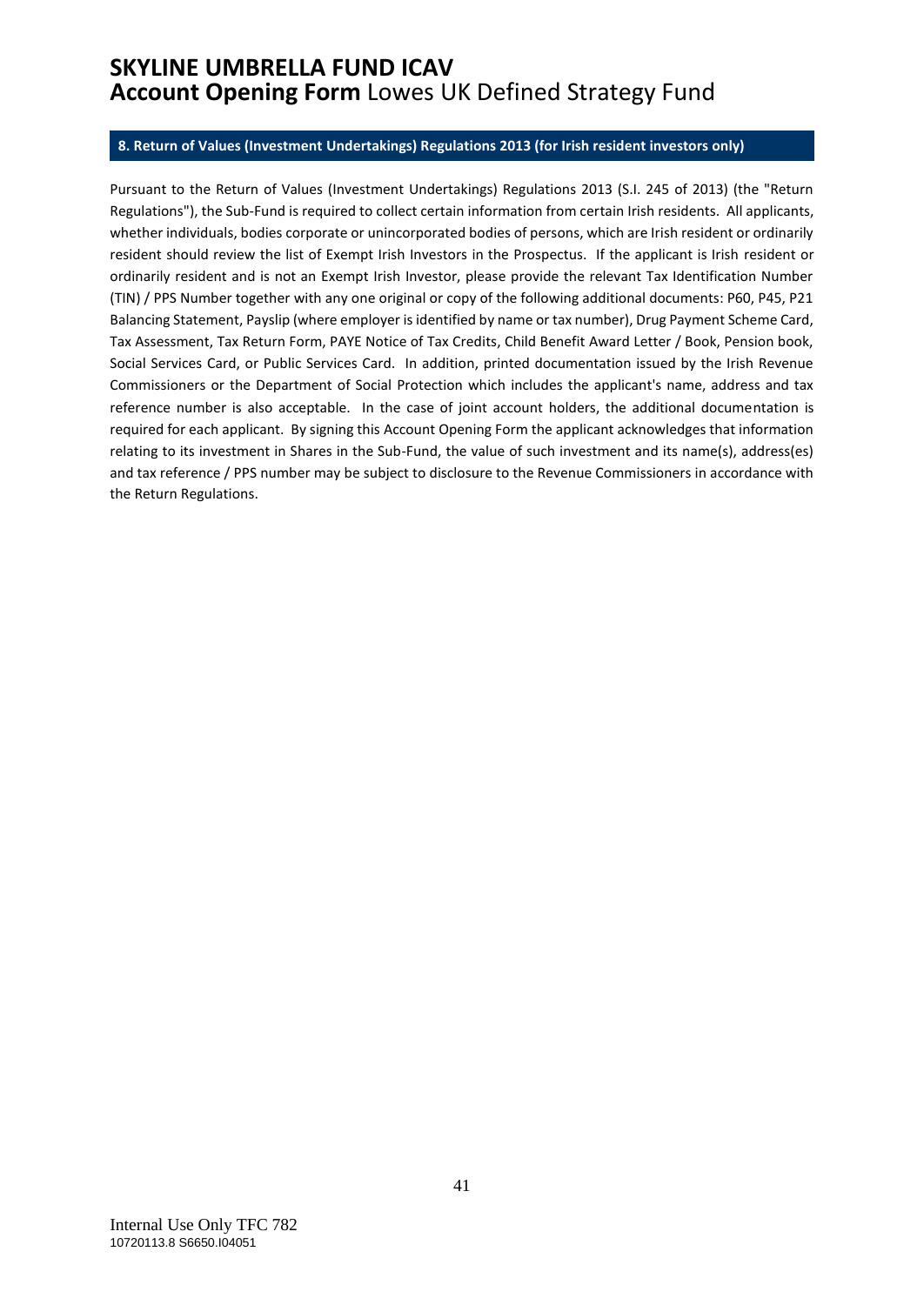### <span id="page-41-0"></span>**9. Applicant Signatures** *Please sign*

| Checklist prior to submission of the Account Opening Form to the Administrator (please tick $( \vee )$ when |  |  |  |
|-------------------------------------------------------------------------------------------------------------|--|--|--|
| complete where applicable)                                                                                  |  |  |  |
| Section 1: Are all registration details completed?                                                          |  |  |  |
| Section 1: Are all registration details completed in relation to an authorised contactee/agent?             |  |  |  |
| Section 2: Have all details been completed to include the amount of shares in figures and                   |  |  |  |
| words?                                                                                                      |  |  |  |
| Section 2: Are all bank account details provided?                                                           |  |  |  |
| Section 3: Have you completed the Declaration of residency form completed and attached all                  |  |  |  |
| relevant documentation?                                                                                     |  |  |  |
| Section 4: Have you completed the Identity verification section fully and attached the required             |  |  |  |
| identity verification documentation?                                                                        |  |  |  |
| Section 6: Have you read and understood the Representations & Warranties section? Have                      |  |  |  |
| you signed it?                                                                                              |  |  |  |
| Section 7a: Have you completed the FATCA form if completing on behalf of an entity?                         |  |  |  |
| Section 7b: Have you completed the FATCA form if you are an individual investor?                            |  |  |  |
| Section 7a: Have you completed the CRS form if completing on behalf of an entity?                           |  |  |  |
| Section 7b: Have you completed the CRS form if you are an individual investor?                              |  |  |  |
| Section 8: Have you completed the Return of values (investment undertakings) section fully?                 |  |  |  |
| (Irish resident investors only)                                                                             |  |  |  |
| Section 9: Have you fully signed and dated this Account Opening Form?                                       |  |  |  |
|                                                                                                             |  |  |  |
| If applicable, have you attached supporting evidence for anti-money laundering (as outlined                 |  |  |  |
| in appendices)?                                                                                             |  |  |  |

I/we agree to be bound by the representations and statements set out in this Account Opening Form. If applicable, attach an authorised signatory list of those entitled to instruct on this investment.

**Signature Joint Applicant (if applicable) Signature**

<span id="page-41-1"></span>**Date Date**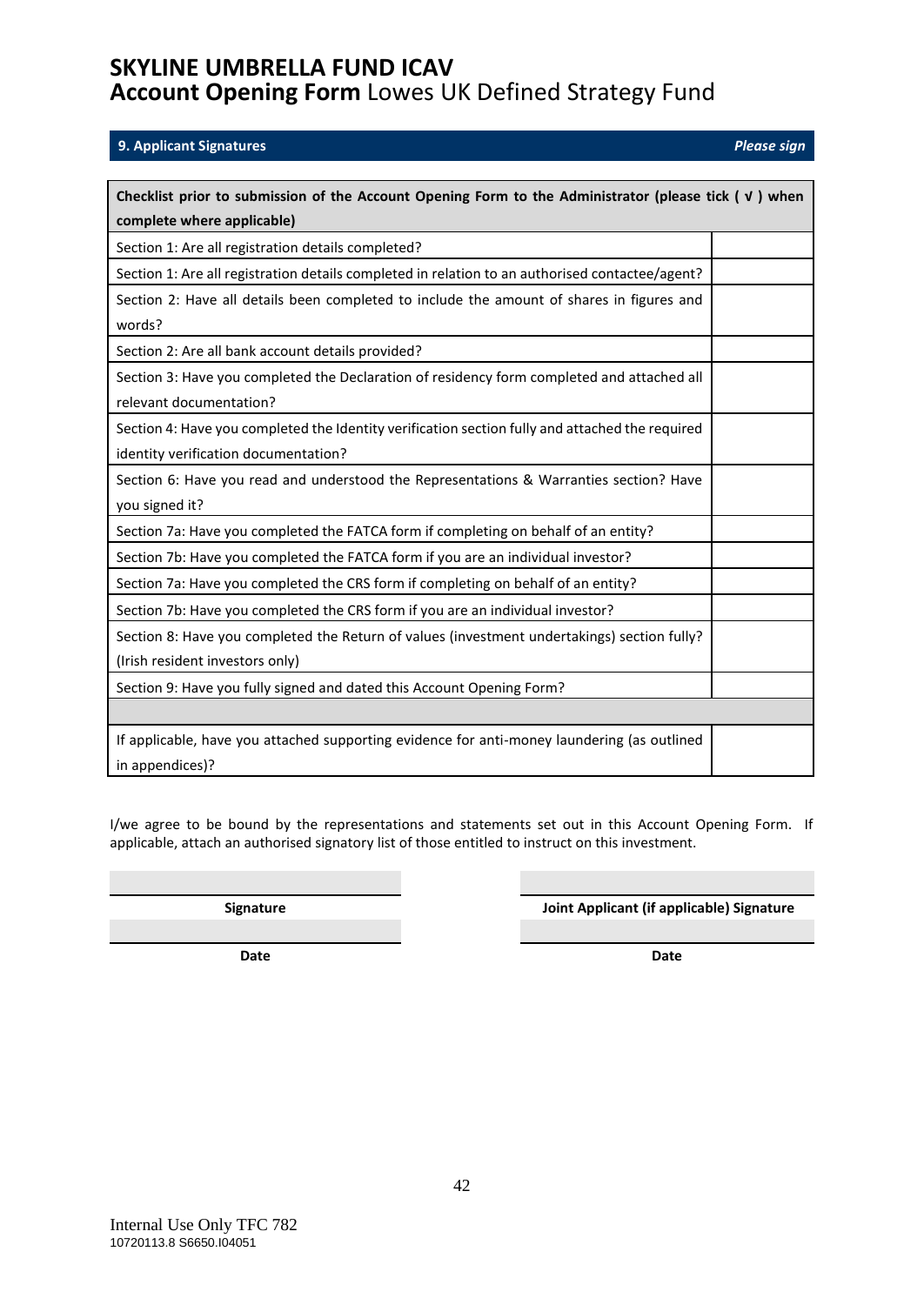# **SKYLINE UMBRELLA FUND ICAV**

## Lowes UK Defined Strategy Fund

### **Appendix I – Subscription Form**

**This Subscription Form is for investors wishing to subscribe for shares or additional shares in the Sub-Fund(s) indicated below.**

The completed Subscription Form should be completed in compliance with the Prospectus and delivered to the Administrator, at the address below, by post, facsimile or as provided for in the Prospectus.

#### **ADDRESS FOR DOCUMENTATION**

| <b>Attention: Transfer Agency</b>                                               |
|---------------------------------------------------------------------------------|
| c/o Northern Trust International Fund Administration Services (Ireland) Limited |
| 2 <sup>nd</sup> Floor, Block A                                                  |
| <b>City East Plaza</b>                                                          |
| <b>Towlerton, Ballysimon</b>                                                    |
| <b>Limerick</b>                                                                 |
| <b>V94 X2N9</b>                                                                 |
| <b>Ireland</b>                                                                  |
| T+353 14345124                                                                  |
| F+353 14345285                                                                  |
| <b>E</b> davy ta queries @ ntrs.com                                             |

I/we hereby apply to purchase Shares in the amount of which sum will be paid by telegraphic transfer, and agree to be bound by the Instrument of Incorporation of the ICAV and its material contracts as set out in the Prospectus. I/we restate(s) all of the declarations made in the original Account Opening Form ("**Original Account Opening**") and certify that all of the information in the Original Account Opening remains accurate and complete.

| <b>Share Class Name</b> |            | <b>Monetary Amount</b> | <b>Monetary Amount in words</b> |
|-------------------------|------------|------------------------|---------------------------------|
| Class B GBP Shares      | <b>GBP</b> |                        |                                 |
| Class C GBP Shares      | <b>GBP</b> |                        |                                 |
| Class B EUR Shares      | <b>EUR</b> |                        |                                 |
| Class C EUR Shares      | <b>EUR</b> |                        |                                 |
| Class B USD Shares      | <b>USD</b> |                        |                                 |
| Class C USD Shares      | <b>USD</b> |                        |                                 |

The minimum initial subscription and minimum subsequent subscription amounts are set out below:

|                         |     | Minimum initial   |
|-------------------------|-----|-------------------|
| <b>Share Class Name</b> |     | investment amount |
| Class B GBP Shares      | GBP | GBP £1,000,000    |
| Class C GBP Shares      | GBP | GBP £100          |
| Class B FUR Shares      | EUR | EUR €1,000,000    |
| Class C FUR Shares      | FUR | FUR $€100$        |
| Class B USD Shares      | USD | USD \$1,000,000   |
| Class C USD Shares      | USD | <b>USD \$100</b>  |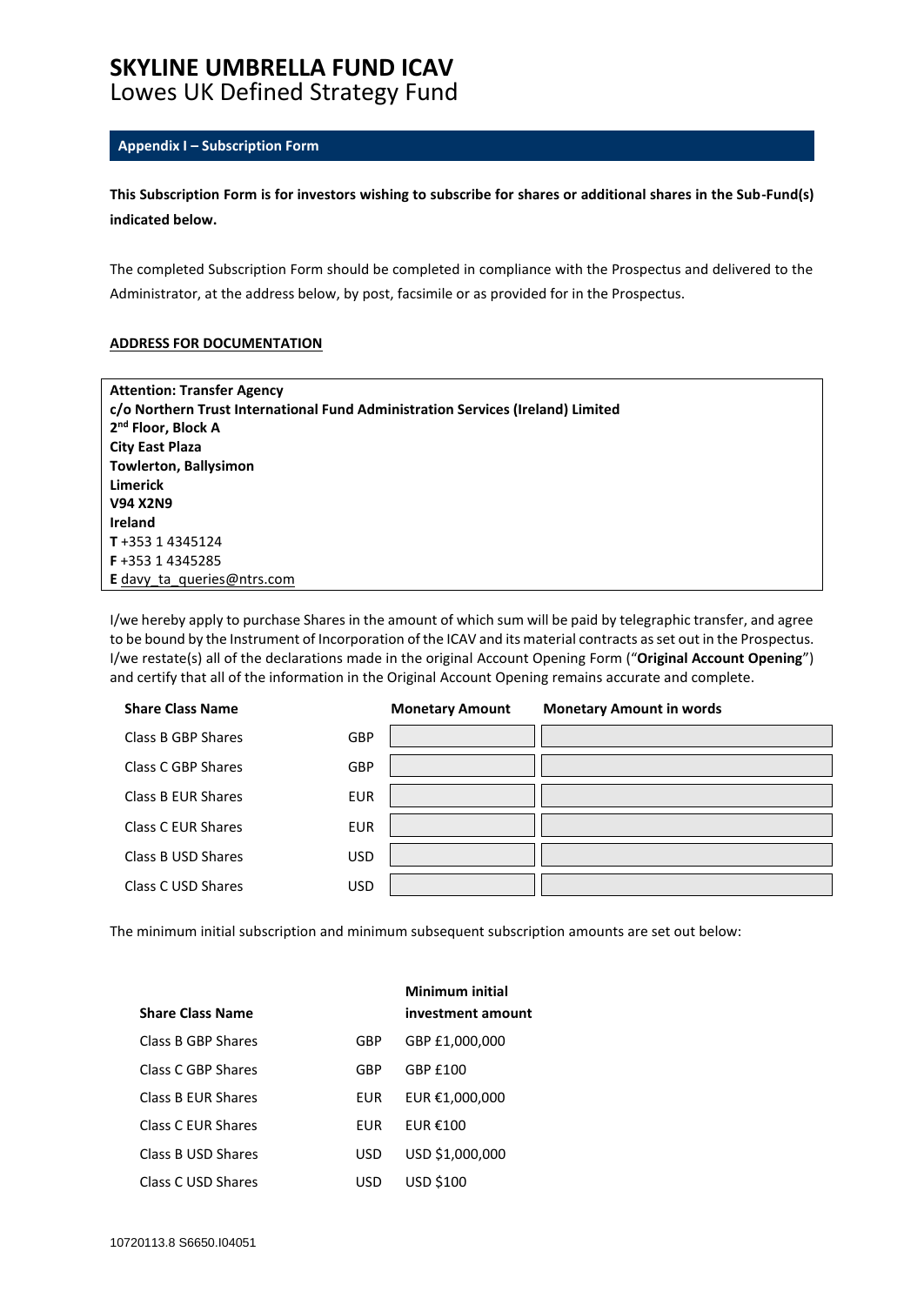## **SKYLINE UMBRELLA FUND ICAV**  Lowes UK Defined Strategy Fund

The minimum subsequent subscription amounts are set out below:

| <b>Share Class Name</b> |     | Minimum subsequent<br>subscription |
|-------------------------|-----|------------------------------------|
| Class B GBP Shares      | GBP | GBPf100                            |
| Class C GBP Shares      | GBP | GBP£100                            |
| Class B FUR Shares      | FUR | FURE100                            |
| Class C FUR Shares      | FUR | FURE100                            |
| Class B USD Shares      | USD | USD\$100                           |
| Class C USD Shares      | USD | USD\$100                           |

| Signature:         | Signature:         |
|--------------------|--------------------|
| <b>Print name:</b> | <b>Print name:</b> |

Position (only if signing on behalf of the beneficial owner)

**Date: / / Date: / /**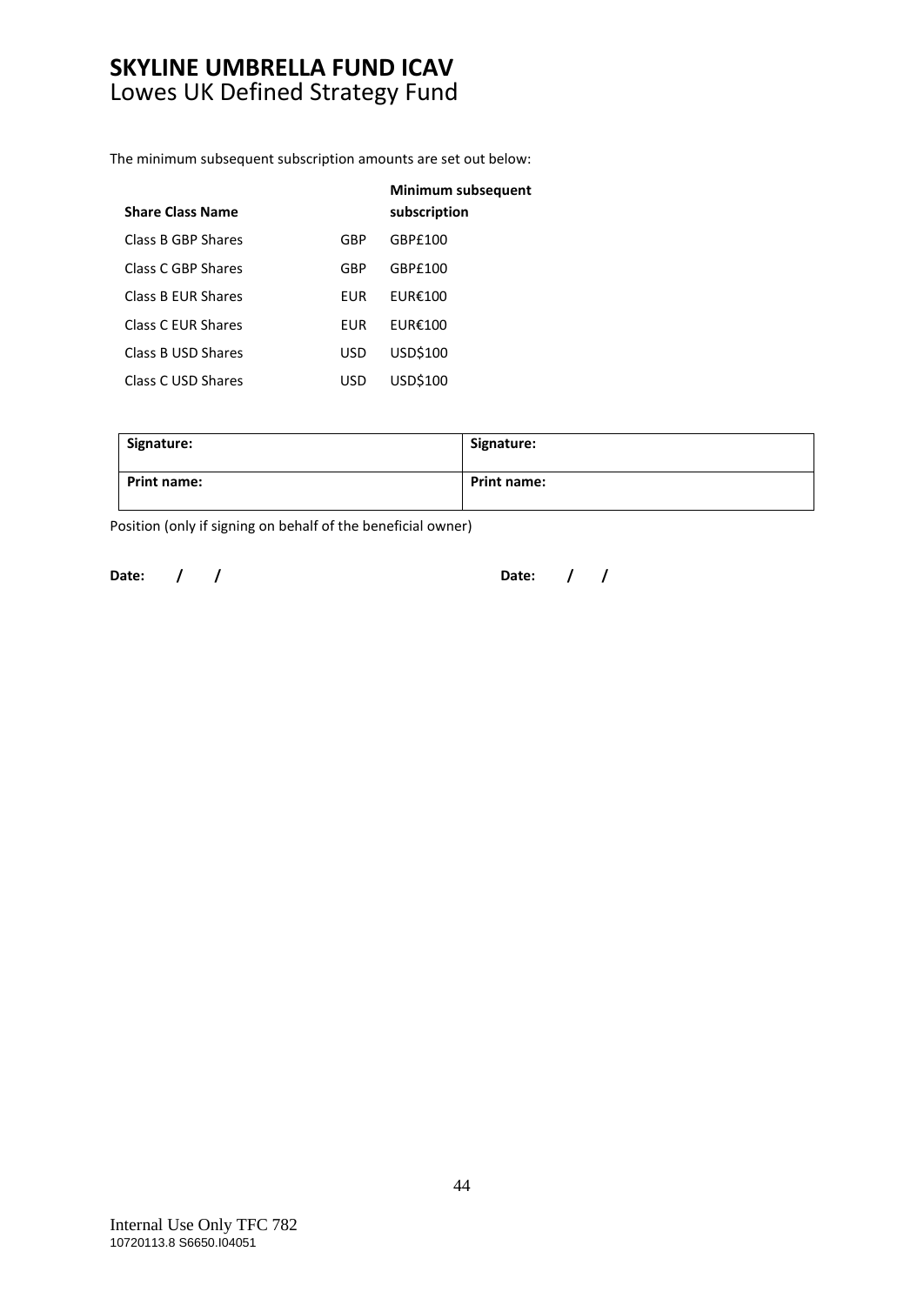### **SKYLINE UMBRELLA FUND ICAV**  Lowes UK Defined Strategy Fund

*Please complete in full*

Cleared subscription monies must be received no later than the **fourth Business Day following the Dealing Day**.

If payment in full in cleared funds is not received within the required number of Business Days any provisional allotment of shares may be cancelled.

**Please note any subscription proceeds paid in currencies other than the Base Currency of the relevant Sub-Fund or the designated currency of the relevant Share Class will be converted into that currency at prevailing exchange rates. This foreign exchange transaction will be arranged by the Administrator at the cost and risk of the relevant investor.**

#### **Bank account details for GBP Subscription Payments**

Pay subscription monies in GBP to the following bank account:

| To:                                     | <b>Barclays Bank</b>                                      |
|-----------------------------------------|-----------------------------------------------------------|
| <b>Address:</b>                         | 1 Churchill Place, London E14 5HP                         |
|                                         |                                                           |
| <b>ABA/Sort Code:</b>                   |                                                           |
| <b>Swift Code:</b>                      | BARCGB22                                                  |
| <b>Beneficiary Bank</b>                 | The Northern Trust International Banking Corporation, New |
|                                         | Jersey                                                    |
|                                         |                                                           |
|                                         | Swift: (CNORUS33)                                         |
| A/C Number:                             | 53529495                                                  |
| Beneficiary account name & number:      | LOWES UK DEFINED STRATEGY FUND 649681-20019               |
| Reference: Register number and/or order |                                                           |
| number                                  |                                                           |

#### **Note: Currency subscription settlement times**

GBP 16:00 GMT EURO 14.30 GMT USD 16.00 GMT

### **REGISTERED INFORMATION**

Registered Account Name

| Account Number <sup>1</sup> |       |           |
|-----------------------------|-------|-----------|
| Your Company Contact        | Name: | Phone No: |
|                             |       | Fax No:   |

<sup>&</sup>lt;sup>1</sup> Please note you would have received this by email from the Administrator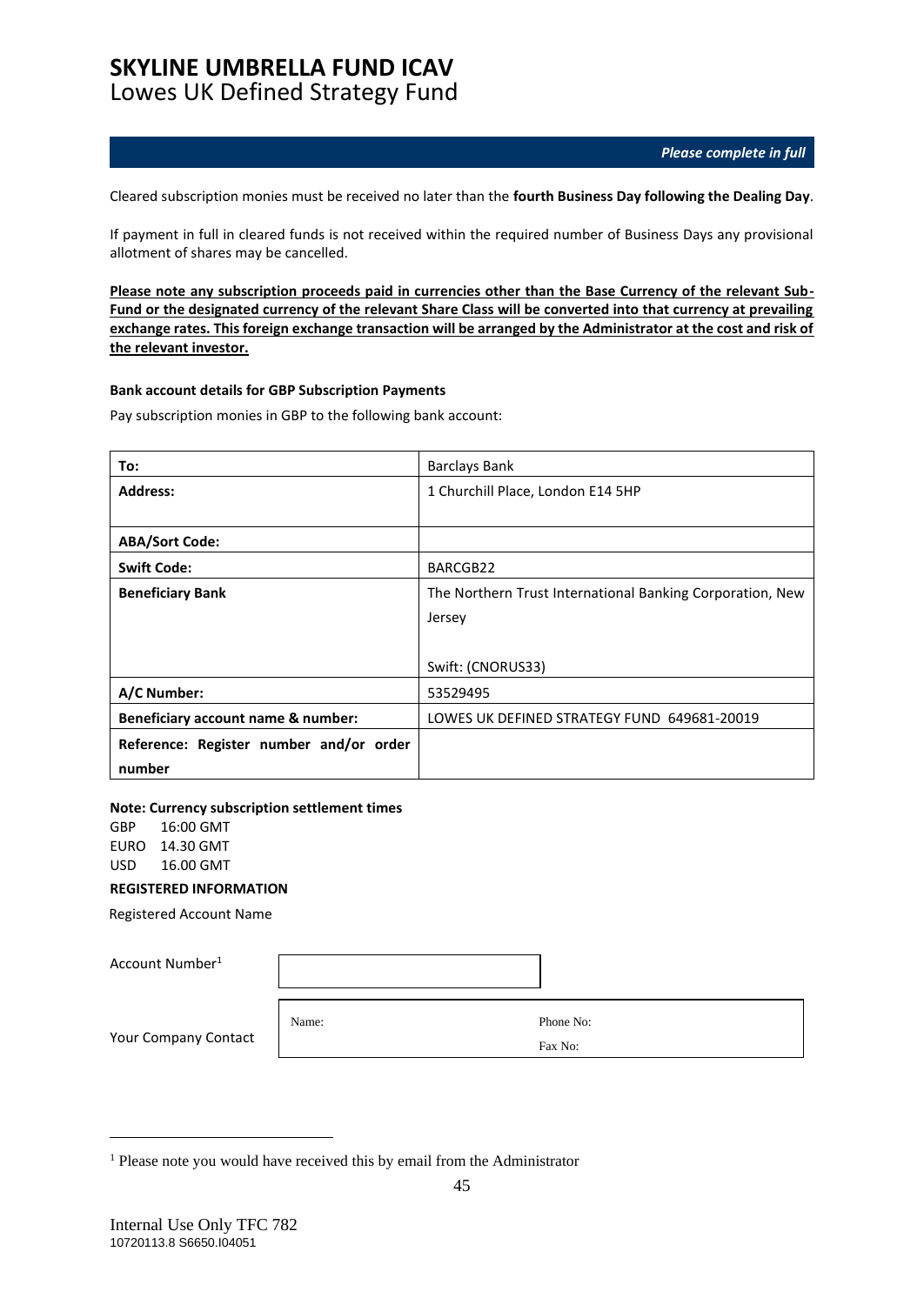# **SKYLINE UMBRELLA FUND ICAV**

Lowes UK Defined Strategy Fund

<span id="page-45-0"></span>**Appendix II – REDEMPTION FORM**

#### **This Redemption Form is for client(s) redeeming Shares from the Sub-Fund(s) below.**

This completed Redemption Form should be posted or sent by facsimile to the Administrator at the address below no later than the Dealing Deadline. Redemptions will not be processed on non-cleared/verified accounts.

### **ADDRESS FOR DOCUMENTATION**

| <b>Attention: Transfer Agency</b>                                               |
|---------------------------------------------------------------------------------|
| c/o Northern Trust International Fund Administration Services (Ireland) Limited |
| 2 <sup>nd</sup> Floor, Block A                                                  |
| City East Plaza                                                                 |
| <b>Towlerton, Ballysimon</b>                                                    |
| Limerick                                                                        |
| <b>V94 X2N9</b>                                                                 |
| <b>Ireland</b>                                                                  |
| T+353 14345124                                                                  |
| F+353 14345285                                                                  |
| <b>E</b> davy ta queries @ ntrs.com                                             |

Please see the Prospectus for full details of how to apply for a redemption of shares.

Any redemption request which would reduce the value of your aggregate shareholding below the Minimum Subscription amounts specified in the Prospectus may be refused or may result in the redemption of all of your shares.

It should be noted that any outstanding unpaid interest that you owe, arising due to late settlement of subscription monies, may be deducted from the redemption proceeds.

Redemption monies for the Classes of Shares in the ICAV will be remitted in the designated currency of the Class of Shares (or such other currency as the Directors may from time to time determine).

I/We, having received and read a copy of the Prospectus and Instrument of Incorporation of the ICAV wish to redeem Shares in the ICAV as indicated in the table below:

| <b>Share Class Name</b> |            | <b>Monetary Amount</b> | <b>Monetary Amount in words</b> |
|-------------------------|------------|------------------------|---------------------------------|
| Class B GBP Shares      | <b>GBP</b> |                        |                                 |
| Class C GBP Shares      | <b>GBP</b> |                        |                                 |
| Class B EUR Shares      | <b>EUR</b> |                        |                                 |
| Class C EUR Shares      | <b>EUR</b> |                        |                                 |
| Class B USD Shares      | <b>USD</b> |                        |                                 |
| Class C USD Shares      | <b>USD</b> |                        |                                 |

Payments will be made by default to the details provided at the time of registration. If these details have changed please complete the following and contact the Administrator.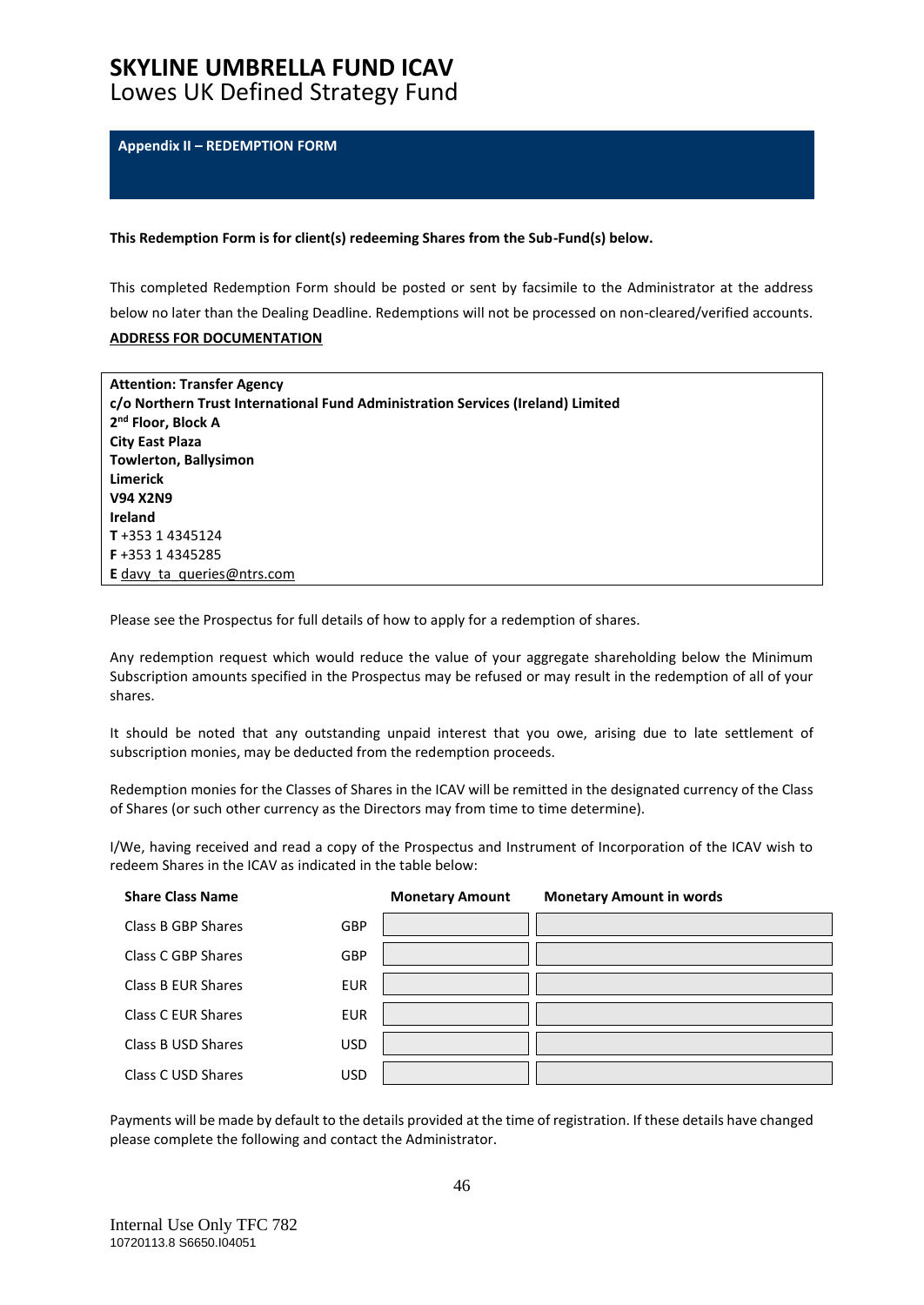### **SKYLINE UMBRELLA FUND ICAV**  Lowes UK Defined Strategy Fund

#### **Bank Details (for the purposes of receiving redemption monies):**

| <b>Bank Name:</b>      |  |
|------------------------|--|
| <b>Branch Name:</b>    |  |
| <b>IBAN:</b>           |  |
| BIC:                   |  |
| <b>Account Name:</b>   |  |
| <b>Account Number:</b> |  |
| <b>Sort Code:</b>      |  |

I/we acknowledge and agree that if all of the relevant anti-money laundering ("**AML**") information and Tax information requested under Account Opening Form has not been supplied to the Administrator, that my/our shareholding will be redeemed but that the related monies will be held by the Administrator until such documentation requested has been supplied.

| Signature:         | Signature:         |
|--------------------|--------------------|
| <b>Print name:</b> | <b>Print name:</b> |

Position (only if signing on behalf of the beneficial owner)

| Date: / |  | Date: $/$ / |  |  |
|---------|--|-------------|--|--|
|         |  |             |  |  |

### **REGISTERED INFORMATION**

Registered Account Name

Account Number<sup>2</sup>

Your Company Contact Name: Phone No: Fax No:

<sup>&</sup>lt;sup>2</sup> Please note you would have received this by email from the Administrator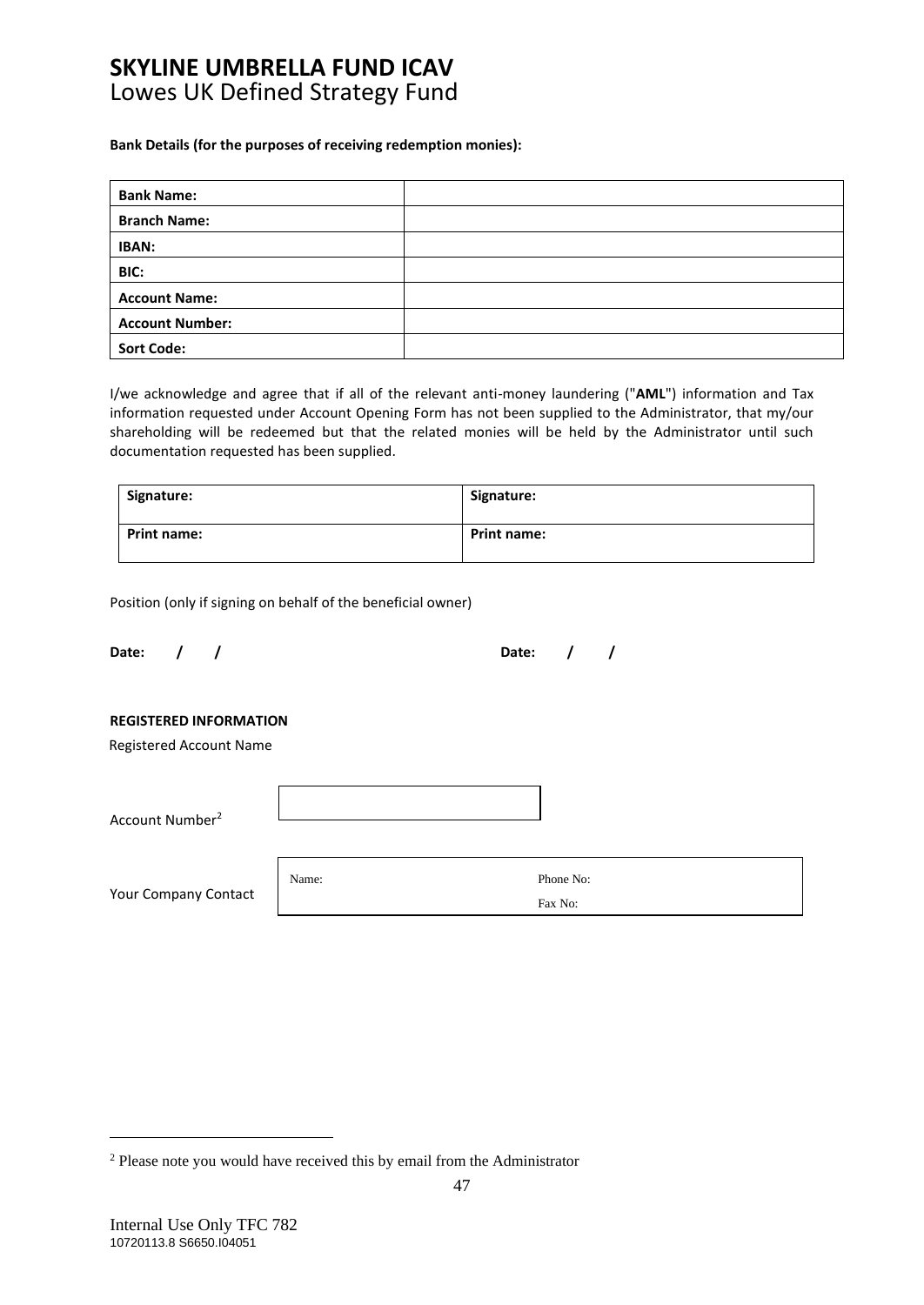# **SKYLINE UMBRELLA FUND ICAV**

## Lowes UK Defined Strategy Fund

#### <span id="page-47-0"></span>**Appendix III – DATA PROTECTION DISCLOSURE STATEMENT**

#### **Introduction**

This document outlines our data protection obligations and your data protection rights as they relate to your investment in the Fund under the EU data protection regime introduced by the General Data Protection Regulation (Regulation 2016/679, the "**Data Protection Legislation**").

The Fund will be characterised as a "data controller" under the Data Protection Legislation. The Management Company, the Investment Manager and the Investment Advisor and its affiliates and delegates may act as "data processors" under the Data Protection Legislation.

In this document, "we", "us" and "our" refers to the Fund, the Management Company, the Investment Manager and the Investment Advisor and its affiliates and delegates.

#### **Your personal data**

You understand that by virtue of making an investment in the Fund and your associated interactions with us (including this application, and including the recording of electronic communications or phone calls where applicable) or by virtue of you otherwise providing us with personal information on individuals connected with you as an investor (for example directors, trustees, employees, representatives, shareholders, investors, clients, beneficial owners or agents), you will provide us with certain personal information which constitutes personal data within the meaning of the Data Protection Legislation. This includes, but is not restricted to, data such as your name, residential address, email address, place of birth, date of birth, bank account details and details relating to your investment activity.

#### **Why we may use your personal data**

You understand that we may collect, store and use this data for lawful purposes including, in particular: (i) where this is necessary for the performance of the contract to purchase shares in the Fund; (ii) where this is necessary for compliance with a legal obligation to which we are subject (such as the anti-money laundering obligation to verify the identity of our customers (and, if applicable their beneficial owners) and retain copies of materials in respect thereof for five years after the relationship terminates); and/or (iii) where this is necessary for the purposes of the legitimate interests of us or a third party and such legitimate interests are not overridden by your interests, fundamental rights or freedoms.

It is noted that the Data Protection Legislation states that the use of personal data for direct marketing purposes (that is, providing you with information on products and services that may be of interest) may be regarded as being for the purposes of a legitimate interest. Analysing personal data for quality control, business and statistical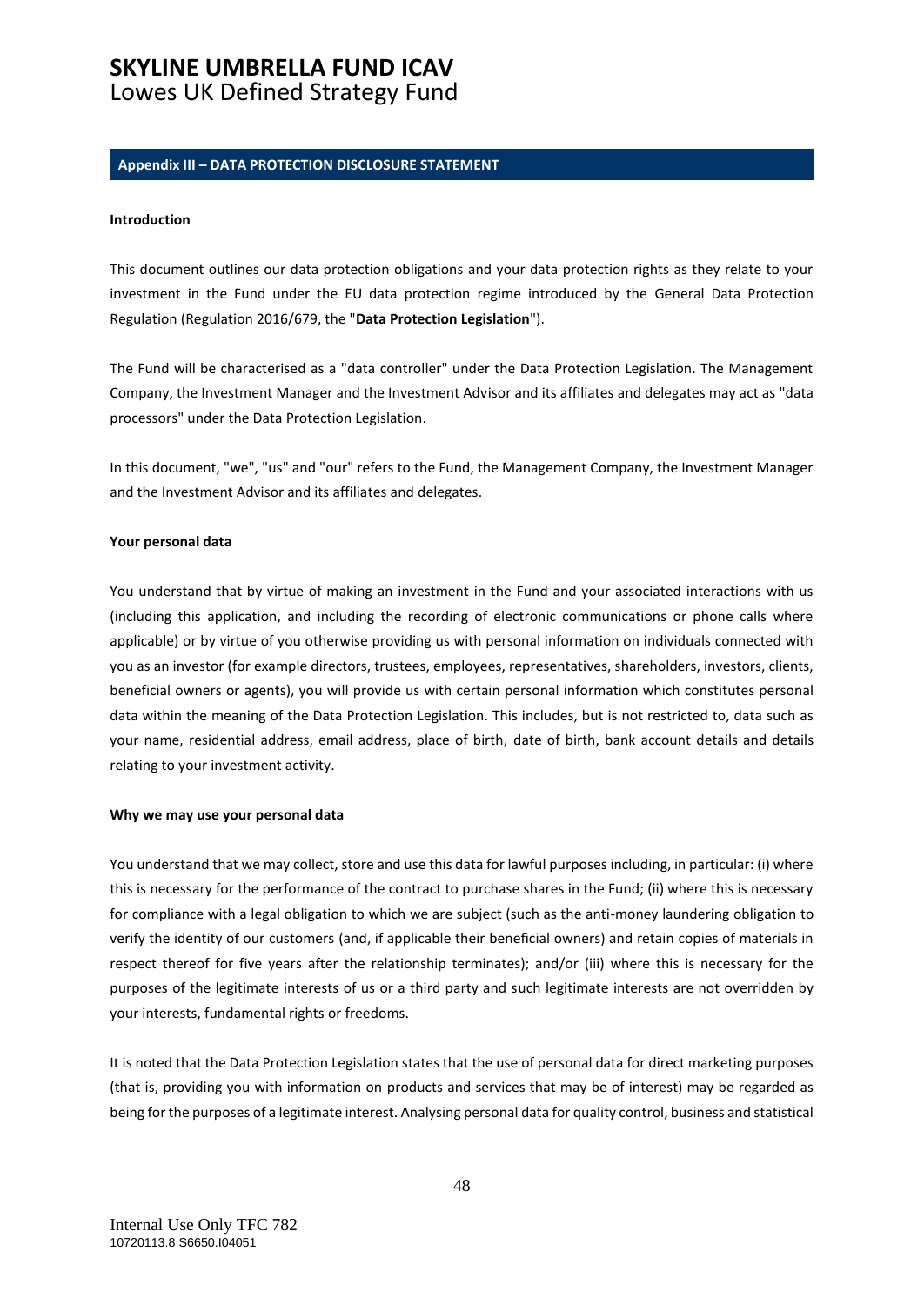## **SKYLINE UMBRELLA FUND ICAV**  Lowes UK Defined Strategy Fund

analysis, tracking fees and costs, training and related purposes are also legitimate interests for using your personal data.

Accordingly, you understand that we may use your personal data for such purposes as described above, provided that we are acting in a fair, transparent and accountable manner and have taken appropriate steps to prevent such activity having any unwarranted impact on you and also noting your right to object to such use, as discussed below.

Given the specific purposes for which we envisage using your personal data, under the provisions of the Data Protection Legislation, we do not anticipate being required to obtain your consent to do so. Should we wish to use your personal data for other specific purposes that require your consent, we will contact you to request this.

#### **Why we may transmit your personal data**

You understand that in certain circumstances we and/or our authorised delegates may be legally obliged to share your data and other financial information with respect to your interest in the Fund with the Irish Revenue Commissioners and they, in turn, may exchange this information with foreign tax authorities including tax authorities located outside the EEA.

We anticipate disclosing your personal data to the Administrator, the Management Company, the Investment Manager and the Investment Advisor and their respective affiliates and this may include certain entities located outside the EEA.

#### **The data protection measures we take**

Any transmission of personal data by us or our duly authorised delegates outside the EEA shall be in accordance with the conditions in the Data Protection Legislation.

We and our duly authorised delegates shall apply appropriate information security measures designed to protect data in our/our delegates' possession from unauthorised access by third parties or any form of computer corruption.

We shall notify you of any personal data breach affecting you that is likely to result in a high risk to your rights and freedoms.

#### **Your data protection rights**

You understand that you have certain rights regarding our use of this data such as:

• the right to access your data (in an easily readable form);